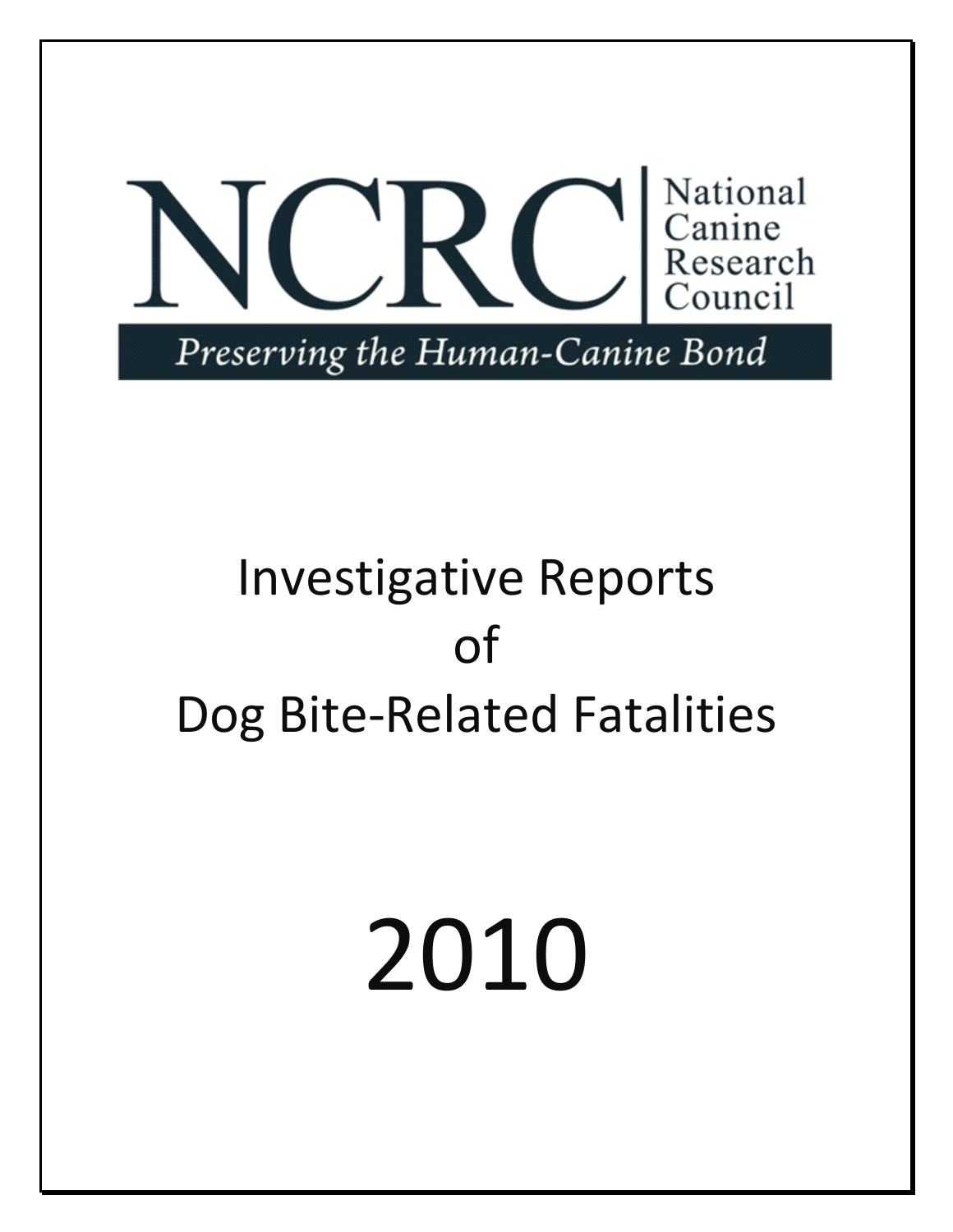#### **INTRODUCTION**

Dog bite-related fatalities have always been exceedingly rare, yet they attract the kind of publicity that creates an impression they are more prevalent than they actually are. The annual total of such fatalities has risen and fallen with no discernible pattern or trend, even though the U.S. canine and human populations have continued to steadily increase.

During 2010, the U.S. canine population exceeded 78 million. With a human population of more than 308 million, it is safe to estimate that there are billions of interactions between dogs and people every day. The Centers for Disease Control and Prevention reports on its website that pets can decrease blood pressure, cholesterol levels, and feelings of loneliness, and pets can increase opportunities for exercise and socialization. Dogs enrich and improve the lives of tens of millions of people every day. While no one can deny the shock and sorrow that accompanies the loss of life, perhaps it is our bond with dogs, and our amply justified confidence in them as "man's best friend," that causes a dog bite-related fatality to attract the disproportionate news coverage it often does.

#### **Accuracy takes time**

There were 33 dog bite-related fatalities in 2010.\* NCRC contacted officials on each case in order to obtain the most accurate and comprehensive information available. We have reinterviewed sources the media has reached, and located others they have not, among whom may be: police investigators, animal control officers, coroners, veterinarians, health department officials, dog owners, and eye witnesses. We have obtained incident reports; bite reports; human and animal autopsy reports; summaries of judicial proceedings; and crime scene data and photographs. While not all, or even any, of these sources and reports may be available with respect to each individual case, our experience has shown that official reports often do not agree with news accounts and/or contain important information that was either unavailable or not of interest to reporters. Many cases involved extensive investigations by local authorities, and as such, important information relative to the dog(s), owner, and/or victim was not available until the completion of those investigations.

We are issuing our 2010 final report only at the end of 2011 because accuracy takes time. Based on our 20 years of experience investigating dog bite-related fatalities, we will supplement or correct initial media reports with relevant, material information in over 90% of the incidents.

#### **Humane care, custody and control**

The majority of these isolated tragedies – 21 out of 33 – involved *resident* dogs, not family pets.

Resident dogs are those isolated by the owner from regular, positive human interactions. Owners often keep resident dogs isolated on chains or in junk-yards, or allow their dogs to roam unattended. Owners of resident dogs often fail to provide basic humane care for their dogs, resulting in animals that suffer from malnutrition or chronic disease or illness.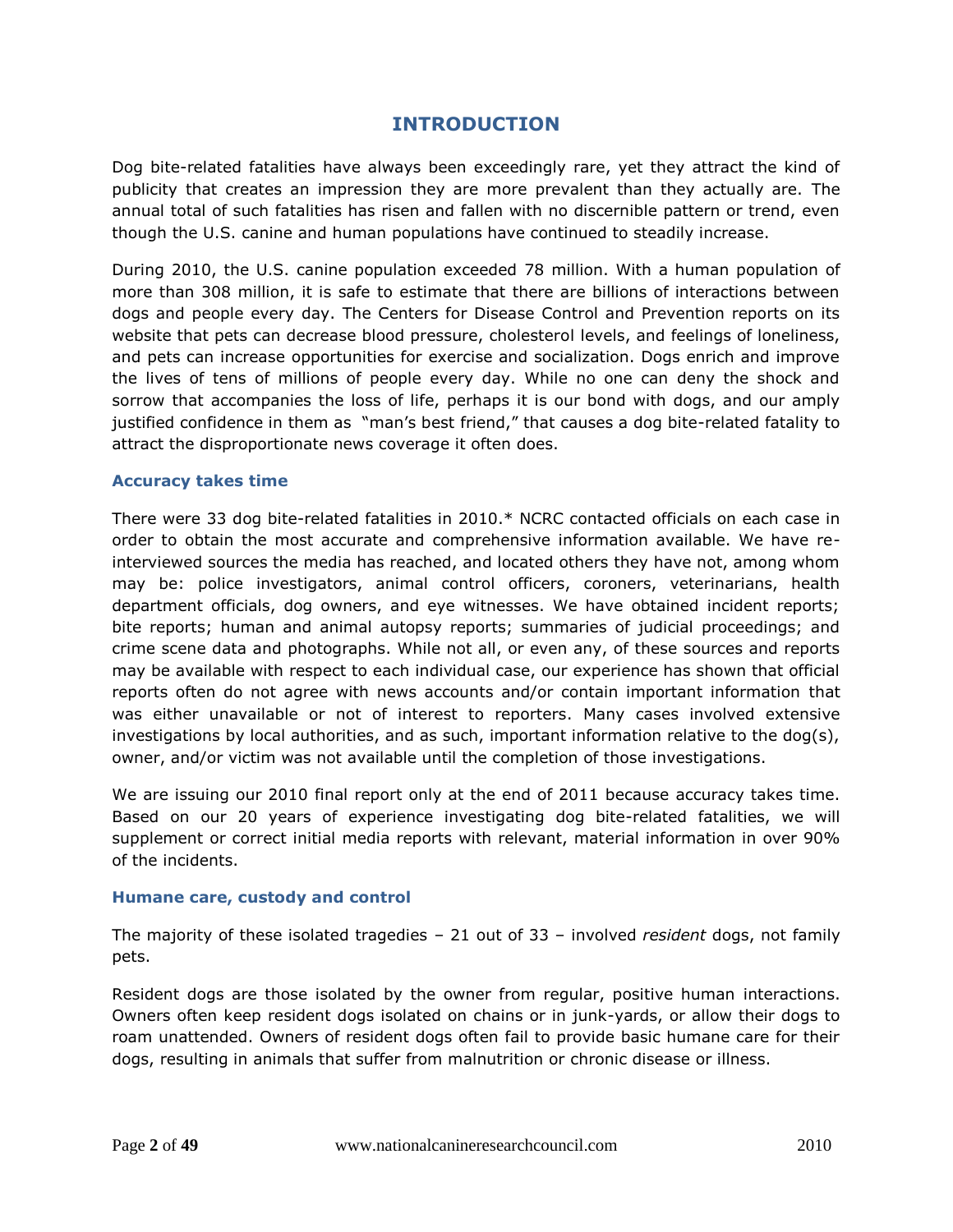"Resident" dogs cannot be expected to exhibit the same behaviors and level of sociability as family dogs afforded the opportunity to learn appropriate behaviors through positive and humane interaction with people on a regular basis.



*"Unknown" in the above chart means that the dogs involved in the incident were never located.*

*"Undetermined" in the above chart means that there is not enough information about the relationship between the dog and the owner/keeper to make a determination.*

In 6 of the 33 cases, an owner and/or owner-parent was charged with a crime in relation to the incident. In 29 of the 33 cases, the owners failed to spay or neuter their dogs.

#### **"What kind of dog was it?": Reliability of breed descriptor**

Most of the dogs involved in fatalities in 2010, however they may have been described in the news, were dogs of unknown breed. In eleven of these incidents there is documentation  $(n=9)$  or other reasonable evidence  $(n=2)$  of the animal's breed or genetic makeup. Eight different breeds or types were identified in these eleven incidents.

In the other 22 cases, it was either not possible to assign a reasonably accurate breed descriptor to the dogs involved, or the dogs were never located. The breed was classified as "indeterminate" when there was no documented or reasonable evidence to substantiate a breed attribution (n=19), or "none" when the dogs were never located (n=3).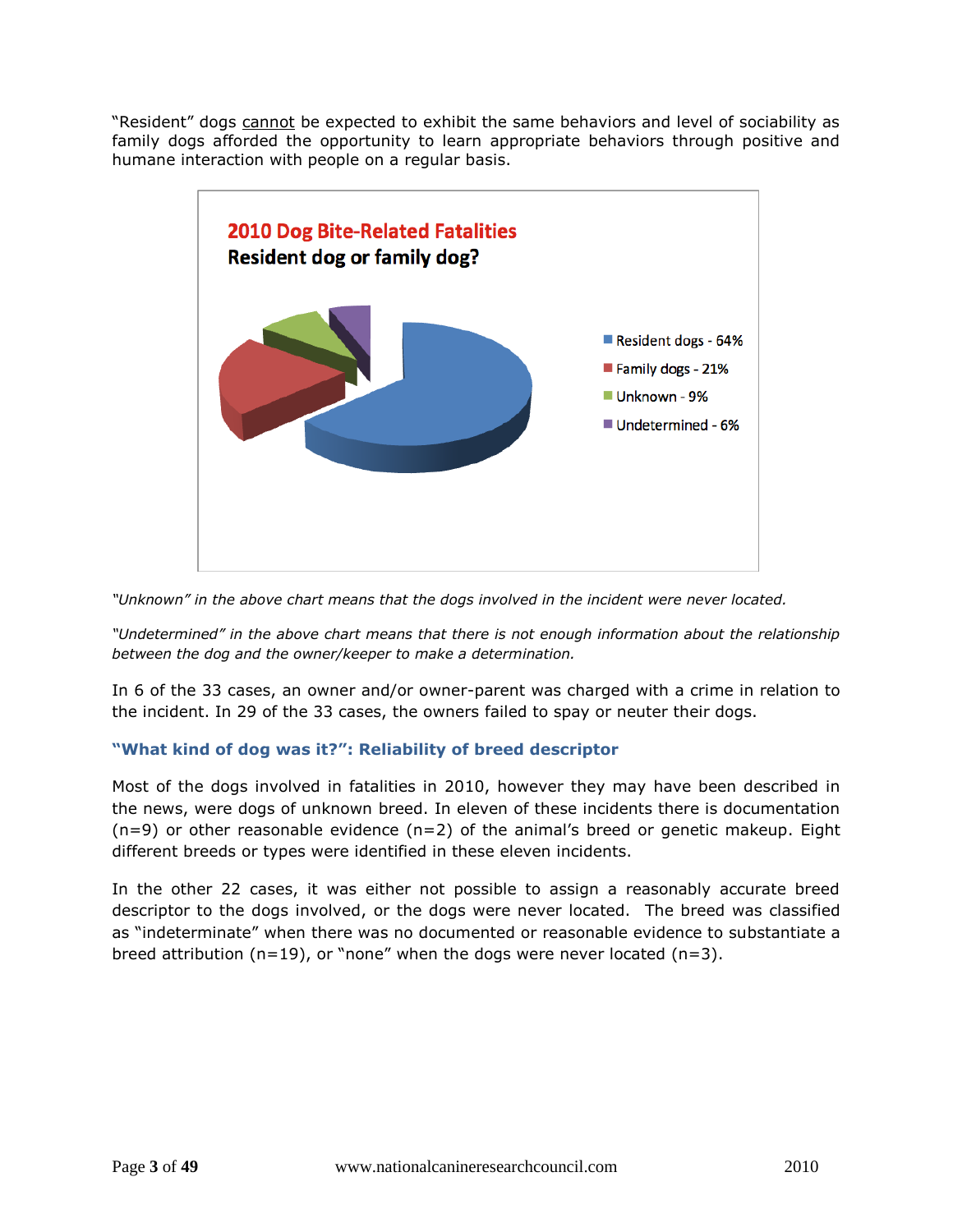

#### **Conclusion**

Dog bite-related fatalities are exceedingly rare. In 2010, 33 fatalities occurred within a human population of more than 308 million and a canine population estimated at over 78 million. The interactions between dogs and humans are so numerous and complex that no one factor can possibly be considered, in isolation from any other factors, to be the cause of what happened. There is no scientific evidence that one kind of dog is more likely to injure a human being than another kind of dog. There is no evidence that, absent circumstances specifically associated with mating or maternal protectiveness, a dog's reproductive system being intact should be understood as a cause of aggressive behavior toward human beings. And for every dog that injured someone and who had been denied a positive human relationship, untold thousands similarly kept injured no one.

Inaccurate and misleading information is regularly published about dog bite-related fatalities. We issue this collection of reports in the interest of accuracy and completeness the more deeply one examines these incidents, the more likely one is to appreciate their complexity.

These rare tragedies remind us that all dog owners have an unequivocal responsibility for the humane care (including proper diet, veterinary care, socialization and training), custody (including licensing and micro-chipping), and control (physical or verbal) of their dogs.

A dog bite-related fatality is one where a human being has died as a result of trauma, exsanguinations or avulsions attributable to dog bites.

In cases lacking documentation or other reasonable evidence of pedigree, if any photographs of the dogs were available, we submitted them to NCRC Advisor Amy Marder, VMD, CAAB. Dr. Marder is a graduate of the University of Pennsylvania's School of Veterinary Medicine, and completed the University's first behavior residency. She currently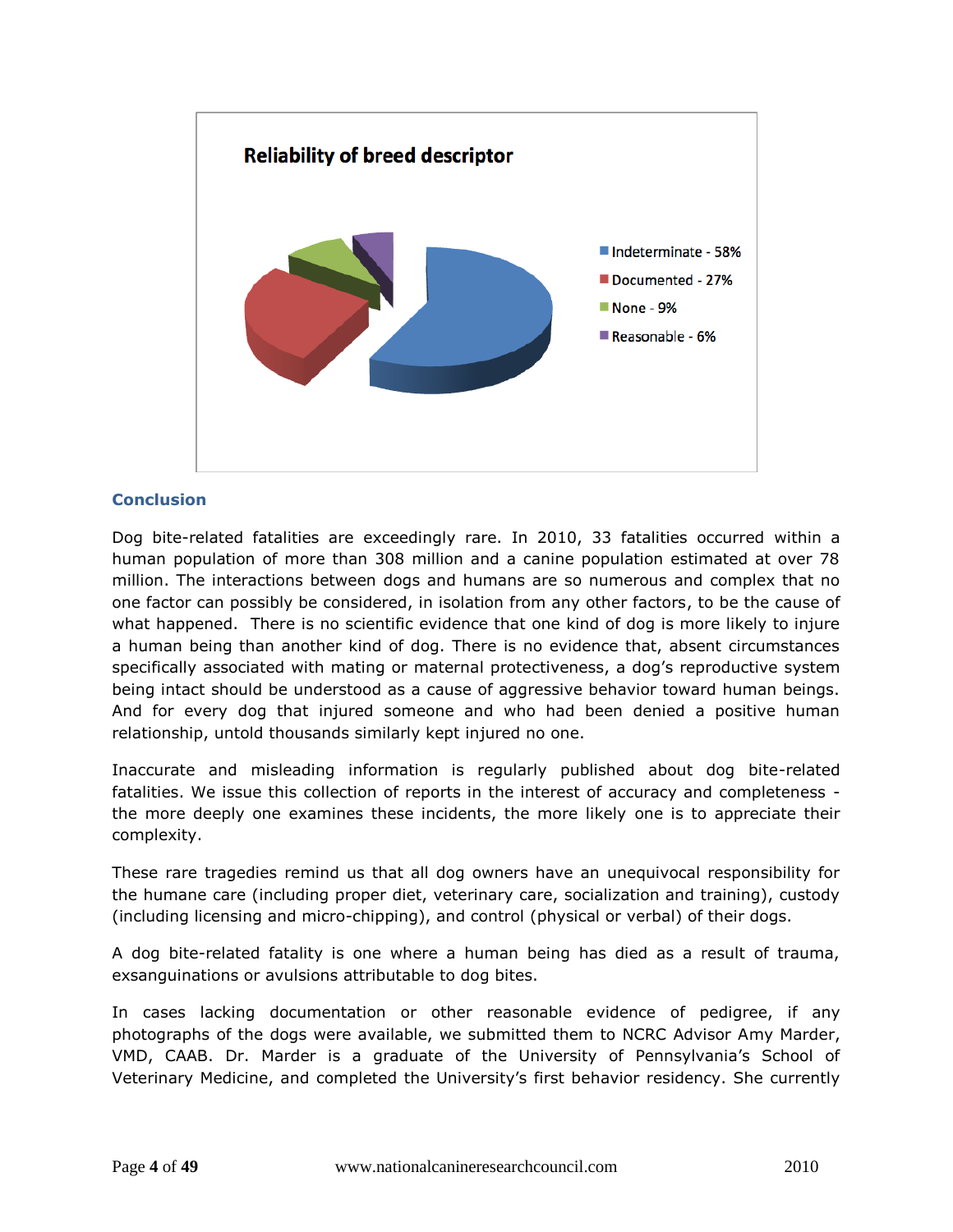serves as Director of the Center for Shelter Dogs at the Animal Rescue League of Boston. She is also a dog fancier, who showed Australian terriers.

*\*Two cases, which may appear in other compilations, do not satisfy the standard definition of a dog bite-related fatality, and are excluded here. A dog bite-related fatality is one where a human being died as a result of trauma, exsanguinations or avulsions attributable to dog bites.*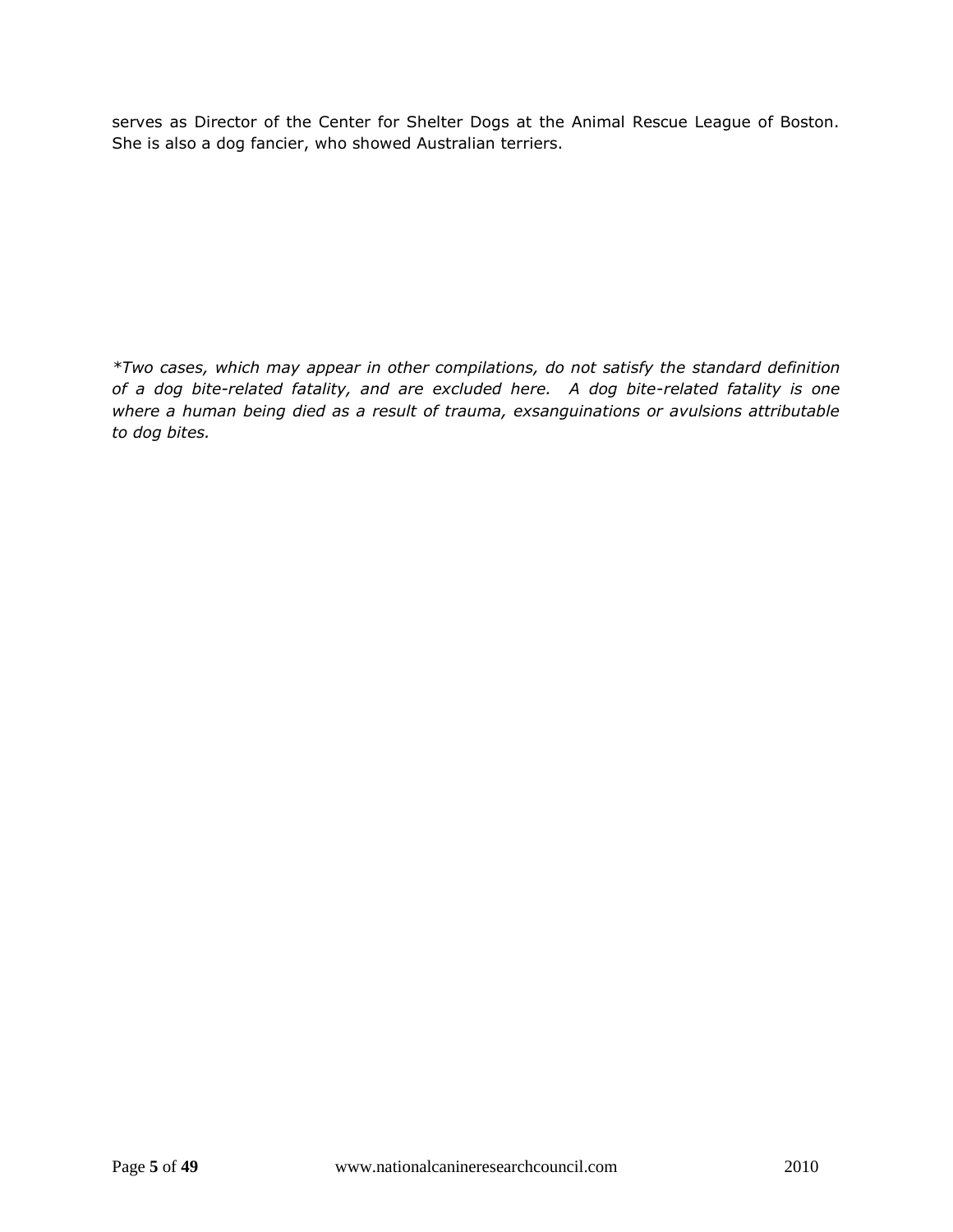

| Date:     | January 9, 2010                |
|-----------|--------------------------------|
| Location: | San Bernardino, California     |
| Victim:   | Omar Martinez, 3-year-old male |

**Circumstances:** Two dogs resided in a large fenced-in yard that contained construction equipment and vehicles. Within the large yard, off the house, was a fenced-in patio/pool area. Omar and his grandfather were in the patio area. The grandfather went back inside the home, leaving Omar inside the patio. When the grandfather returned, he saw that Omar had opened the patio gate into the area where the dogs resided.

**Did owner exercise humane care, custody, control of dog(s)?** No; dog(s) regularly resided unattended on large property containing construction equipment and vehicles

| Family dog or Resident dog*:<br>Number of dog(s) involved: |                                                     | Resident<br>One; (second male dog in yard did not participate)     |  |
|------------------------------------------------------------|-----------------------------------------------------|--------------------------------------------------------------------|--|
|                                                            |                                                     |                                                                    |  |
| <b>Unsupervised child:</b>                                 | Yes                                                 |                                                                    |  |
| Other:                                                     | No established relationship between victim and dog. |                                                                    |  |
| <b>Criminal Charges:</b>                                   | No                                                  |                                                                    |  |
| <b>Reliability of breed attribution: Documented</b>        |                                                     |                                                                    |  |
| Breed attribution:                                         |                                                     | American Bully / American Pit Bull Terrier                         |  |
| Details:                                                   |                                                     | ABKC and UKC Registration (Dual registration of single<br>$dog.$ ) |  |
|                                                            |                                                     |                                                                    |  |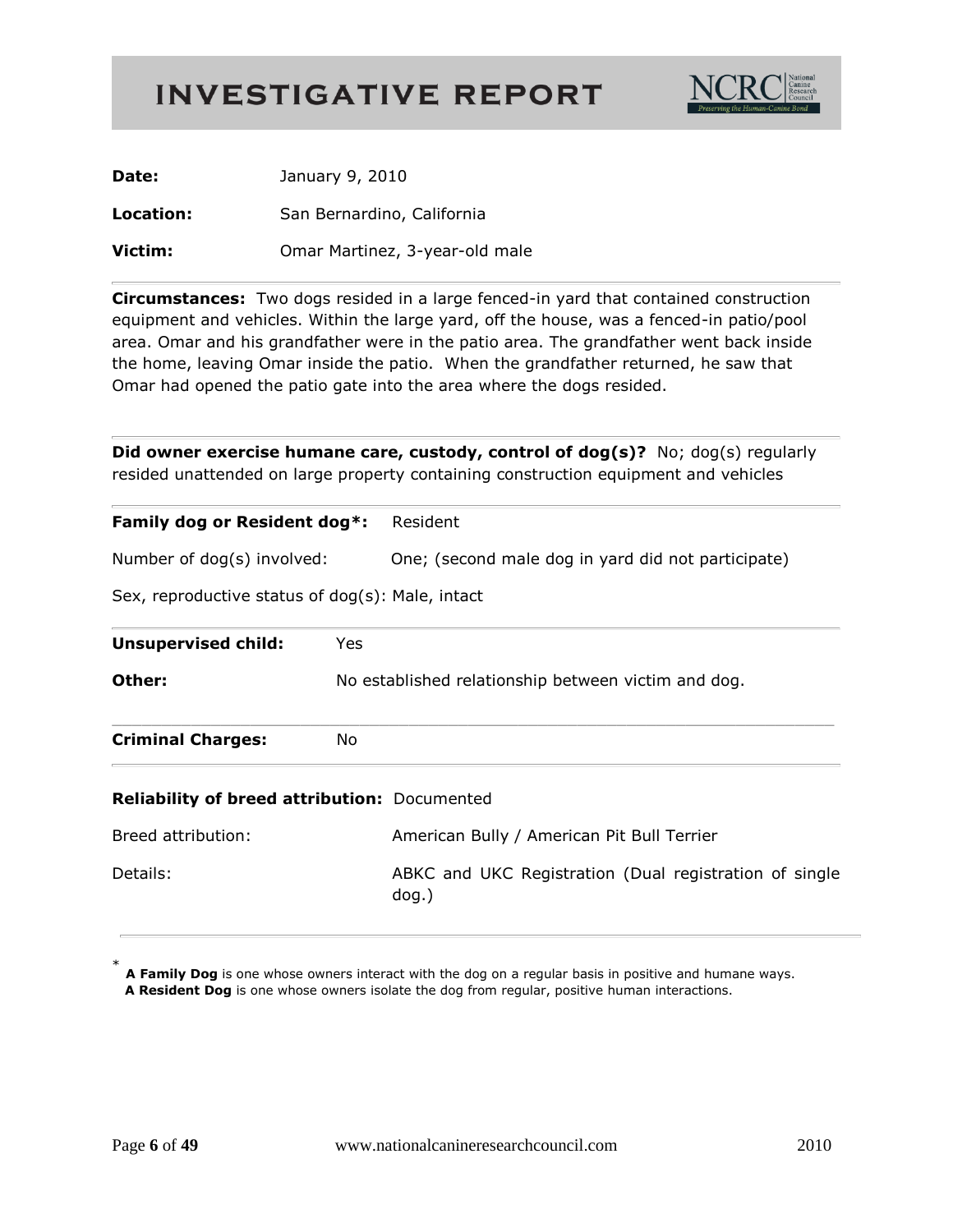

**Date:** January 17, 2010

**Location:** Chicago, Illinois

**Victim:** Johnny Wilson, 56-year-old male

**Circumstances:** Johnny Wilson was found by his daughter. At the time of the incident, Wilson was alone in the cluttered home with four adult dogs and two puppies, all of whom belonged to his daughter. It will never be known what contributed to this incident. However, the daughter told investigators the "dogs were afraid of her father."

| Did owner exercise humane care, custody, control of dog(s)? Unknown; adult dogs<br>and puppies inside cluttered home. |                                                                                                                                                                                                                                                                                                                                                                                                                                                                                                                                                                                     |  |
|-----------------------------------------------------------------------------------------------------------------------|-------------------------------------------------------------------------------------------------------------------------------------------------------------------------------------------------------------------------------------------------------------------------------------------------------------------------------------------------------------------------------------------------------------------------------------------------------------------------------------------------------------------------------------------------------------------------------------|--|
| Family dog or Resident dog*:                                                                                          | Undetermined                                                                                                                                                                                                                                                                                                                                                                                                                                                                                                                                                                        |  |
| Number of dog(s) involved:                                                                                            | One-four; participation of individual dogs not determined                                                                                                                                                                                                                                                                                                                                                                                                                                                                                                                           |  |
|                                                                                                                       | Sex, reproductive status of dog(s): 2 Males, intact; 2 females, intact                                                                                                                                                                                                                                                                                                                                                                                                                                                                                                              |  |
| <b>Unsupervised child:</b>                                                                                            | N/A                                                                                                                                                                                                                                                                                                                                                                                                                                                                                                                                                                                 |  |
| Other:                                                                                                                | Dogs known to be fearful of victim                                                                                                                                                                                                                                                                                                                                                                                                                                                                                                                                                  |  |
| <b>Criminal Charges:</b>                                                                                              | No                                                                                                                                                                                                                                                                                                                                                                                                                                                                                                                                                                                  |  |
| <b>Breed attribution:</b>                                                                                             | Indeterminate                                                                                                                                                                                                                                                                                                                                                                                                                                                                                                                                                                       |  |
| Details:                                                                                                              | The media reported the dogs as "pit bulls," even as Chicago<br>Animal Care and Control identified the dogs as "mixed breeds."<br>NCRC was unable to obtain documentation from the owner or<br>authorities that substantiate the breed reported by the media.<br>NCRC did obtain from Animal Care and Control the photographs<br>it had taken of all four dogs. NCRC submitted the photographs<br>to NCRC's expert advisor who concurred with Chicago Animal<br>Care and Control's opinion that the breed(s) of the dogs could<br>not be reasonably determined from the photographs. |  |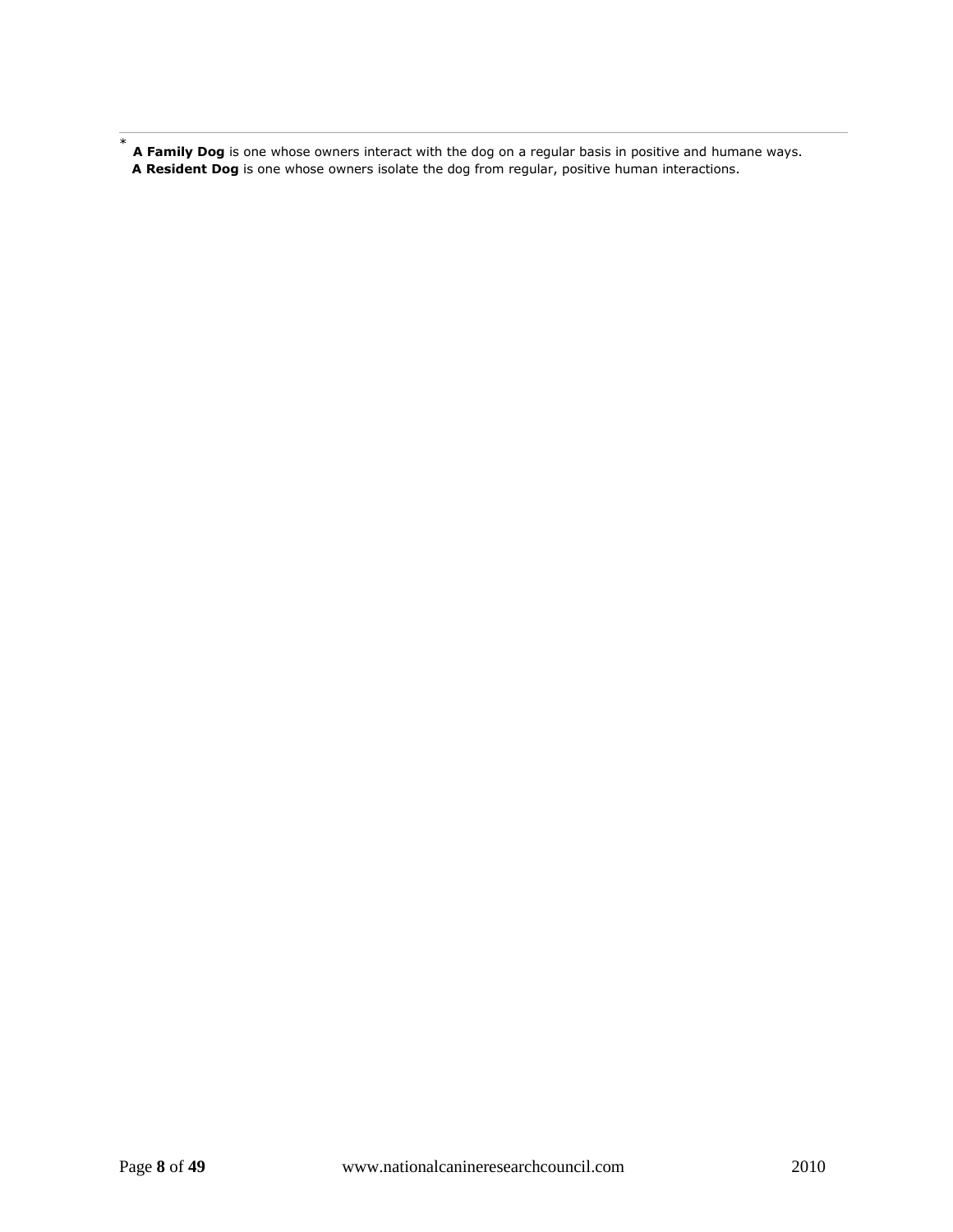

| Date:     | February 12, 2010                    |
|-----------|--------------------------------------|
| Location: | Hinds County, Mississippi            |
| Victim:   | Anastasia Bingham, 5-year-old female |

**Circumstances:** Anastasia had the day off from school due to a snow storm. She had gone to a neighbor's home across the street from the trailer where she lived with her grandparents. On her way home she was killed by a dog or dogs.

Over the next few months, the media reported that one "pit bull" after another was the dog that had killed Anastasia. DNA evidence ultimately determined that none of the confiscated dogs, or the dogs identified by the media, had been involved.

Investigators report that some members of Anastasia's family had been uncooperative when interviewed. Investigators now suspect that a relative of the dead girl may have destroyed and then disposed of the dog involved. The dog involved has not, as of this writing, been identified.

**Did owner exercise humane care, custody, control of dog(s)?** No; loose-roaming dog(s) without identification.

#### **Family dog or Resident dog\*:** Unknown

Number of dog(s) involved: Unknown

Sex, reproductive status of dog(s): Unknown

#### **Unsupervised child:** Yes

**Other:**No known relationship between victim and dog.

**Criminal Charges:** No; authorities unable to identify dog(s) or owner

**Breed attribution:** None

Details: Authorities never located or identified dog(s) involved for causing fatality. Case remains open.

<sup>\*</sup> **A Family Dog** is one whose owners interact with the dog on a regular basis in positive and humane ways.  **A Resident Dog** is one whose owners isolate the dog from regular, positive human interactions.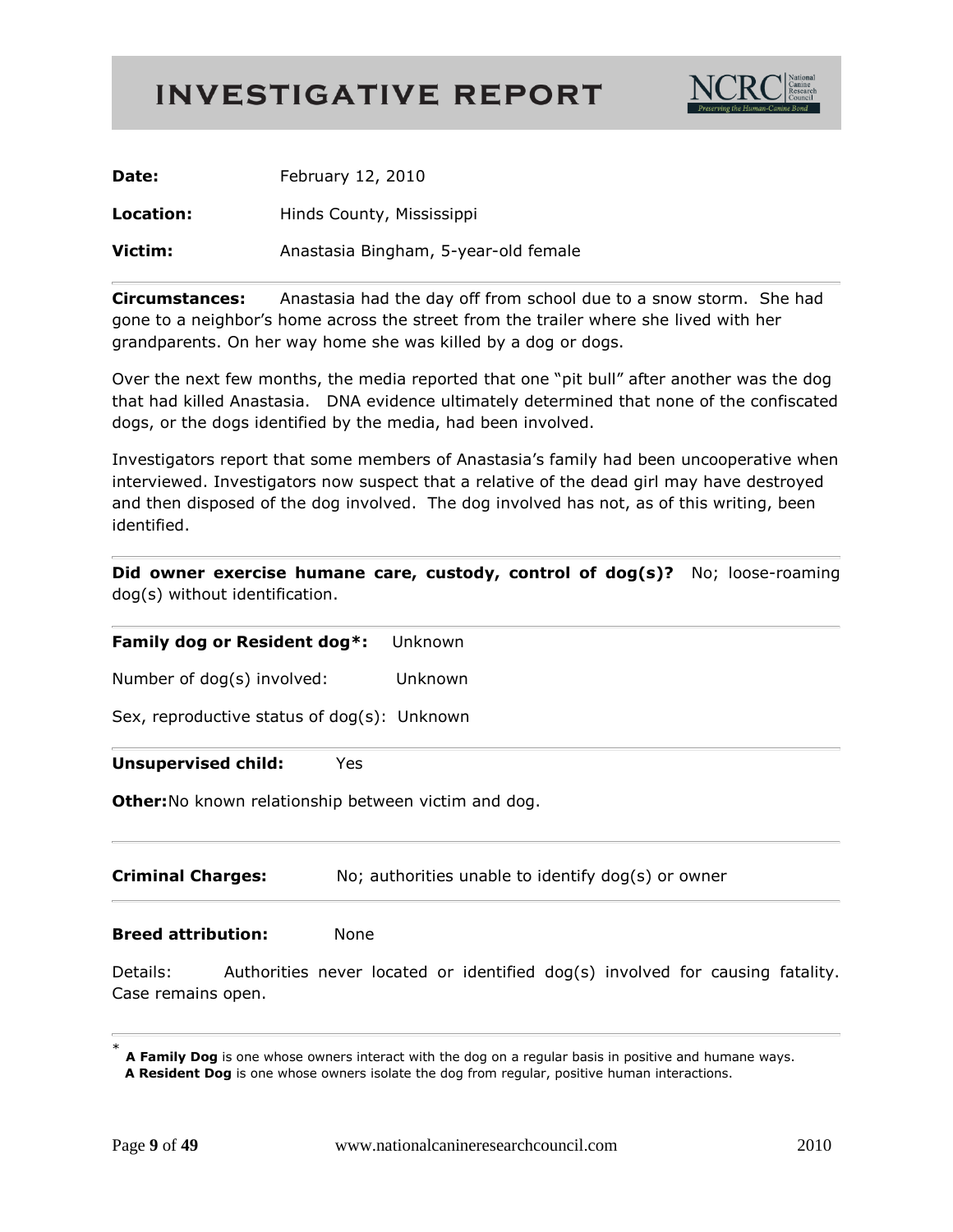

| Date:     | February 18, 2010              |  |
|-----------|--------------------------------|--|
| Location: | Hennepin, Minnesota            |  |
| Victim:   | Robert Hocker, 11-day-old male |  |

**Circumstances:** The newborn infant was unattended in a car seat on a bed. The family dog, unfamiliar with the newborn, either jumped over or pushed past a gate at the bedroom doorway.

**Did owner exercise humane care, custody, control of dog(s)?** Unknown.

| Family dog or Resident dog*:<br>Number of dog(s) involved: |     | Family                                                                                   |
|------------------------------------------------------------|-----|------------------------------------------------------------------------------------------|
|                                                            |     | <b>One</b>                                                                               |
| Sex, reproductive status of dog(s): Male, neutered         |     |                                                                                          |
| <b>Unsupervised child:</b>                                 | Yes |                                                                                          |
| Other:                                                     |     | No established relationship between victim and dog. Infant in<br>home less than 2 weeks. |
| <b>Criminal Charges:</b>                                   | No. |                                                                                          |
| <b>Reliability of breed attribution:</b>                   |     | Reasonable                                                                               |
| Breed attribution:                                         |     | Siberian Husky                                                                           |
| Details:                                                   |     | Dog had been adopted from a Siberian Husky<br>rescue organization.                       |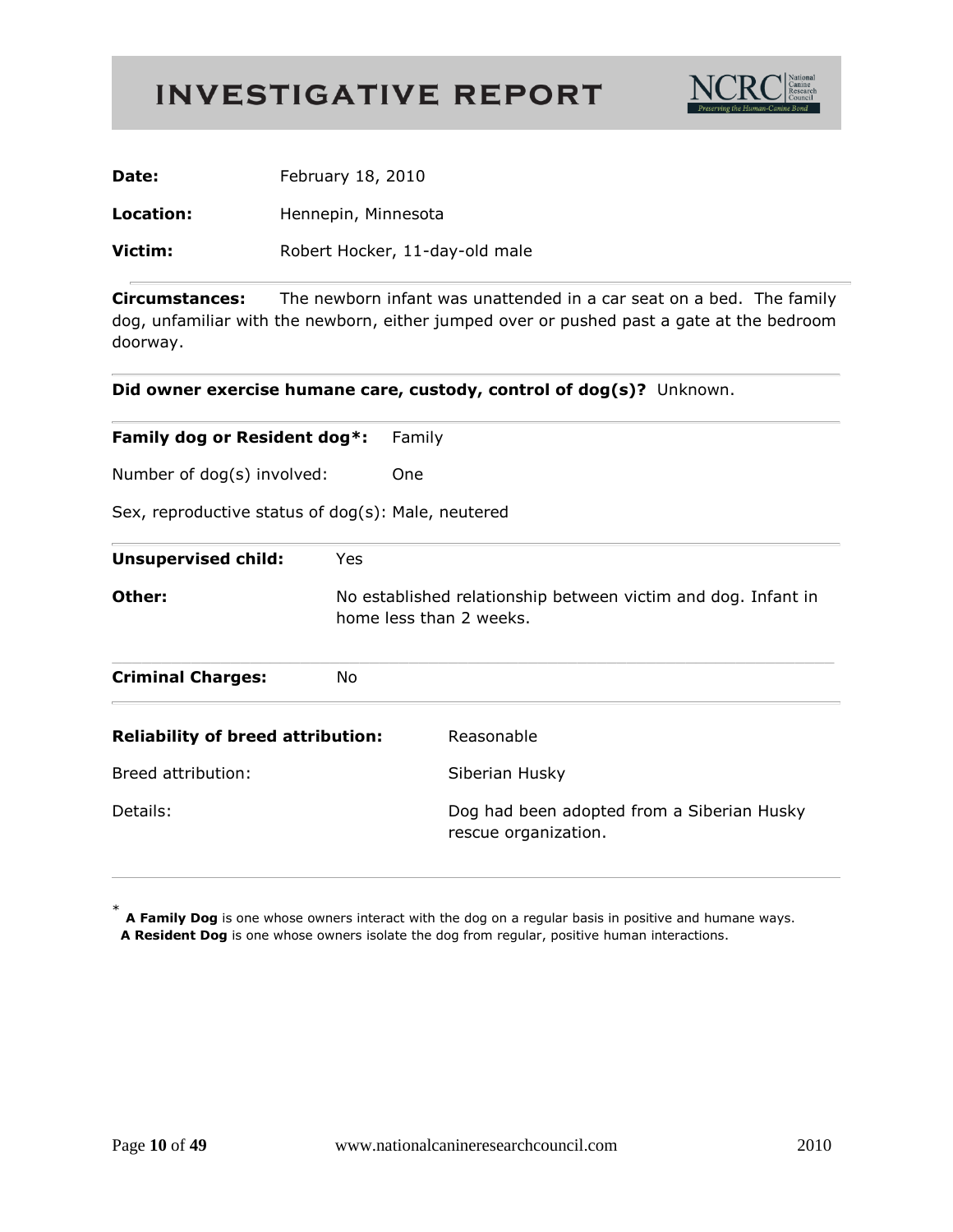

| <b>Date of Incident:</b> February 18, 2010 |                                  | <b>Date of Death:</b> February 23, 2010 |
|--------------------------------------------|----------------------------------|-----------------------------------------|
| Location:                                  | Rockdale, Georgia                |                                         |
| Victim:                                    | Unnamed infant, 5-day-old female |                                         |

**Circumstances:** The mother heard the baby crying and found the family pet on top of her daughter's bassinet. The infant had suffered a bite to the head. She was taken to Rockdale Medical Center and later transferred to Children's Healthcare of Atlanta, where she underwent surgery. She died 5 days later.

#### **Did owner exercise humane care, custody, control of dog(s)?** Yes

| Family dog or Resident dog*: | Family |  |
|------------------------------|--------|--|
| .                            |        |  |

Number of dog(s) involved: One

Sex, reproductive status of dog(s): Male, intact

| <b>Unsupervised child:</b> | Yes                                                                                                                                                                                                                                                                                                                                                    |
|----------------------------|--------------------------------------------------------------------------------------------------------------------------------------------------------------------------------------------------------------------------------------------------------------------------------------------------------------------------------------------------------|
| Other:                     | No established relationship between victim and dog. The infant,<br>born one month premature, had been in the home less than 24<br>hours.                                                                                                                                                                                                               |
| <b>Criminal Charges:</b>   | No.                                                                                                                                                                                                                                                                                                                                                    |
| <b>Breed attribution:</b>  | Indeterminate                                                                                                                                                                                                                                                                                                                                          |
| Details:                   | The dog was reported to be a "pit bull." NCRC was unable to<br>obtain documentation from the owner or authorities that<br>substantiate the breed. NCRC did obtain photographs of the<br>dog. NCRC submitted the photographs to NCRC's expert advisor<br>who concluded the breed of the dog could not be reasonably<br>determined from the photographs. |

**\*A Family Dog** is one whose owners interact with the dog on a regular basis in positive and humane ways.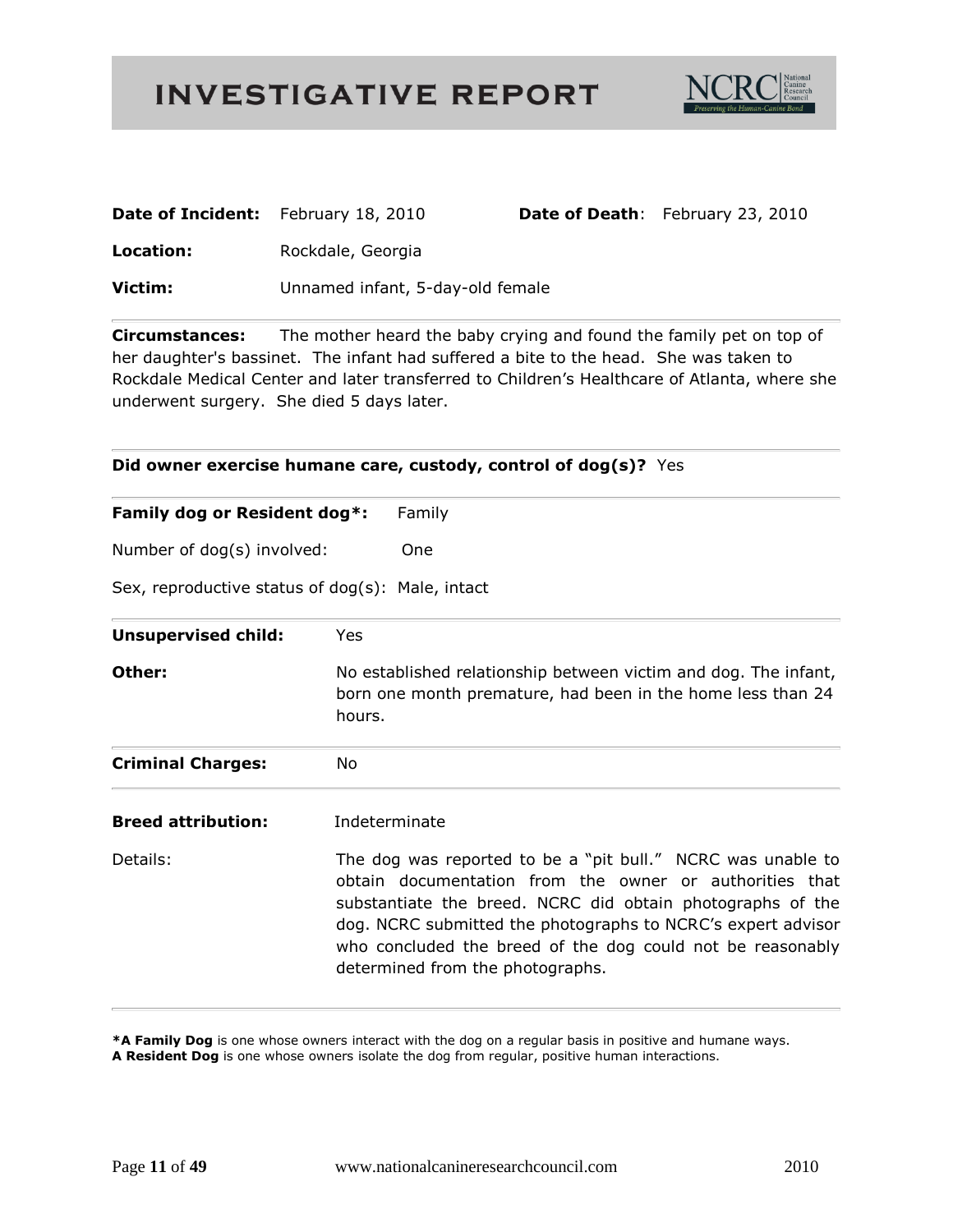

| Date:     | February 20, 2010                   |
|-----------|-------------------------------------|
| Location: | Philadelphia, Pennsylvania          |
| Victim:   | Christine Staab, 38-year-old female |

**Circumstances:** Christine Staab arrived at her mother's home at approximately 6:00 a.m. Staab's mother reported that her daughter had a history of drug addiction and on this day appeared "to be high." An argument between mother and daughter ensued. Although the argument was not a physical altercation, at some point Christine tripped and attempted to clutch at her mother's arm as she fell. When she did so, one of her mother's five dogs attacked her.

#### **Did owner exercise humane care, custody, control of dog(s)?** Yes

| Family dog or Resident dog*:                        | Family                                                                                                                                                                                                                                                                                                                                                 |
|-----------------------------------------------------|--------------------------------------------------------------------------------------------------------------------------------------------------------------------------------------------------------------------------------------------------------------------------------------------------------------------------------------------------------|
| Number of dog(s) involved:                          | One                                                                                                                                                                                                                                                                                                                                                    |
| Sex, reproductive status of dog(s): Female, unknown |                                                                                                                                                                                                                                                                                                                                                        |
| <b>Unsupervised child:</b>                          | N/A                                                                                                                                                                                                                                                                                                                                                    |
| Other:                                              | Victim stumbled or fell during altercation with mother/owner.                                                                                                                                                                                                                                                                                          |
| <b>Criminal Charges:</b>                            | No.                                                                                                                                                                                                                                                                                                                                                    |
| <b>Breed attribution:</b>                           | Indeterminate                                                                                                                                                                                                                                                                                                                                          |
| Details:                                            | The dog was reported to be a "pit bull." NCRC was unable to<br>obtain documentation from the owner or authorities that<br>substantiate the breed. NCRC did obtain photographs of the<br>dog. NCRC submitted the photographs to NCRC's expert advisor<br>who concluded the breed of the dog could not be reasonably<br>determined from the photographs. |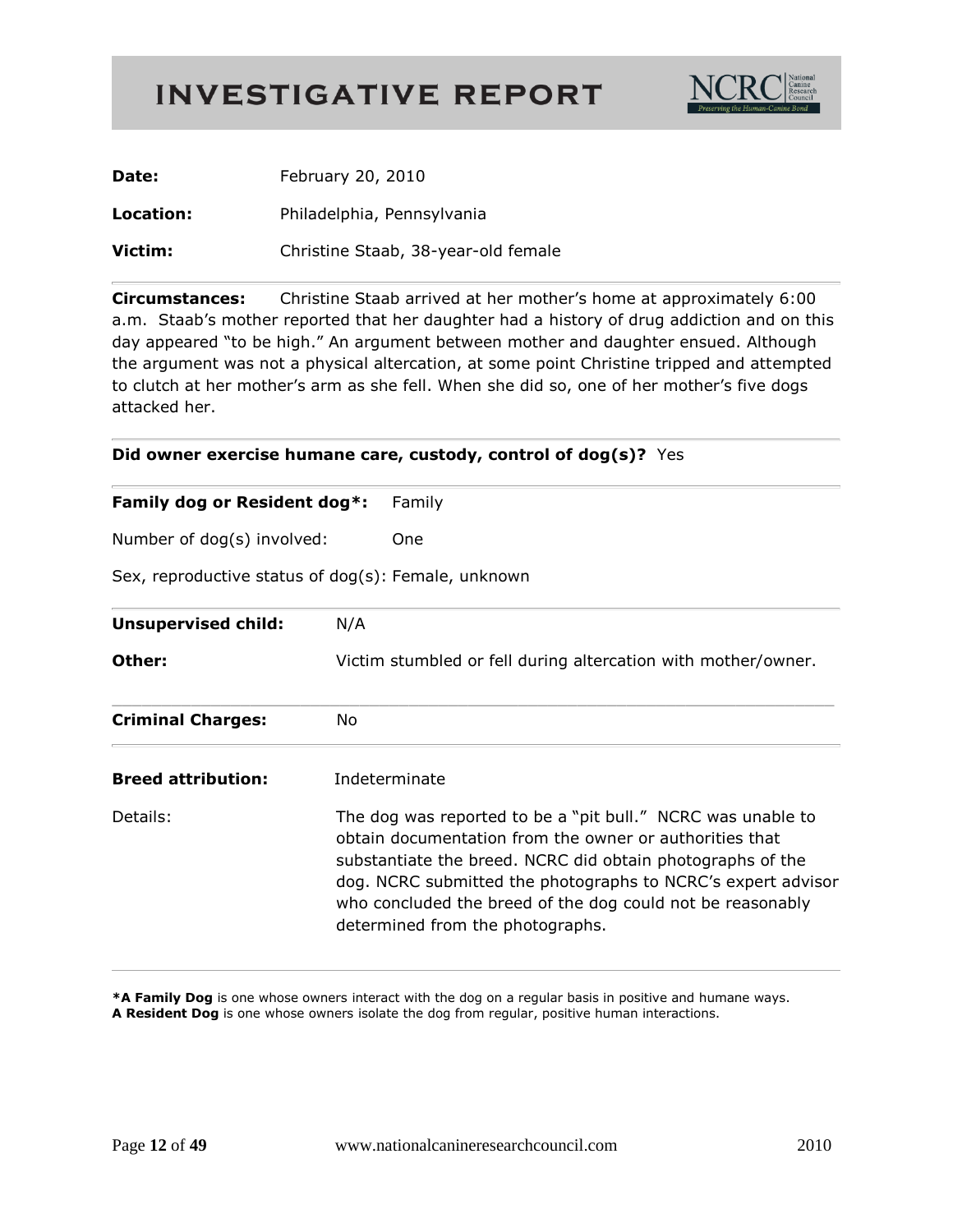

| Date:     | February 20, 2010                |
|-----------|----------------------------------|
| Location: | Ocala, Florida                   |
| Victim:   | Violet Haaker, 3-year-old female |

**Circumstances:** Lori Haaker bred and showed American Bulldogs. She was cleaning the backyard pen where four of her dogs resided. Each dog was chained to a separate tree inside the pen. Her daughter Violet was playing in the front yard, about 100 feet from the dogs' pen. Lori went inside to use the bathroom. When she returned to the yard, she saw that Violet had crossed the yard and entered the pen where the dogs resided.

| Did owner exercise humane care, custody, control of $\log(s)$ ? Yes |  |  |
|---------------------------------------------------------------------|--|--|
|                                                                     |  |  |

| Family dog or Resident dog*:                        |     | Undetermined                                               |  |  |
|-----------------------------------------------------|-----|------------------------------------------------------------|--|--|
| Number of dog(s) involved:                          |     | One.                                                       |  |  |
| Sex, reproductive status of dog(s): Male, intact    |     |                                                            |  |  |
| <b>Unsupervised child:</b>                          | Yes |                                                            |  |  |
| Other:                                              |     | Unknown if victim and dog had an established relationship. |  |  |
| <b>Criminal Charges:</b>                            | No  |                                                            |  |  |
| <b>Reliability of breed attribution:</b> Documented |     |                                                            |  |  |
| Breed attribution:                                  |     | American Bulldog                                           |  |  |
| Details:                                            |     | NKC Registered Dog                                         |  |  |
|                                                     |     |                                                            |  |  |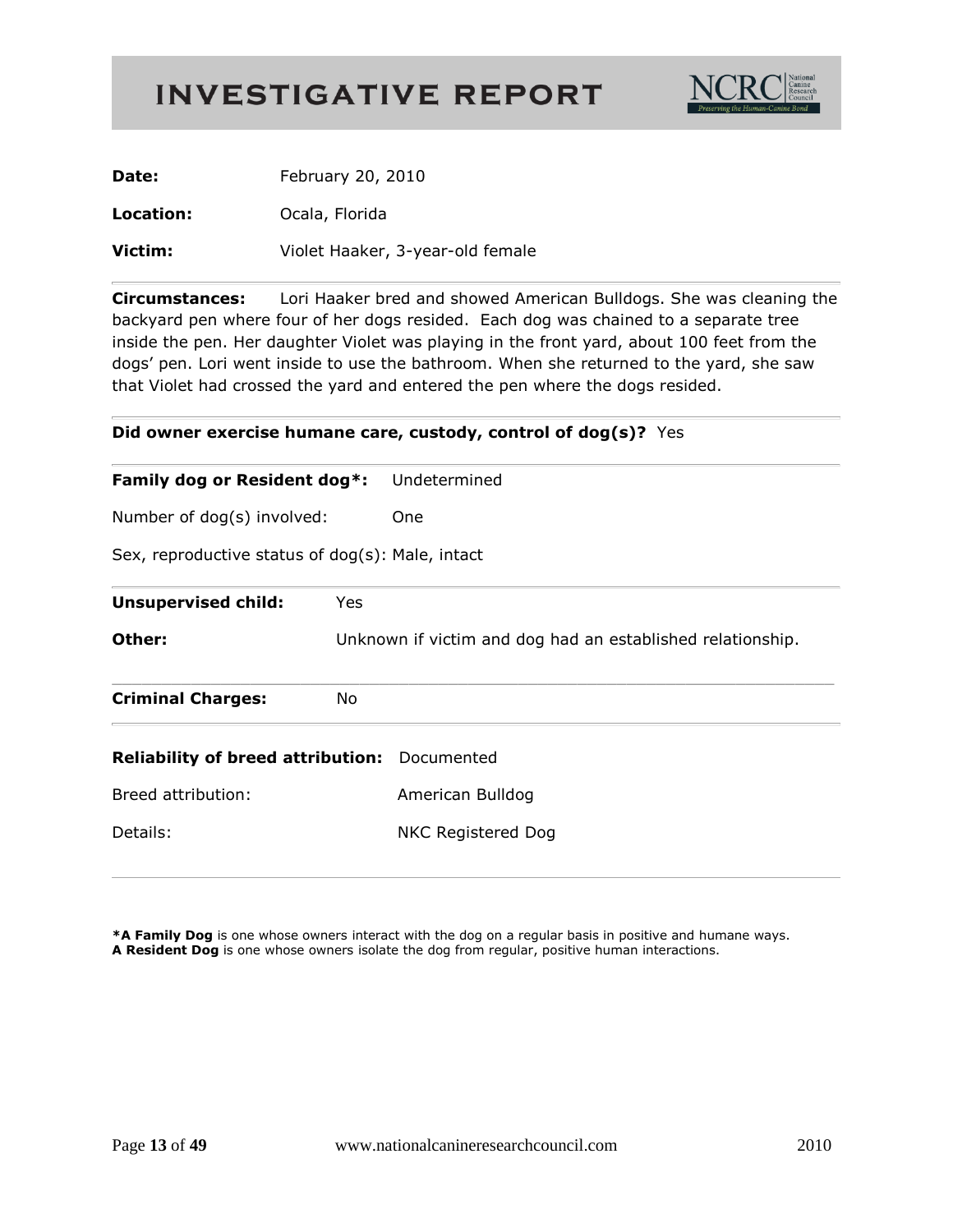

| Date:     | February 28, 2010                   |
|-----------|-------------------------------------|
| Location: | Clatsop County, Oregon              |
| Victim:   | Ashlynn Anderson, 4-year-old female |

**Circumstances:** Ashlynn went out to play in the yard behind the home of her mother and stepfather. Two of the dogs kept in the fenced backyard had managed to escape. Only one dog, named Cornelia, was involved in the incident.

The dog had been used by her previous owner for show and breeding. Ashlynn's mother and her stepfather, Jesse Browning, had adopted the dog 6-7 months earlier. It is not clear why they obtained the dog, as they kept her in the yard, and she was not well cared for.

**Did owner exercise humane care, custody, control of dog(s)?** No; dog was noted to be underweight; was exclusively kept in yard; and "was not being fed adequately and had not been for some time," according to Clatsop Animal Control and an examining veterinarian.

| Family dog or Resident dog*:                 | Resident                                                                                            |  |
|----------------------------------------------|-----------------------------------------------------------------------------------------------------|--|
| Number of dog(s) involved:                   | One; (another dog in the yard did not participate)                                                  |  |
|                                              | Sex, reproductive status of $dog(s)$ : Female, spayed after producing two litters.                  |  |
| <b>Unsupervised child:</b>                   | <b>Yes</b>                                                                                          |  |
| Other:                                       | Child not a permanent resident of house; and no established<br>relationship between victim and dog. |  |
| <b>Criminal Charges:</b>                     | No.                                                                                                 |  |
| Reliability of breed attribution: Documented |                                                                                                     |  |
| Breed attribution:                           | Rottweiler                                                                                          |  |
| Details:                                     | Pedigree (breeder/show) dog                                                                         |  |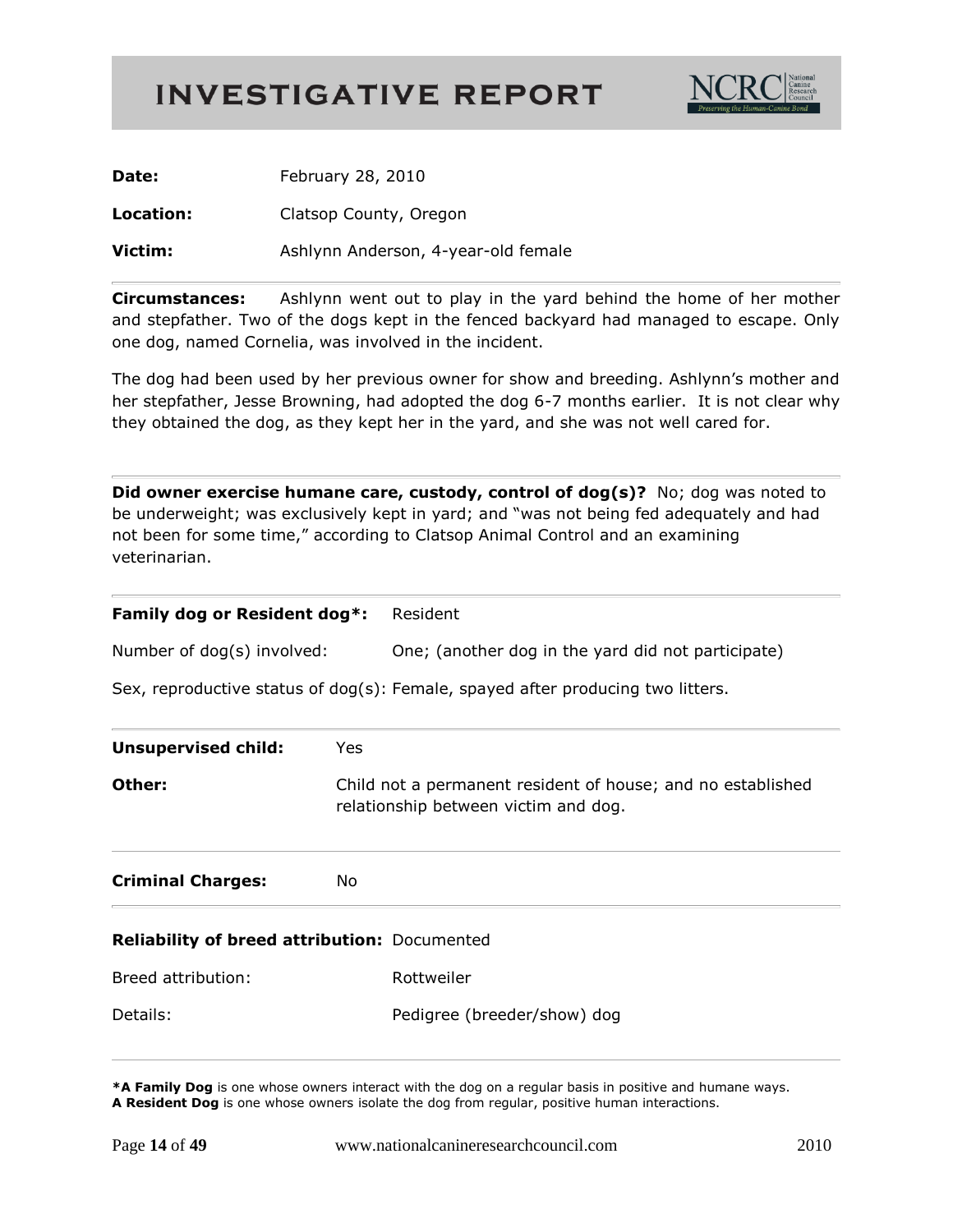

**Date:** March 8, 2010

**Location:** Iowa Tribe Land, near Perkins, Oklahoma **Victim:** Justin Lopez, 9-month-old male

**Circumstances:** On Sunday, March 7, 2010, Justin's family placed two dogs they had just acquired in their yard. Less than 24 hours later, the dogs were brought inside the home because it was raining. On Monday morning, while his mother was at work and his father was sleeping, Justin's grandfather discovered the baby had been killed by at least one of the dogs.

**Did owner exercise humane care, custody, control of dog(s)?** No; new owners had had the dogs for less than 24 hours, and made no effort to minimize risks of exposing infant to unfamiliar dogs.

| Family dog or Resident dog*:                                                                                  |    | Resident dogs                                                                                   |  |
|---------------------------------------------------------------------------------------------------------------|----|-------------------------------------------------------------------------------------------------|--|
| Number of dog(s) involved:<br>determined.<br>Sex, reproductive status of dog(s): Male, intact; female, intact |    | One-Two; participation of individual dogs not                                                   |  |
|                                                                                                               |    |                                                                                                 |  |
| Other:                                                                                                        |    | No established relationship between victim (or anyone else in<br>household) and dog             |  |
| <b>Criminal Charges:</b>                                                                                      | No |                                                                                                 |  |
| Reliability of breed attribution: Documented                                                                  |    |                                                                                                 |  |
| Breed attribution:                                                                                            |    | Rottweiler                                                                                      |  |
| Details:                                                                                                      |    | One dog was AKC registered, the other dog, while not<br>registered, had pedigreed sire and dam. |  |
|                                                                                                               |    |                                                                                                 |  |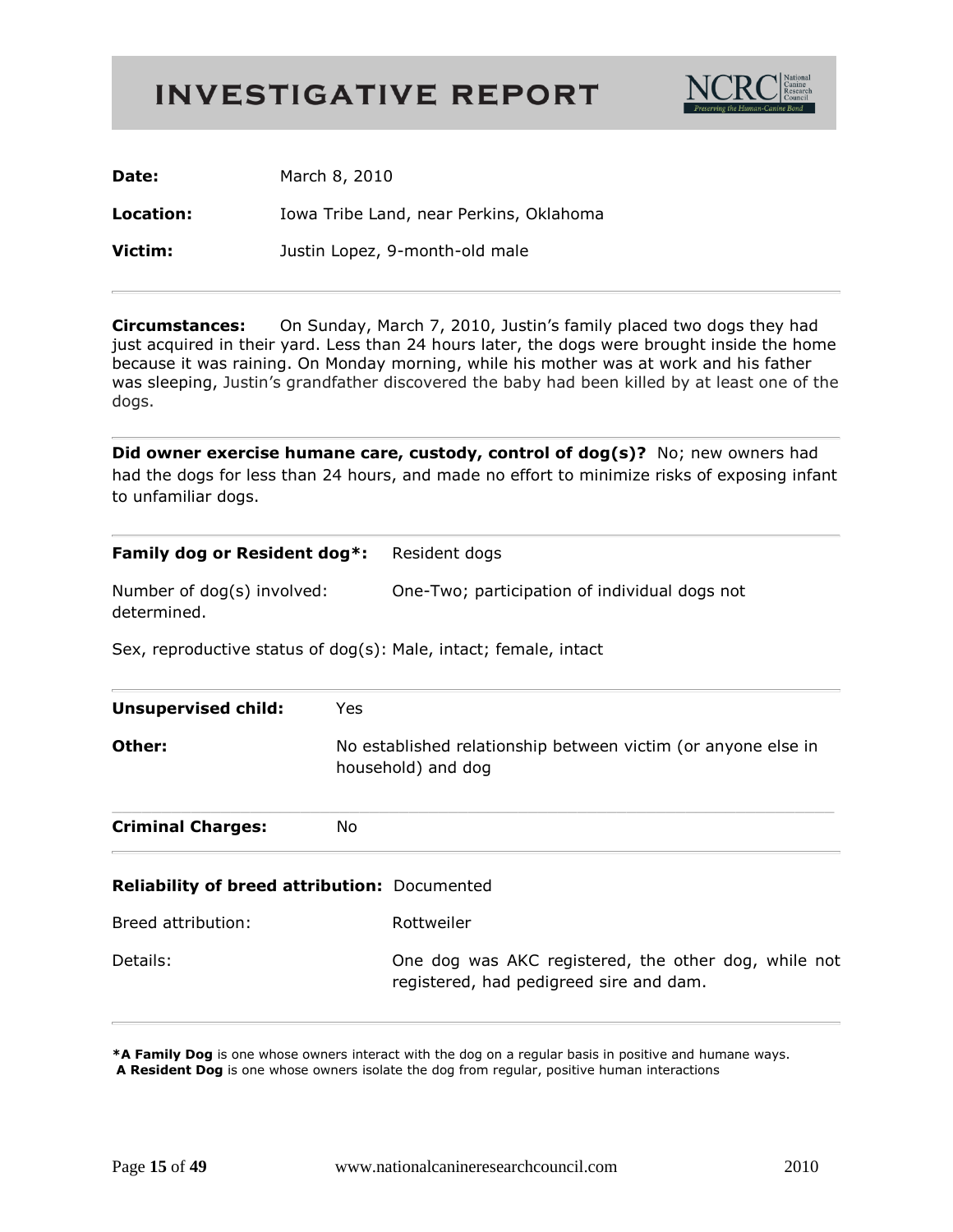

**Date:** April 14, 2010

**Location:** Pasco County, Florida

**Victim:** Thomas James Carter, Jr., 7-day-old male

**Circumstances:** Nichole Koezeno and her 7-day-old son were sleeping on a bed inside an 840-square-foot trailer in which up to ten people were living. Sidon, one of three resident dogs, was also inside the bedroom. After being awakened by a friend knocking at the door, Koezeno noticed that her son was dead from dog bites.

**Did owner exercise humane care, custody, control of dog(s)?** No; owners maintained two dogs on chains outdoors. Sidon, according to residents of the trailer, was inside trailer only because he fought with other dogs on the property.

#### **Family dog or Resident dog\*:** Resident dog

Number of dog(s) involved: One

Sex, reproductive status of dog(s): Male, intact

| <b>Criminal Charges:</b>   | No                                                 |
|----------------------------|----------------------------------------------------|
| Other:                     | No established relationship between victim and dog |
| <b>Unsupervised child:</b> | No; mother sleeping                                |

#### **Reliability of breed attribution:** Documented

| Breed attribution: | Mixed breed |
|--------------------|-------------|
|                    |             |

Details: The media, the owner, authorities and friends of the mother all insisted the dog was a "pit bull," despite the fact that no one knew the origins or original owner of the dog.

> NCRC obtained DNA evidence of dog's ancestry. The dog was found not to be a "pit bull," or even a "pit bull mix."

<sup>\*</sup> **A Family Dog** is one whose owners interact with the dog on a regular basis in positive and humane ways.  **A Resident Dog** is one whose owners isolate the dog from regular, positive human interactions.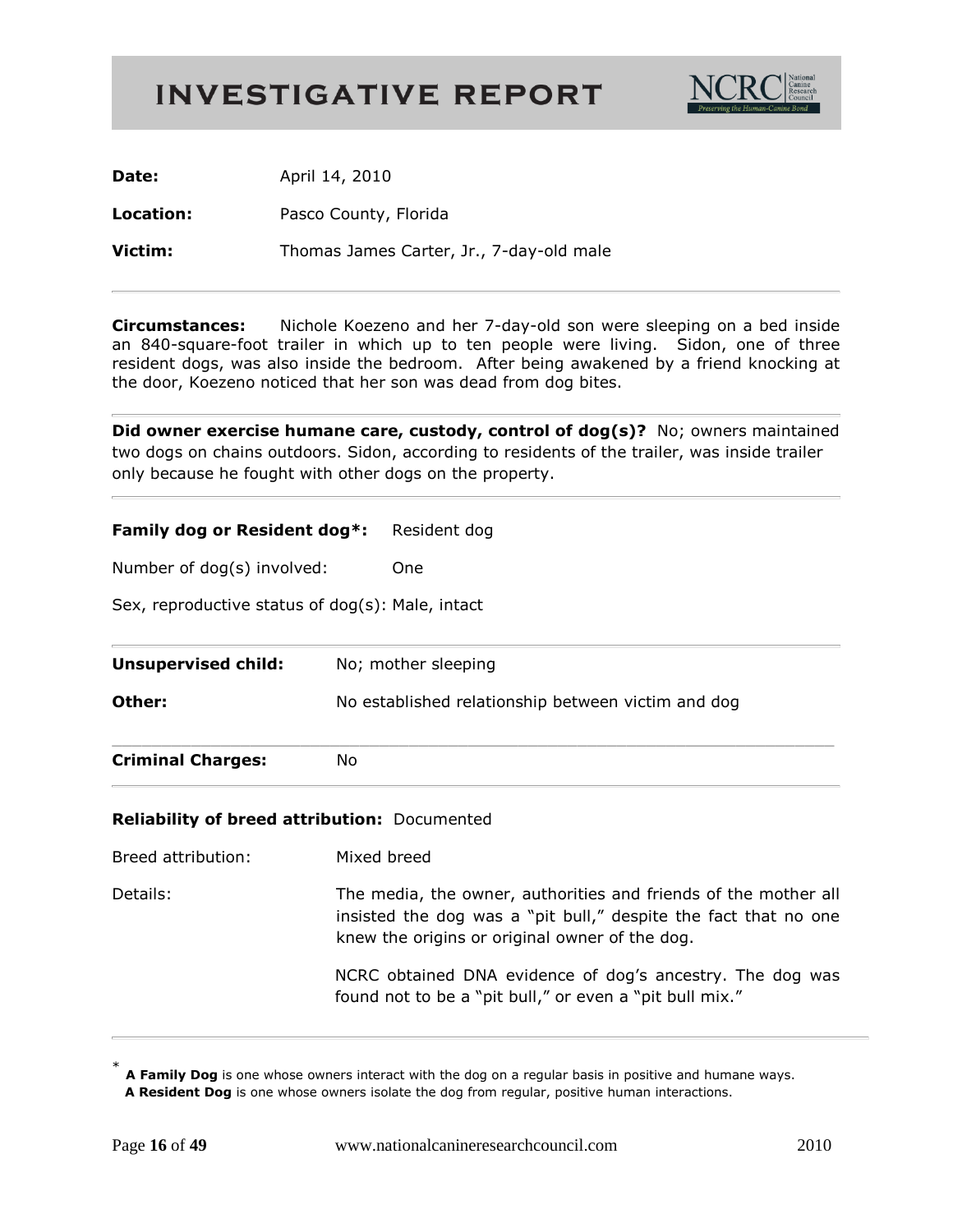

**Date:** May 20, 2010

**Location:** Napaskiak, Alaska

**Victim:** Krystal Brink, 3-year-old female

**Circumstances:** Krystal had been playing in the yard at a relative's home when she wandered unsupervised, into a neighbor's open field where seven poorly-maintained sled dogs were tied. The child passed by a number of the chained dogs before one of them killed her. After finding Krystal's body, a relative shot and killed 6 of the 7 dogs.



Junk-strewn field where dogs were chained. There was no evidence of available water for any of the dogs.

**Did owner exercise humane care, custody, control of dog(s)?** No; multiple dogs chained to assorted articles of discarded junk, with little to no shelter from harsh weather conditions and no access to water.

#### **Family dog or Resident dog\*:** Resident

Number of dog(s) involved: One

Sex, reproductive status of dog(s): Male, intact

**Unsupervised child:** Yes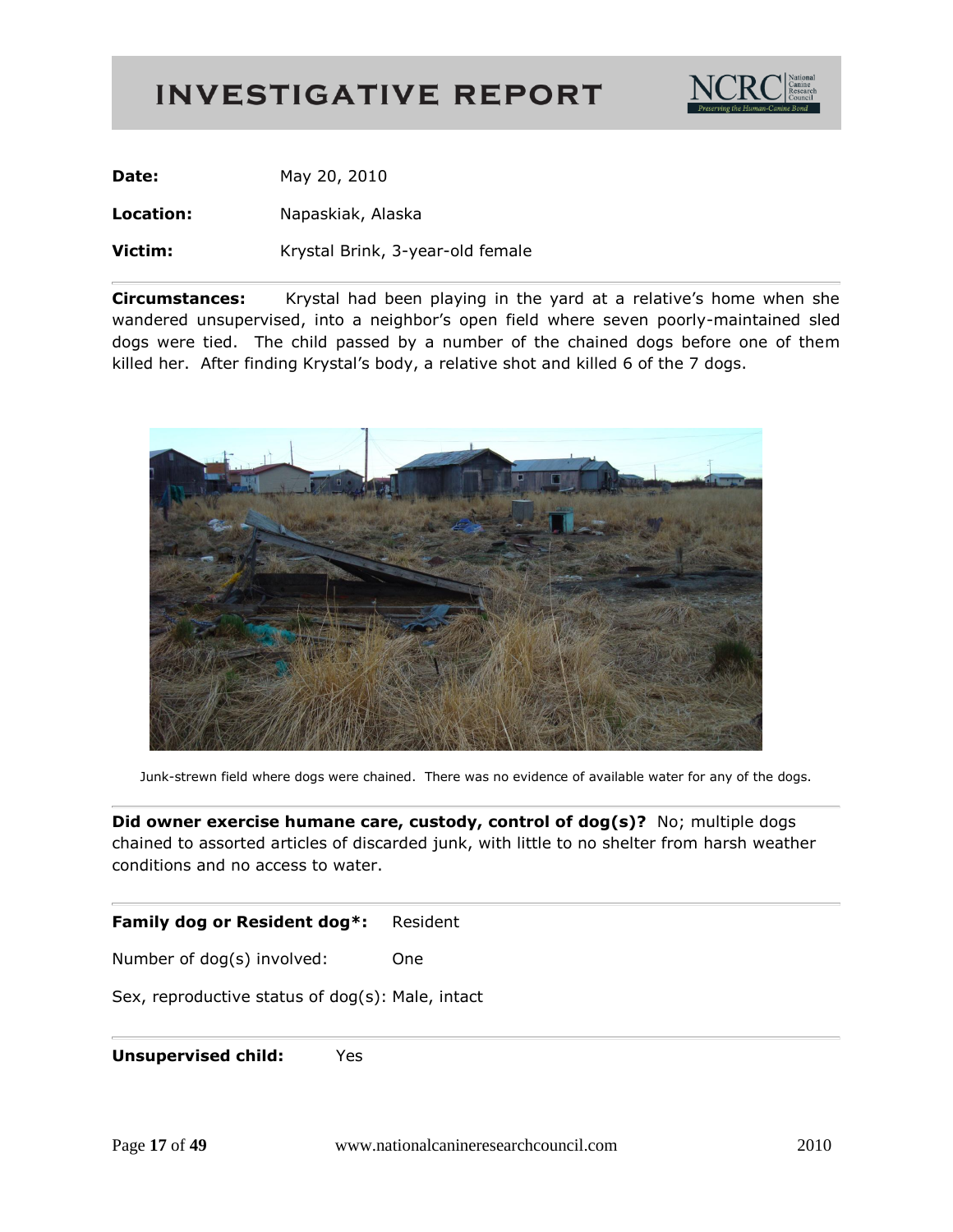**Other:** No established relationship between victim and dog. Dogs used for sprint mushing.  $\_$  , and the set of the set of the set of the set of the set of the set of the set of the set of the set of the set of the set of the set of the set of the set of the set of the set of the set of the set of the set of th **Criminal Charges:** No **Breed attribution:** Indeterminate **Details:** Dog was reported to be a "sled dog." NCRC was unable to obtain documentation from the owner or authorities that substantiate the breed. NCRC did obtain photographs of the dog. NCRC submitted the photographs to NCRC's expert advisor who concluded the breed of the dog could not be reasonably determined from the photographs.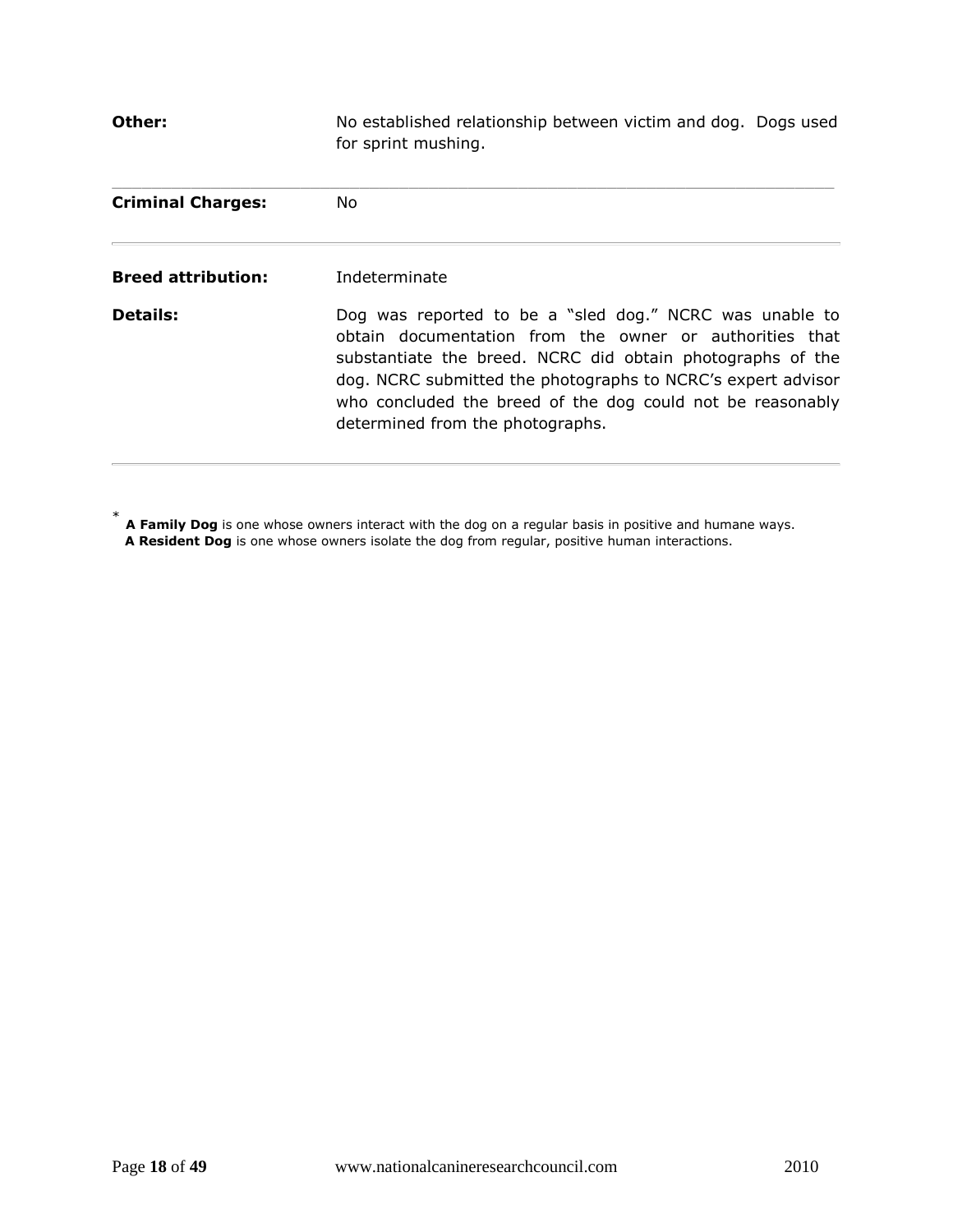

| Date:     | May 27, 2010                    |
|-----------|---------------------------------|
| Location: | San Bernardino, California      |
| Victim:   | Nathan Aguirre, 2-year-old male |

**Circumstances:** Nathan had been riding his tricycle and playing with his dad in their fenced-in backyard, when his father went into the house for a few minutes to check on something. Nathan's mother, who was in the house, came out to check on him. She found him being attacked by one of the dogs in the yard. The dog stopped biting the child in response to the mother's yelling.

The child was taken to Loma Linda University Medical Center in the evening of May  $27<sup>th</sup>$  and died several hours later on May 28<sup>th</sup>.

|  | Did owner exercise humane care, custody, control of dog(s)? Yes |  |  |  |  |
|--|-----------------------------------------------------------------|--|--|--|--|
|  |                                                                 |  |  |  |  |

| Family dog or Resident dog*:                                                   |     | Resident                                                                   |  |  |
|--------------------------------------------------------------------------------|-----|----------------------------------------------------------------------------|--|--|
| Number of dog(s) involved:<br>Sex, reproductive status of dog(s): Male, intact |     | One; (female dog, owned by family for much longer, did<br>not participate) |  |  |
|                                                                                |     |                                                                            |  |  |
| <b>Unsupervised child:</b>                                                     | Yes |                                                                            |  |  |
| Other:                                                                         |     | No established relationship between victim and dog.                        |  |  |
| <b>Criminal Charges:</b><br>No                                                 |     |                                                                            |  |  |
| Reliability of breed attribution: Documented                                   |     |                                                                            |  |  |
| <b>Breed attribution:</b>                                                      |     | American Pit Bull Terrier                                                  |  |  |
| <b>Details:</b>                                                                |     | <b>UKC Registered</b>                                                      |  |  |
|                                                                                |     |                                                                            |  |  |

<sup>\*</sup> **A Family Dog** is one whose owners interact with the dog on a regular basis in positive and humane ways.  **A Resident Dog** is one whose owners isolate the dog from regular, positive human interactions.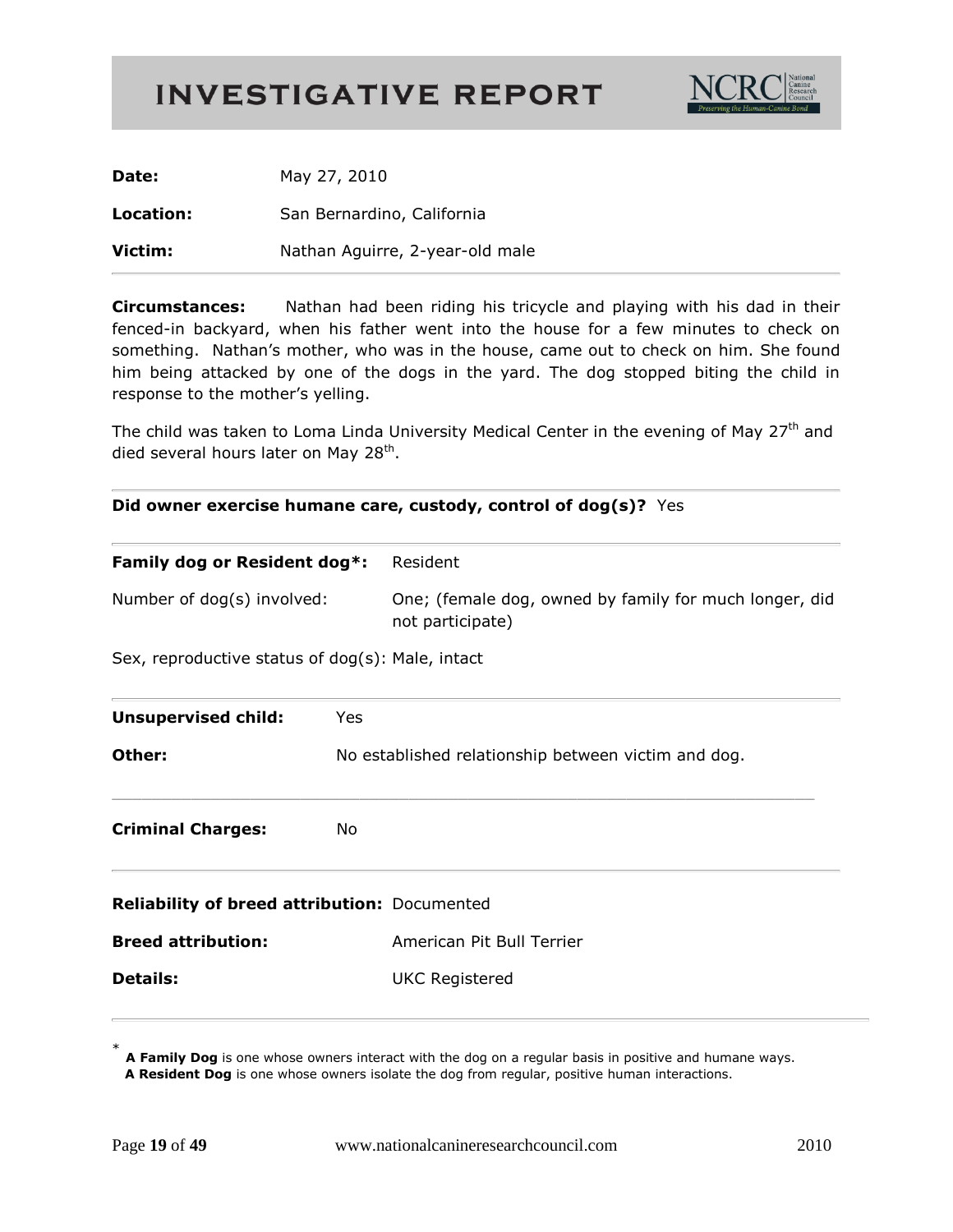

| <b>Date of Incident:</b> May 29, 2010 |                                   | <b>Date of death:</b> June 3, 2010 |  |
|---------------------------------------|-----------------------------------|------------------------------------|--|
| Location:                             | Kokomo, Indiana                   |                                    |  |
| Victim:                               | Savannah Gragg, 9-year-old female |                                    |  |

**Circumstances:** Savannah was opening a back door to the let the family dog out into the yard when the dog jumped on her, knocking her to the floor. The dog bit the child's throat, lacerating her trachea, which resulted in a lack of oxygen to the brain. Savannah died 6 days later.

| Did owner exercise humane care, custody, control of dog(s)? Yes                                                |    |                                                                                                                                                                                                                         |  |
|----------------------------------------------------------------------------------------------------------------|----|-------------------------------------------------------------------------------------------------------------------------------------------------------------------------------------------------------------------------|--|
| Family dog or Resident dog*:<br>Number of dog(s) involved:<br>Sex, reproductive status of dog(s): Male, intact |    | Family                                                                                                                                                                                                                  |  |
|                                                                                                                |    | One                                                                                                                                                                                                                     |  |
|                                                                                                                |    |                                                                                                                                                                                                                         |  |
| <b>Unsupervised child:</b>                                                                                     | No |                                                                                                                                                                                                                         |  |
| Other:                                                                                                         |    |                                                                                                                                                                                                                         |  |
| <b>Criminal Charges:</b>                                                                                       | No |                                                                                                                                                                                                                         |  |
| <b>Breed attribution:</b>                                                                                      |    | Indeterminate                                                                                                                                                                                                           |  |
| <b>Determined by:</b>                                                                                          |    | The dog was reported by the media to be a "pit bull."<br>NCRC was unable to obtain any evidence, photographs<br>or documentation from authorities or the owner(s) that<br>substantiate the breed reported by the media. |  |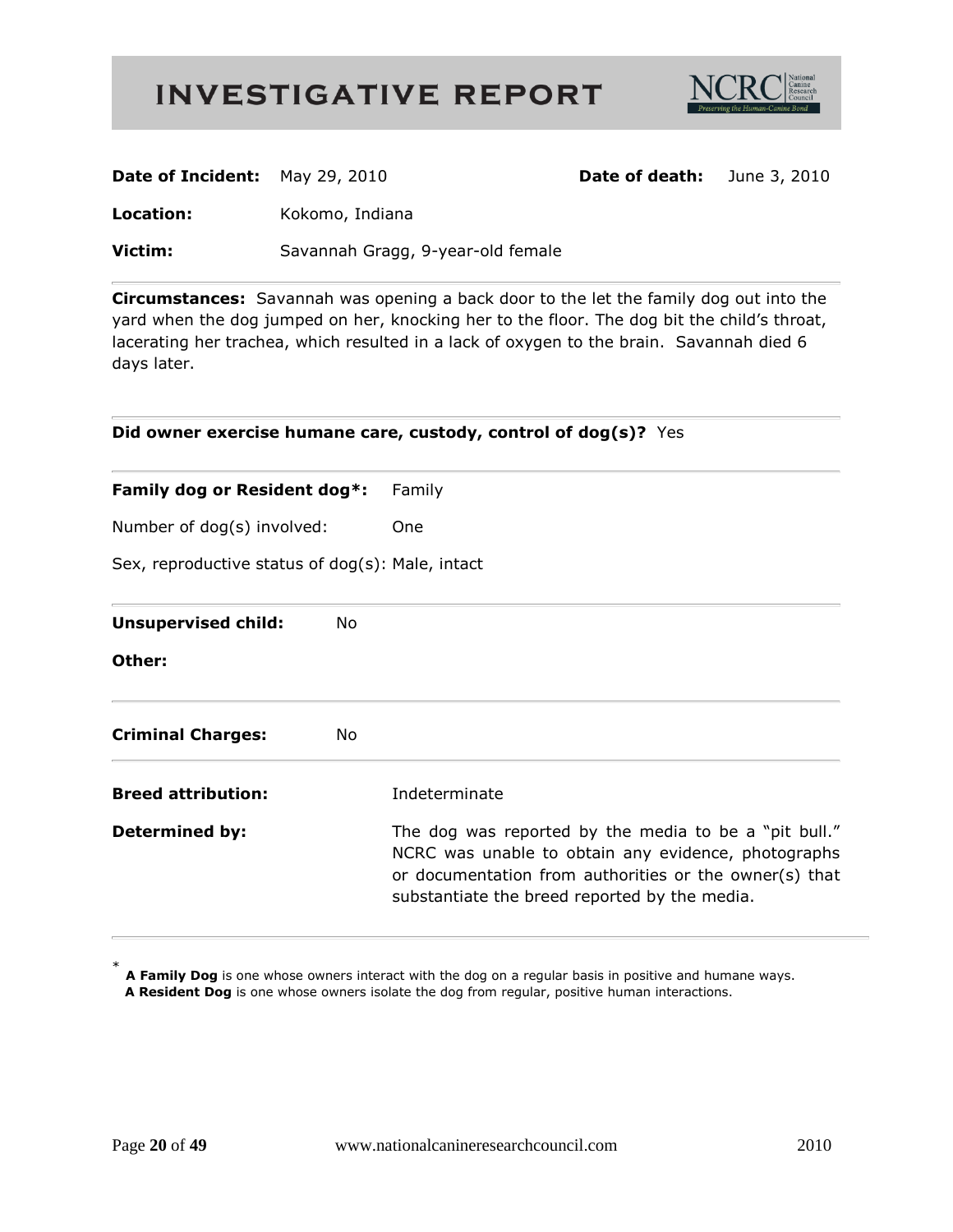

**Date:** June 15, 2010

**Location:** Lorain County, Ohio

**Victim:** Mychael Wynters, 30-year-old male

**Circumstances:** Mychael Wynters and his father, Michael Kywa, took in unwanted dogs. Ten dogs resided within the confines of their nine-acre property in rural Henrietta Township.

On June 15<sup>th</sup> Kywa left his house at about 11:20 a.m. He returned an hour later to find his son lying in the driveway. It appears Wynters had arrived at the house sometime after Kywa departed and had parked his car in the garage. Apparently, he was closing the driveway gate when one or more of the dogs killed him.

The nine dogs in the yard varied considerably in size and appearance. While officials believe more than one dog was involved, they were unable to determine how many or which dogs took part.

Wynters suffered from AIDS, an enlarged heart and low blood sugar. While the cause of death was cardiopulmonary arrest caused by hypoglycemic shock due to dog bites, Wynters' chronically weakened condition would have dramatically decreased his ability to fend off the dogs.

**Did owner exercise humane care, custody, control of dog(s)?** No; large pack of

| dogs free roamed, unsupervised, on owner's large, enclosed, property. |                                                                      |                                                                                                             |
|-----------------------------------------------------------------------|----------------------------------------------------------------------|-------------------------------------------------------------------------------------------------------------|
| Family dog or Resident dog*:                                          |                                                                      | Resident                                                                                                    |
| Number of dog(s) involved:                                            |                                                                      | Unknown; nine dogs on or near scene                                                                         |
|                                                                       |                                                                      | Sex, reproductive status of dog(s): Males & females, intact $-$ however, participation of dogs<br>not known |
| <b>Unsupervised child:</b>                                            | N/A                                                                  |                                                                                                             |
| Other:                                                                | No testing done to determine how many or which dogs were<br>involved |                                                                                                             |
| <b>Criminal charges:</b>                                              | No.                                                                  |                                                                                                             |
| <b>Breed attribution:</b>                                             |                                                                      | Indeterminate                                                                                               |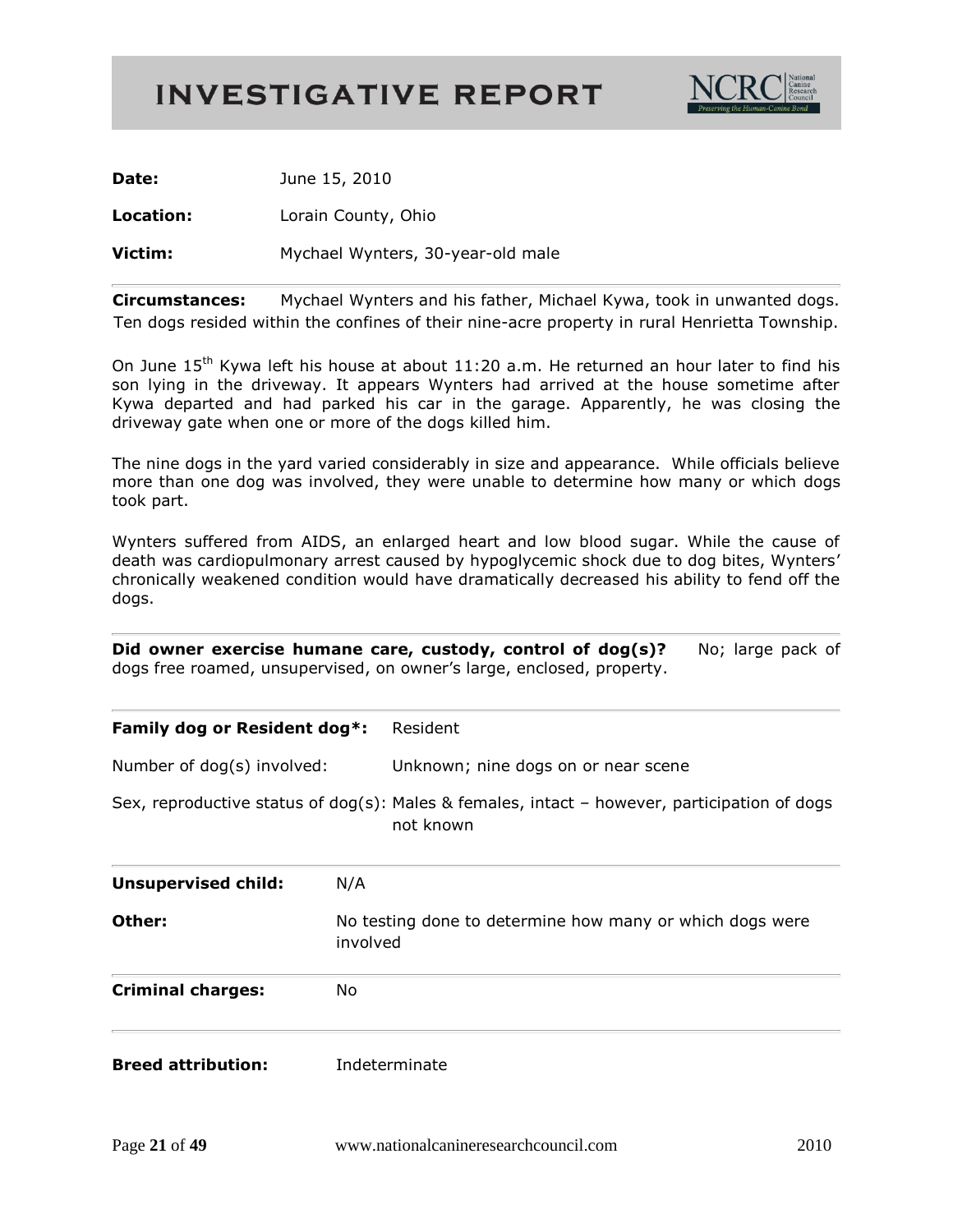Details: Conflicting breed attributions given by the media, authorities and the owner. The pack of dogs was reported by different sources to have been composed of: Mastiffs, or Mastiff mixes; Rottweilers or Rottweiler mixes; Boxer mixes or Boxer/"pit bull" mixes; Bullmastiffs or "bullmastiff" mixes; a German Shorthaired Pointer or a "spaniel" mix – or simply as a large pack of mixed-breed dogs.

> No breed attribution is possible since the participation of individual dogs was not determined.

<sup>\*</sup> **A Family Dog** is one whose owners interact with the dog on a regular basis in positive and humane ways.  **A Resident Dog** is one whose owners isolate the dog from regular, positive human interactions.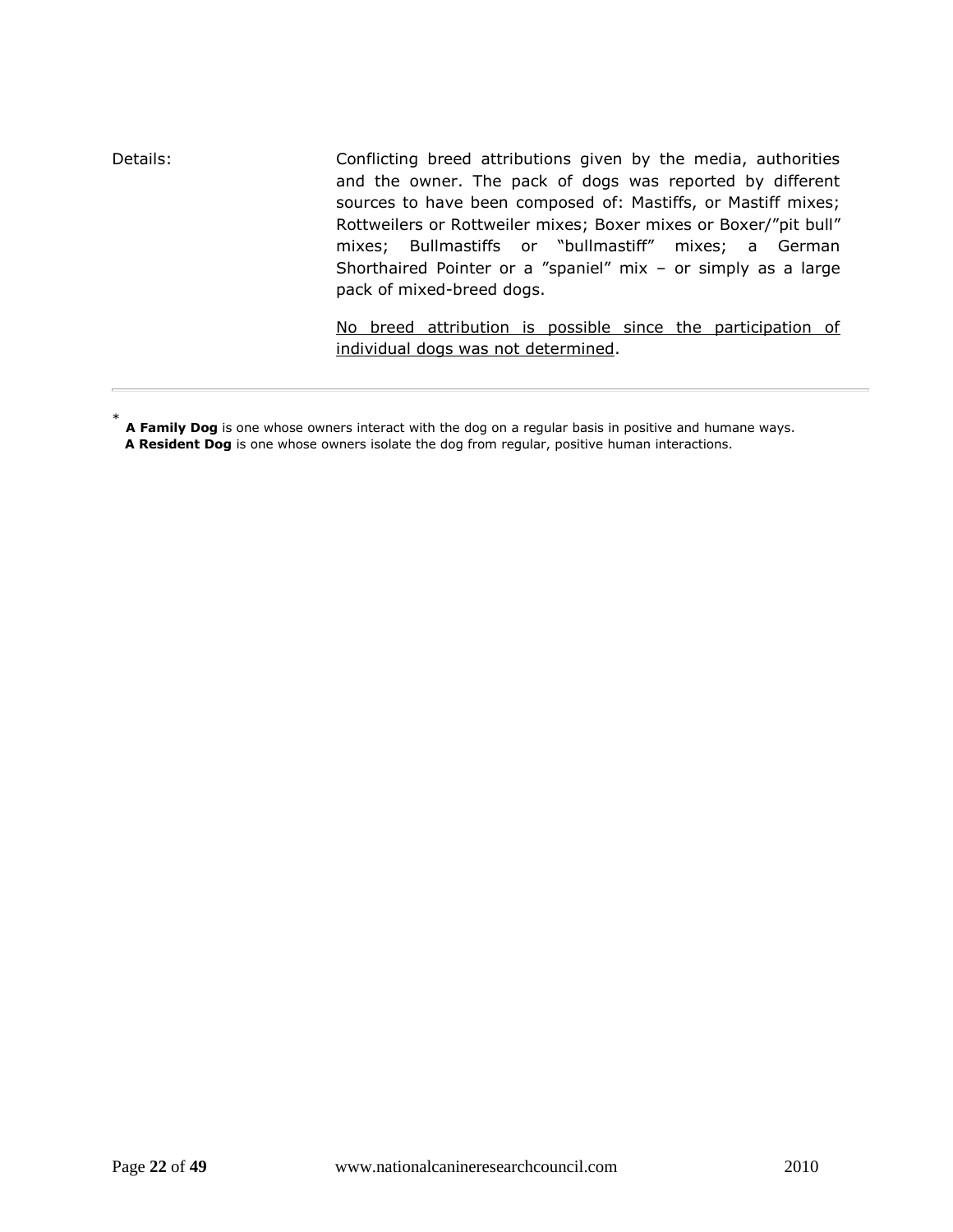

**Date:** July 12, 2010 **Location:** Wayne County, Michigan **Victim:** Kyle Holland, 5-year-old male

**Circumstances:** Ten days earlier, Debralynn Holland, 29, had moved with her son Kyle into the home of her boyfriend Earl Dwayne Adkins. Kyle was small for his age and wore braces on his legs to help him walk. Holland stated that she found Kyle lying near his upstairs bedroom around 9:30 a.m. However, police records indicate that they did not receive a call until 10:09 a.m. Authorities later determined that Kyle had been dead for a number of hours.

Debralynn Holland was later charged with involuntary manslaughter, second-degree child abuse for keeping Kyle in an unsafe home, and as an accessory after the fact for attempting to dispose of Adkins' marijuana plants, and for giving false information to police.

The dog involved belonged to Adkins, who had a previous criminal record and who kept the animal to protect marijuana in his basement.

**Did owner exercise humane care, custody, control of dog(s)?** No; owner had been previously cited by animal control for allowing dog to run loose and had been advised to take the dog out of state.

|  |  | Family dog or Resident dog*: | Resident |
|--|--|------------------------------|----------|
|--|--|------------------------------|----------|

Number of dog(s) involved: One; (second dog did not participate)

Sex, reproductive status of dog(s): Male, intact

| <b>Unsupervised child:</b> | Yes<br>No established relationship between victim and dog.                                                                                                                                                                       |  |  |
|----------------------------|----------------------------------------------------------------------------------------------------------------------------------------------------------------------------------------------------------------------------------|--|--|
| Other:                     |                                                                                                                                                                                                                                  |  |  |
| <b>Criminal Charges:</b>   | Yes; Holland charged with involuntary manslaughter, 2 <sup>nd</sup> degree<br>child abuse, and being an accessory after the fact for<br>attempting to dispose of the marijuana plants and giving false<br>information to police. |  |  |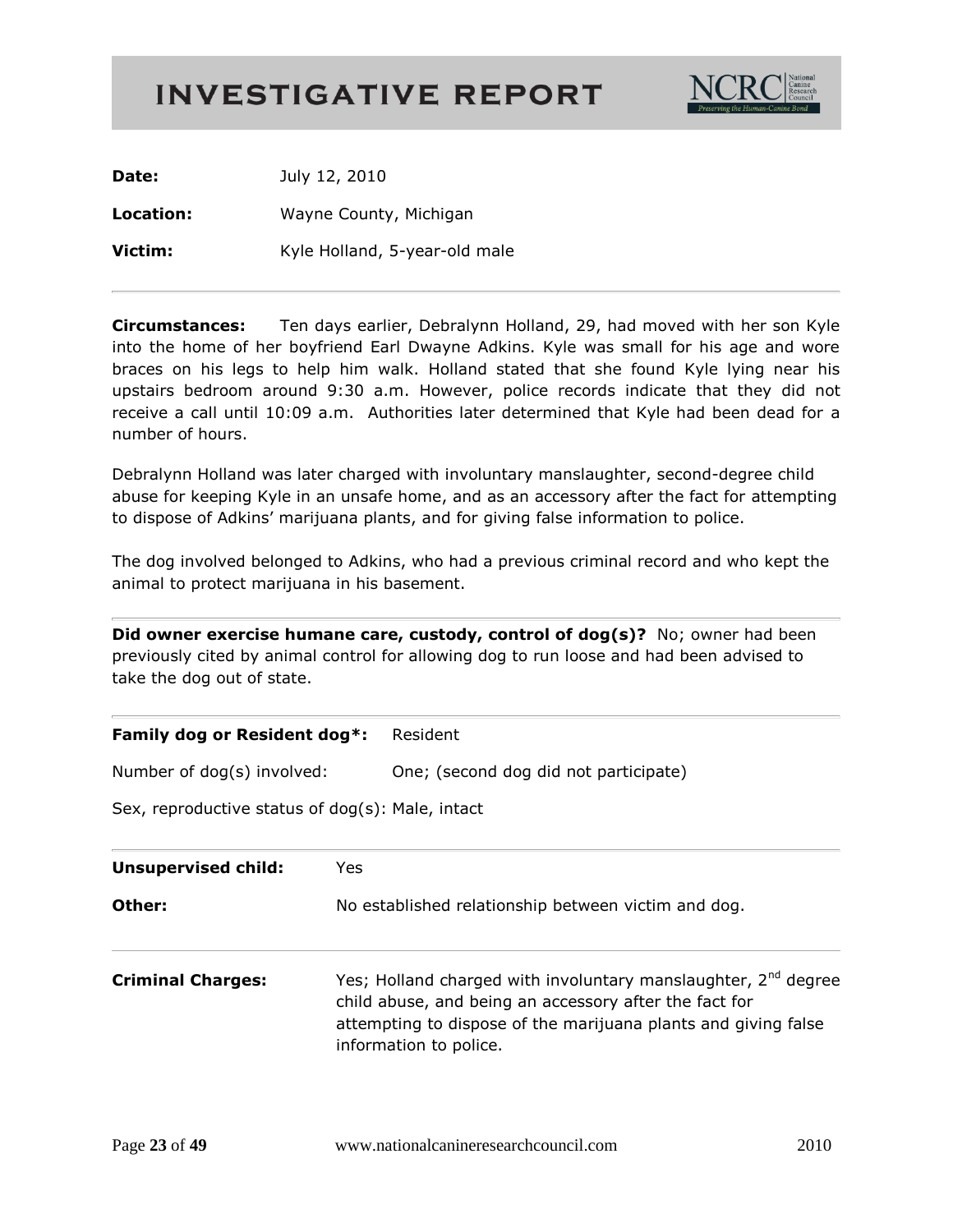Adkins was charged with owning a dangerous animal causing death (felony), and possession with intent to deliver, manufacture marijuana.

#### **Reliability of breed attribution:** Reasonable

| Breed attribution: | Wolf-dog cross                                                                                                                                                                                                                                               |
|--------------------|--------------------------------------------------------------------------------------------------------------------------------------------------------------------------------------------------------------------------------------------------------------|
| Details:           | The Wayne County Prosecutor's Office reported that<br>experts were contacted and forensics tests were<br>conducted on the animal prior to charges being filed.<br>This evidence would be presented in court to show that<br>the animal was a wolf-dog cross. |
|                    | It is illegal to keep a wolf-dog cross in Michigan.                                                                                                                                                                                                          |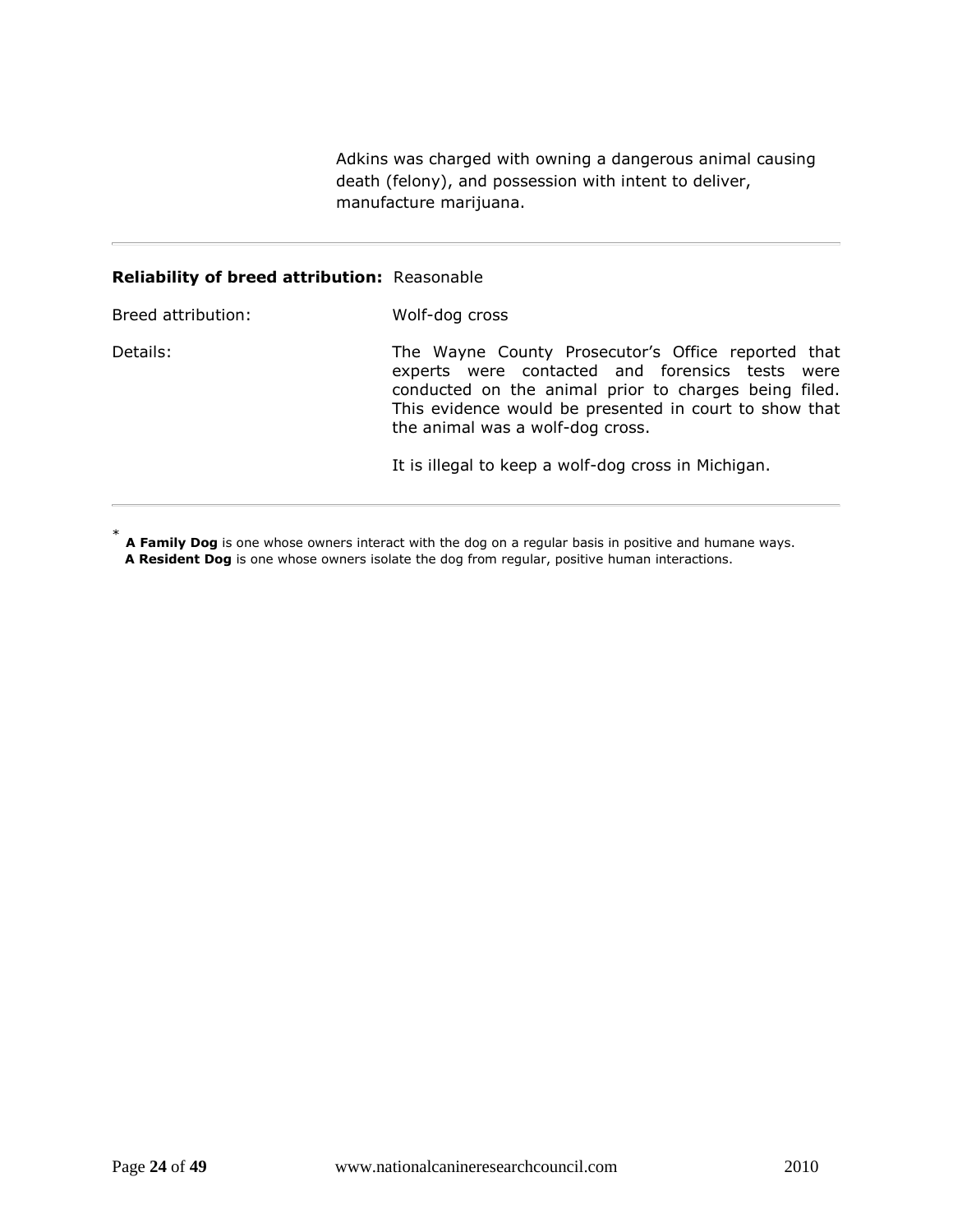

**Date:** July, 20, 2010 **Location:** Memphis, Tennessee **Victim:** William Parker, 71-year-old male

**Circumstances:** On July 17<sup>th</sup>, police responded to a complaint of dogs running loose on North Manassas Street. By the time officers arrived, the dogs had been secured. However, officers discovered that the owner, Bernard Humphrey, had an outstanding warrant for failing to update his address in the sex offender registry. Humphrey was arrested in connection with that warrant, and also issued a citation for violation of city ordinance 5-57 Dog License Required. Humphrey was allowed to call a relative to come and take possession of the dogs. The dogs were left secure in his apartment.

Three days later, Sherry Wooten, whose boyfriend was Humphrey's brother, released the dogs from the apartment. Wooten told authorities she "paid a crackhead \$2 to let the dogs out of the apartment so she could use the bathroom."

The dogs attacked William Parker as he was walking on a path near the residence. Four other persons were also injured by the dogs.

**Did owner exercise humane care, custody, control of dog(s)?** No; previous complaints of dogs running loose and unlicensed dogs.

**Family dog or Resident dog\*:** Resident

Number of dog(s) involved: Two

Sex, reproductive status of dog(s): Male, intact; female, intact

**Unsupervised child:** N/A

**Other: Charges Owner** in jail at time of incident on unrelated charges

**Criminal Charges:** Yes; Wooten charged with reckless homicide and four counts of felony reckless endangerment

#### **Breed attribution:** Indeterminate

**Details:** The media reported the dogs to be "pit bulls." NCRC was unable to obtain evidence or documentation from the owner(s) or authorities that substantiate the breed(s) of the dogs. NCRC did obtain photographs of the dogs. Photographs were submitted to NCRC's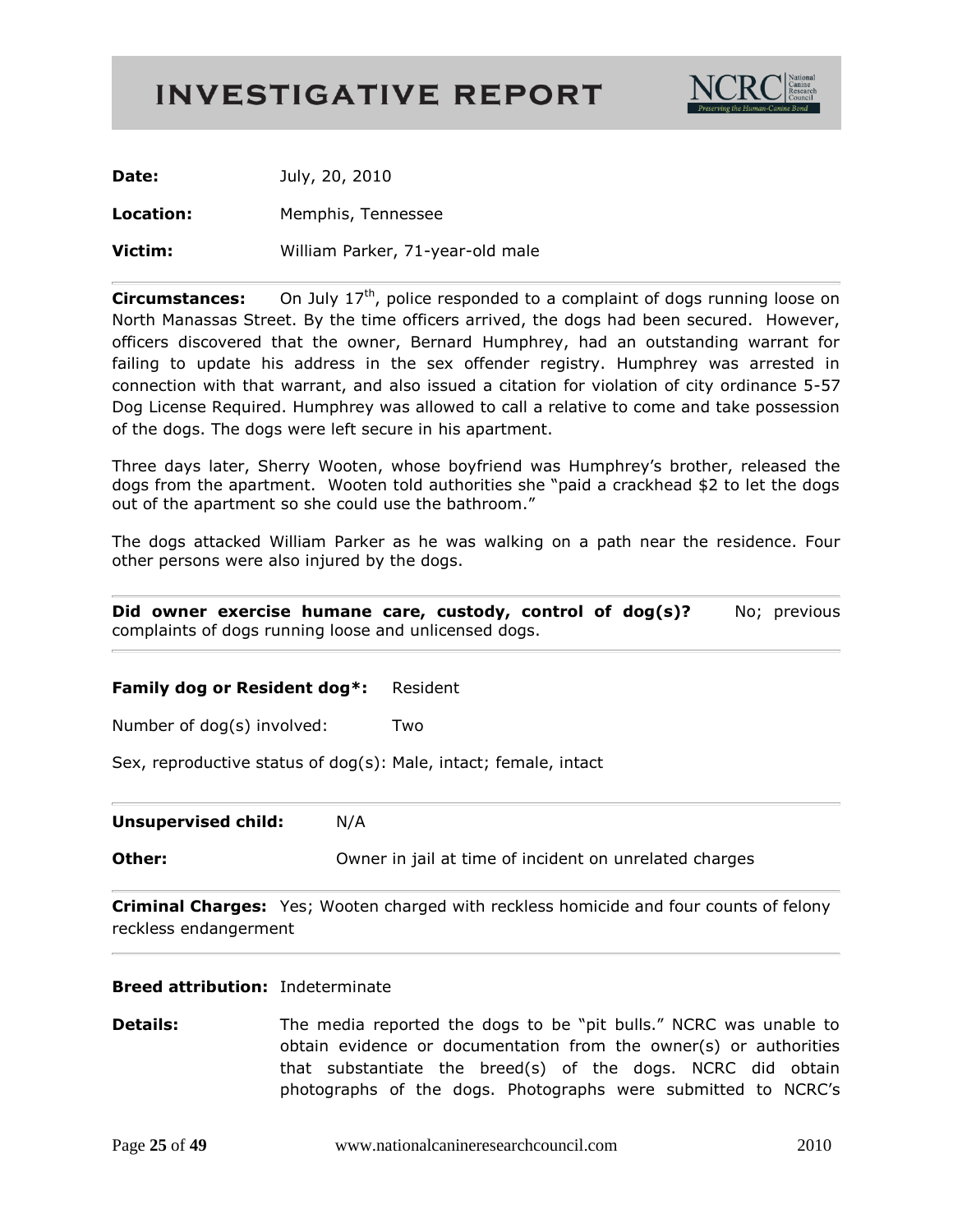expert advisor who concluded that the breed(s) of the dogs could not be reasonably determined from the photographs.

<sup>\*</sup> **A Family Dog** is one whose owners interact with the dog on a regular basis in positive and humane ways.  **A Resident Dog** is one whose owners isolate the dog from regular, positive human interactions.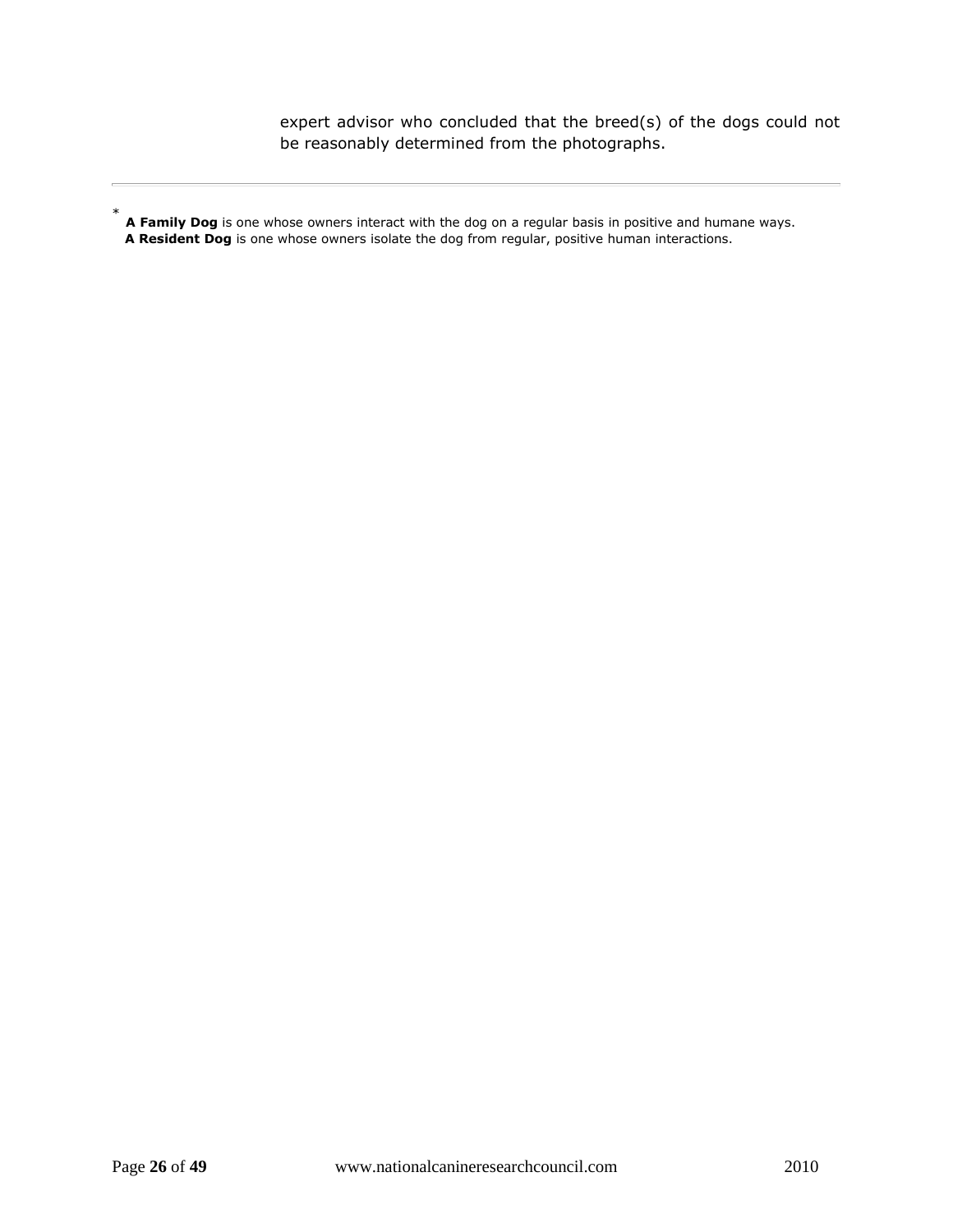

**Date:** July 22, 2010

**Location:** Concord, California

**Victim:** Jacob Bisbee, 2-year-old male

**Circumstances:** At 5:30 on the morning of July 22<sup>nd</sup>, Jacob's father Michael Bisbee left to go to work. Jacob's step-grandfather Steven Hayashi left a couple hours later to play tennis. When Hayashi left, his wife and Jacob were asleep upstairs.

Hayashi kept three dogs in the garage and two in the backyard. Hayashi told investigators that he usually locked the door from the house to the garage, but had not done so that morning. He also admitted that he did not wake up his wife before he left. Ms. Hayashi worked a late shift and usually slept late.

With his grandmother still asleep upstairs, Jacob wandered downstairs, and out to the garage, where the dogs resided.

Hayashi admitted that he knew one of his dogs, "Kiwi," was "aggressive." Prosecutors have alleged that Hayashi knew the dogs were aggressive towards the children.

**Did owner exercise humane care, custody, control of dog(s)?** No; owner inadequately confined dog he described as "aggressive."

| Family dog or Resident dog*: Resident |  |
|---------------------------------------|--|
|---------------------------------------|--|

Number of dog(s) involved: Three

Sex, reproductive status of dog(s): Female, (spayed after producing at least one litter); and her two 18 month offspring, intact

| <b>Unsupervised child:</b> | Yes.                                                                                                                                                                                                                                                                                                                                                                              |  |  |
|----------------------------|-----------------------------------------------------------------------------------------------------------------------------------------------------------------------------------------------------------------------------------------------------------------------------------------------------------------------------------------------------------------------------------|--|--|
| Other:                     | No established relationship between victim and dog                                                                                                                                                                                                                                                                                                                                |  |  |
| <b>Criminal Charges:</b>   | Yes; grandfather charged with involuntary manslaughter                                                                                                                                                                                                                                                                                                                            |  |  |
| <b>Breed attribution:</b>  | Indeterminate                                                                                                                                                                                                                                                                                                                                                                     |  |  |
| Details:                   | The media reported the dogs to be "pit bulls." Three dogs were<br>suspected of being involved. One dog was adopted from a<br>shelter and the other two dogs were her offspring from a<br>mating with an unknown dog. The history and genetics of all<br>dogs are unknown. NCRC obtained photographs of all 3 dogs.<br>The photographs were submitted to NCRC's expert advisor who |  |  |
|                            |                                                                                                                                                                                                                                                                                                                                                                                   |  |  |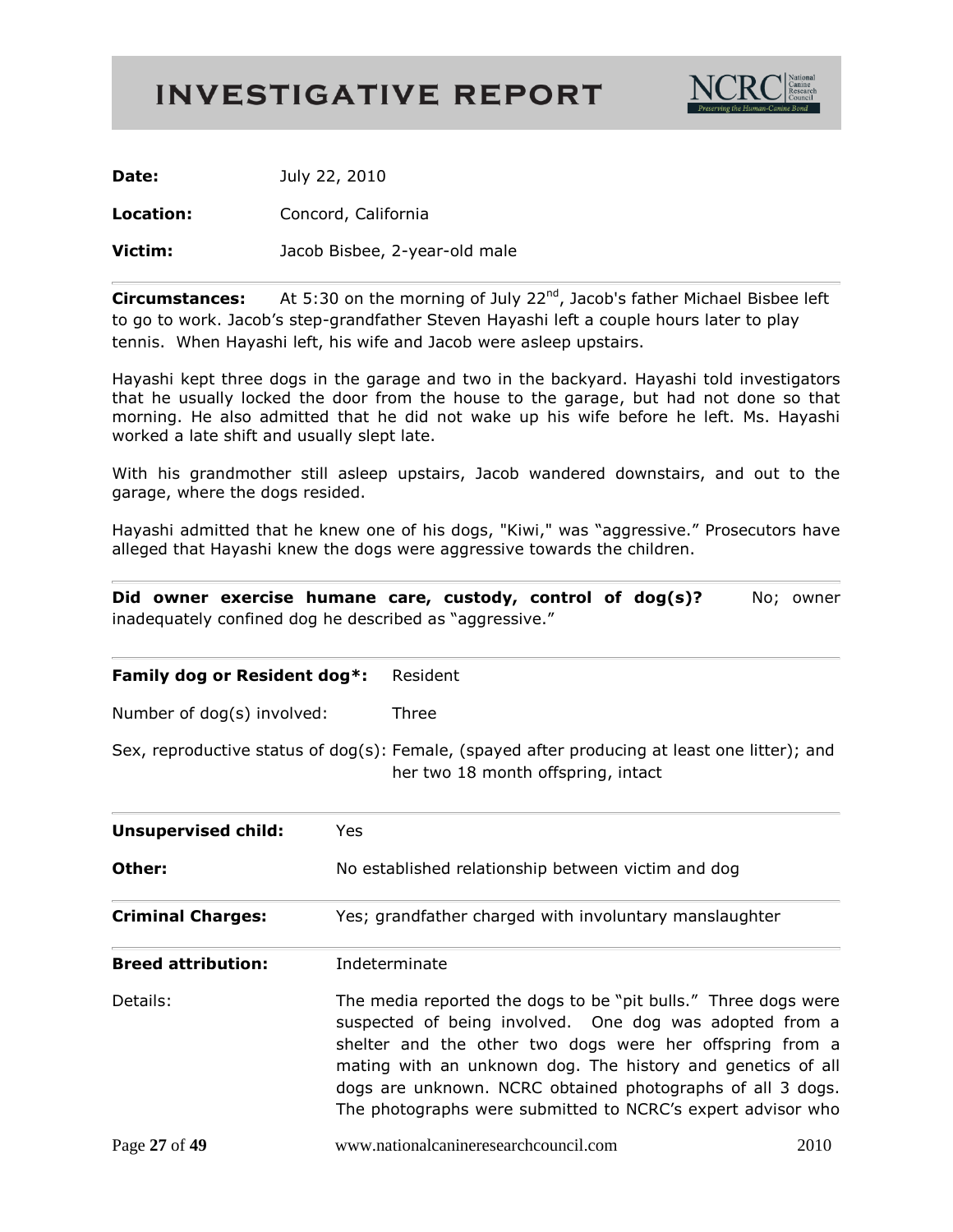concluded that the breed(s) of the dogs could not be reasonably determined from the photographs.

<sup>\*</sup> **A Family Dog** is one whose owners interact with the dog on a regular basis in positive and humane ways.  **A Resident Dog** is one whose owners isolate the dog from regular, positive human interactions.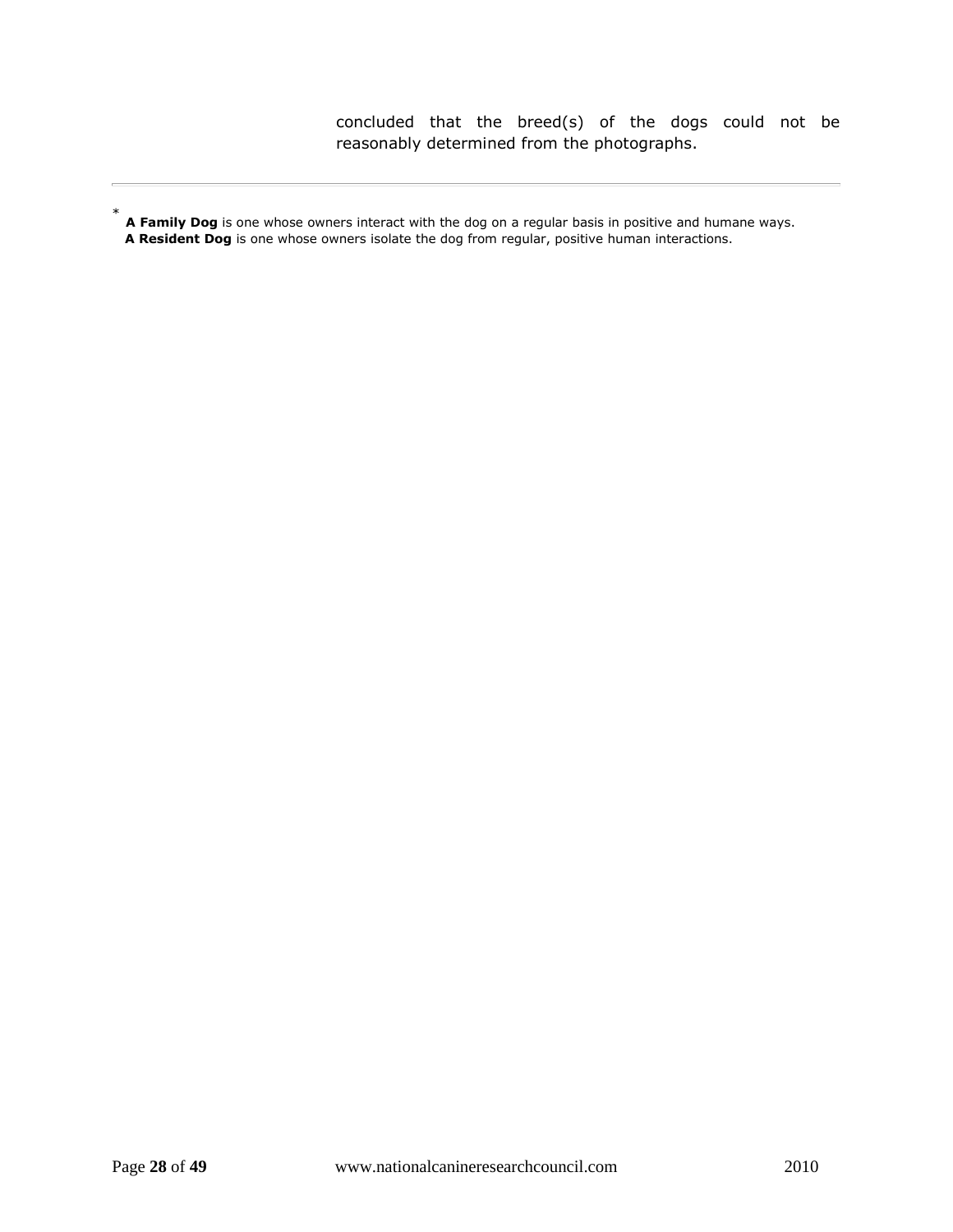

| Date:     | July 31, 2010                  |
|-----------|--------------------------------|
| Location: | San Diego, California          |
| Victim:   | Aaron Carlson, 2-year-old male |

**Circumstances:** At around 2:00 a.m., after drinking "four or five glasses of bourbon and cola," Valerie Carlson fell asleep on the couch in her home. Her husband Justin was in the service and deployed at sea. Earlier that evening, one of her four children, Aaron, smeared a peanut butter and jelly sandwich all over himself. Valerie had put Aaron to bed without giving him a bath. Also, she had not placed the dog, Zeus, who had been adopted four months earlier, in his crate, because she "was just tired and didn't feel like it."

The next morning, Lauren, 7, came downstairs and tried to ask her mother for breakfast. She was unable to wake her. Lauren went back upstairs and found her brother Aaron on the floor in a bedroom, with the dog biting his head. Lauren went back downstairs to tell her mother; Lauren stated, "but she didn't do anything because she didn't wake up." With her mother still asleep in the couch, Lauren took her younger sister, Emily, and her younger brother, J.C., to a neighbor's house because she was worried the dog would hurt them too. A neighbor responded, but Valerie did not come to the door. Other neighbors entered the house, found Aaron, and called 911.

Authorities noted in the arrest warrant declaration that the house was "extremely unsanitary," with stained floors and carpets, dirty dishes piled in the kitchen sink, cigarettes on the floor and dog feces and urine in the bedrooms.

**Did owner exercise humane care, custody, control of dog(s)?** No; necropsy found dog to be "underfed." The dog, known to be "hyper" around the children, was not safely confined during the night.

| Family dog or Resident dog*:                      | Resident                                                                                                                                     |
|---------------------------------------------------|----------------------------------------------------------------------------------------------------------------------------------------------|
| Number of dog(s) involved:                        | <b>One</b>                                                                                                                                   |
| Sex, reproductive status of dog(s): Male, unknown |                                                                                                                                              |
| <b>Unsupervised child:</b>                        | Yes                                                                                                                                          |
| Other:                                            | Mother could not be roused even after another child notified her<br>that Aaron was being bitten by the dog.                                  |
| <b>Criminal Charges:</b>                          | Yes; mother charged with eleven counts of felony child<br>endangerment and four counts of misdemeanor child endangerment. (Her blood alcohol |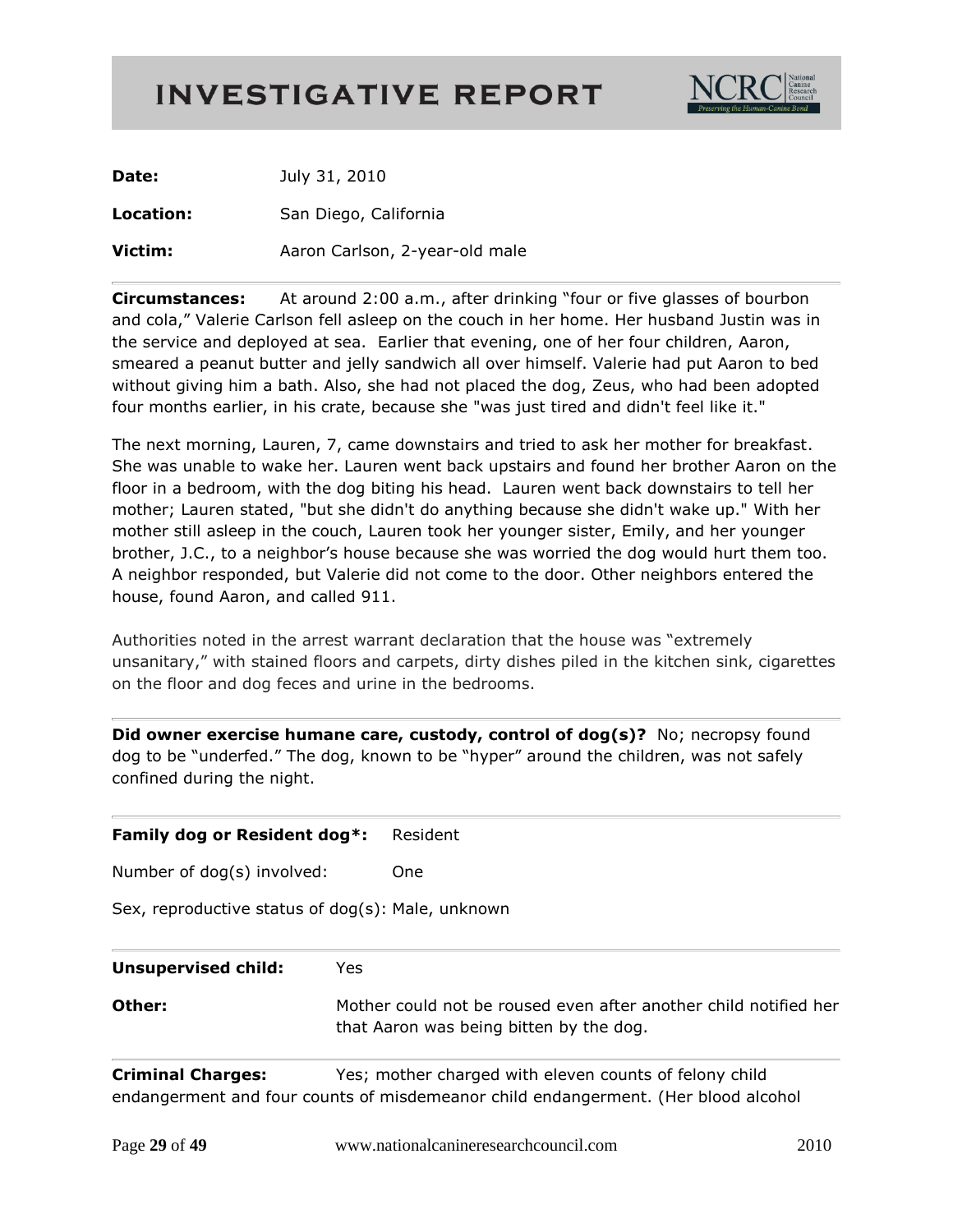level tested at .15) She later pleaded guilty to four counts of child endangerment and was sentenced to one year in jail and five years' probation.

| <b>Breed attribution:</b> | Indeterminate                                                                                                                                                                                                                                                                                                                                                                                                                                                                        |
|---------------------------|--------------------------------------------------------------------------------------------------------------------------------------------------------------------------------------------------------------------------------------------------------------------------------------------------------------------------------------------------------------------------------------------------------------------------------------------------------------------------------------|
| Details:                  | Dog was reported to be a German Shepherd Dog or a German<br>Shepherd Dog mix. NCRC was unable to obtain any evidence or<br>documentation from the owner(s) or authorities that<br>substantiate the breed(s) of the dogs. Dog was obtained from a<br>Craigslist.com posting. NCRC did obtain photographs of the<br>dog. Photographs were submitted to NCRC's expert advisor<br>who concluded that the breed(s) of the dog could not be<br>reasonably determined from the photographs. |
|                           |                                                                                                                                                                                                                                                                                                                                                                                                                                                                                      |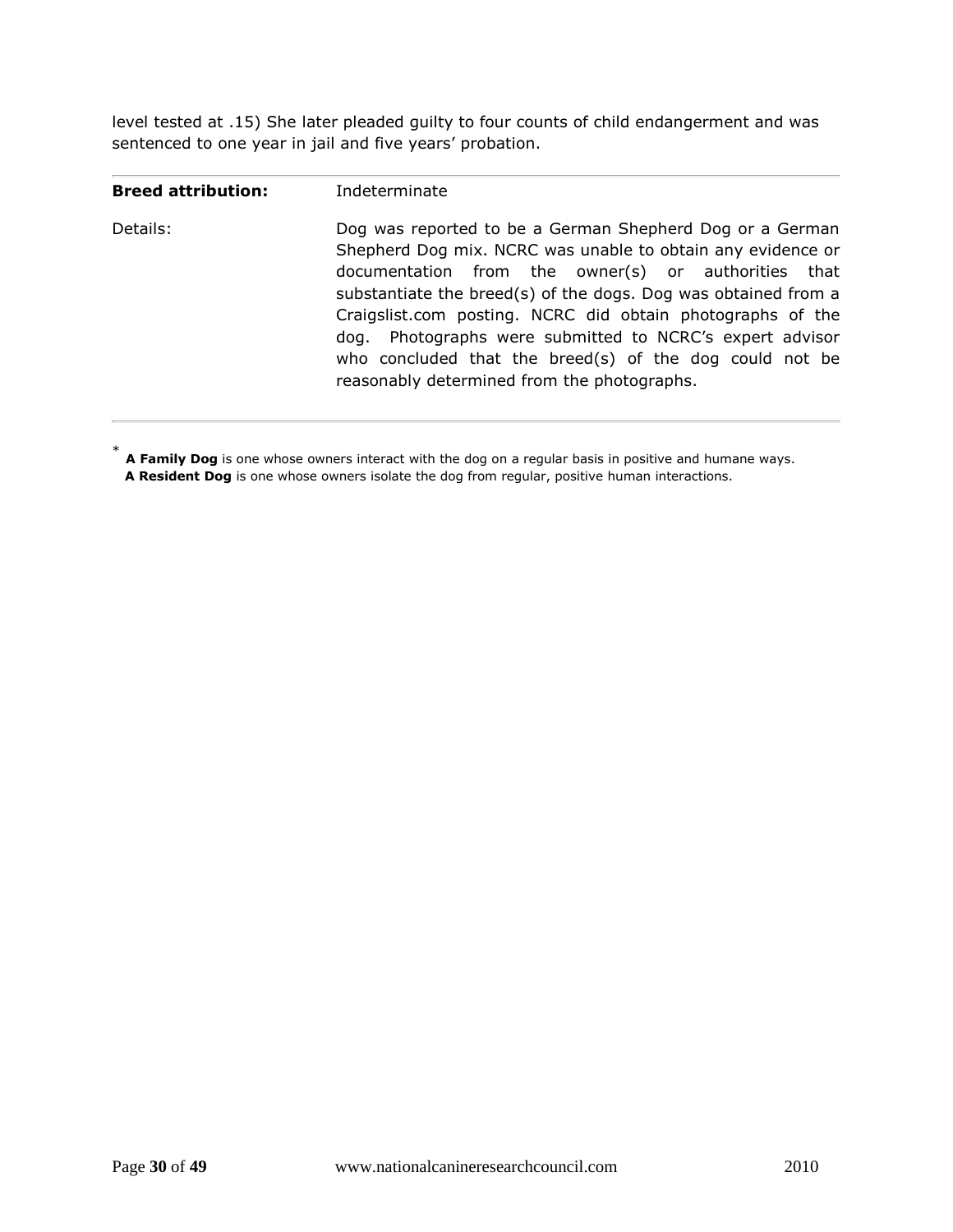

| Date:     | August 19, 2010                           |
|-----------|-------------------------------------------|
| Location: | Macon, Georgia                            |
| Victim:   | Tracey Brazzell Payne, 46-year-old female |

**Circumstances:** Tracey Payne was found dead in a vacant lot, across a dirt road from an enclosure containing three dogs. On Aug. 20<sup>th,</sup> the *Macon Telegraph* reported that Payne had been killed by a "pack of pit bulls."

During the next two days (August 20<sup>th</sup> and 21<sup>st</sup>), despite all officials refusing to speculate on whether a "pack of pit bulls" was involved in the woman's death and insisting that their investigations were not complete, the Macon media reported that not only did the "pit bulls" kill Ms. Payne but that, "the same dogs that mauled Payne had attacked a man walking past the house the night before."

Upon completion of their investigation, the Macon Police Department concluded that:

*Ms. Payne was not killed by a "pack of pit bulls roaming loose on the property." Those dogs were, in fact, securely confined in an enclosure that neither the dogs nor Ms. Payne had breached. Nor, the police concluded, were they the dogs who had "attacked another man the night before."* 

Police reported seeing an altogether different dog pacing back and forth on the site where Ms. Payne was found, which had fled before officers could capture it.



*The media published this photo with the declaration that these were the dogs who had killed Tracy Payne and injured another man. Although seized by authorities, the dogs were later*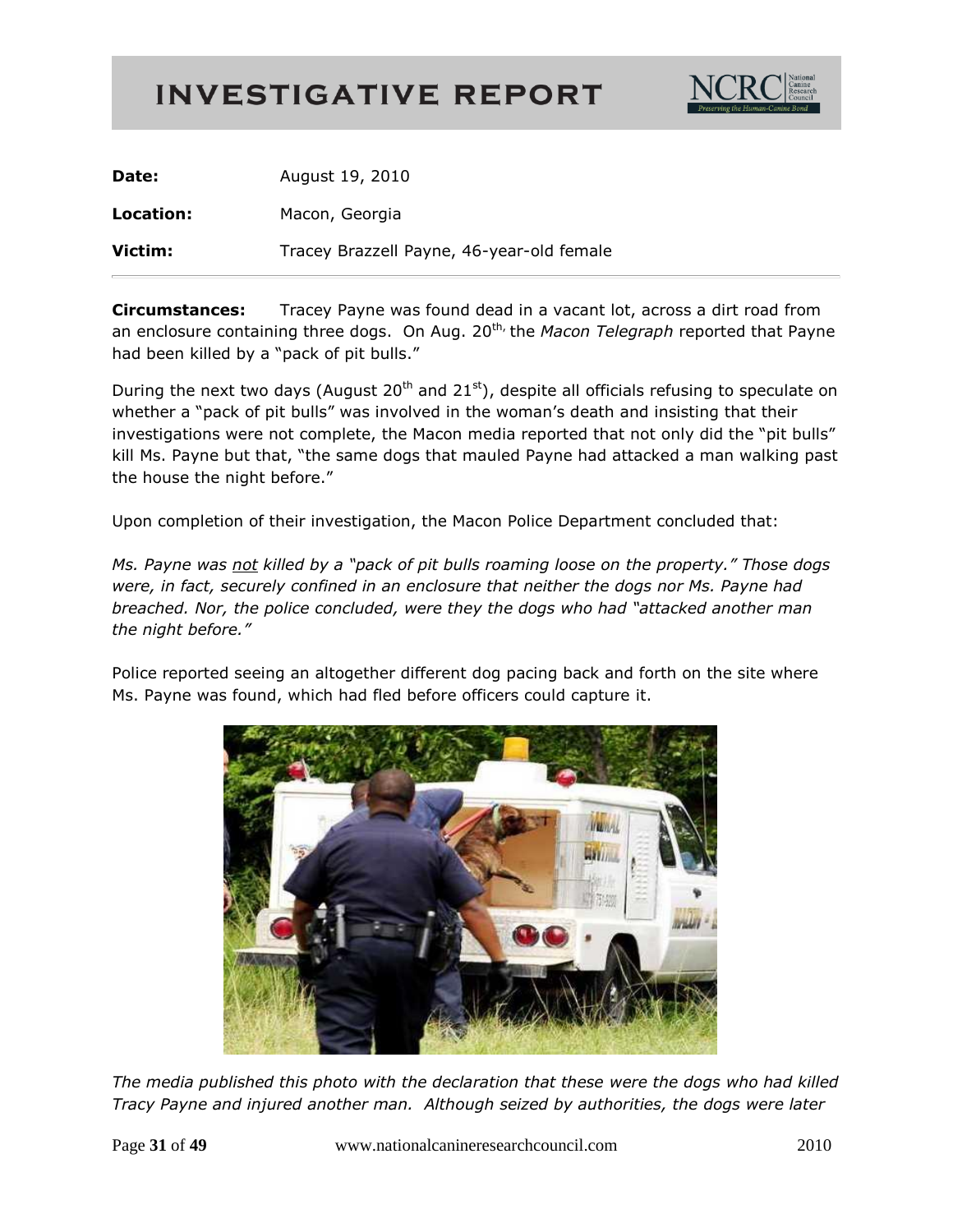*found NOT to have been involved in either incident and their owner was allowed to reclaim them.*

**Did owner exercise humane care, custody, control of dog(s)?** No; loose-roaming dog(s)

**Family dog or Resident dog\*:** Unknown

Number of dog(s) involved: Unknown

Sex, reproductive status of dog(s): Unknown

| <b>Unsupervised child:</b> | N/A                                                                                                         |
|----------------------------|-------------------------------------------------------------------------------------------------------------|
| Other:                     | Victim impaired (drug use)                                                                                  |
|                            | Dog(s) involved were never located                                                                          |
| <b>Criminal Charges:</b>   | No; authorities not able to identify owner or dog(s)                                                        |
| <b>Breed attribution:</b>  | None                                                                                                        |
| Details:                   | The dog(s) involved were never identified or located by<br>authorities. Case remains an open investigation. |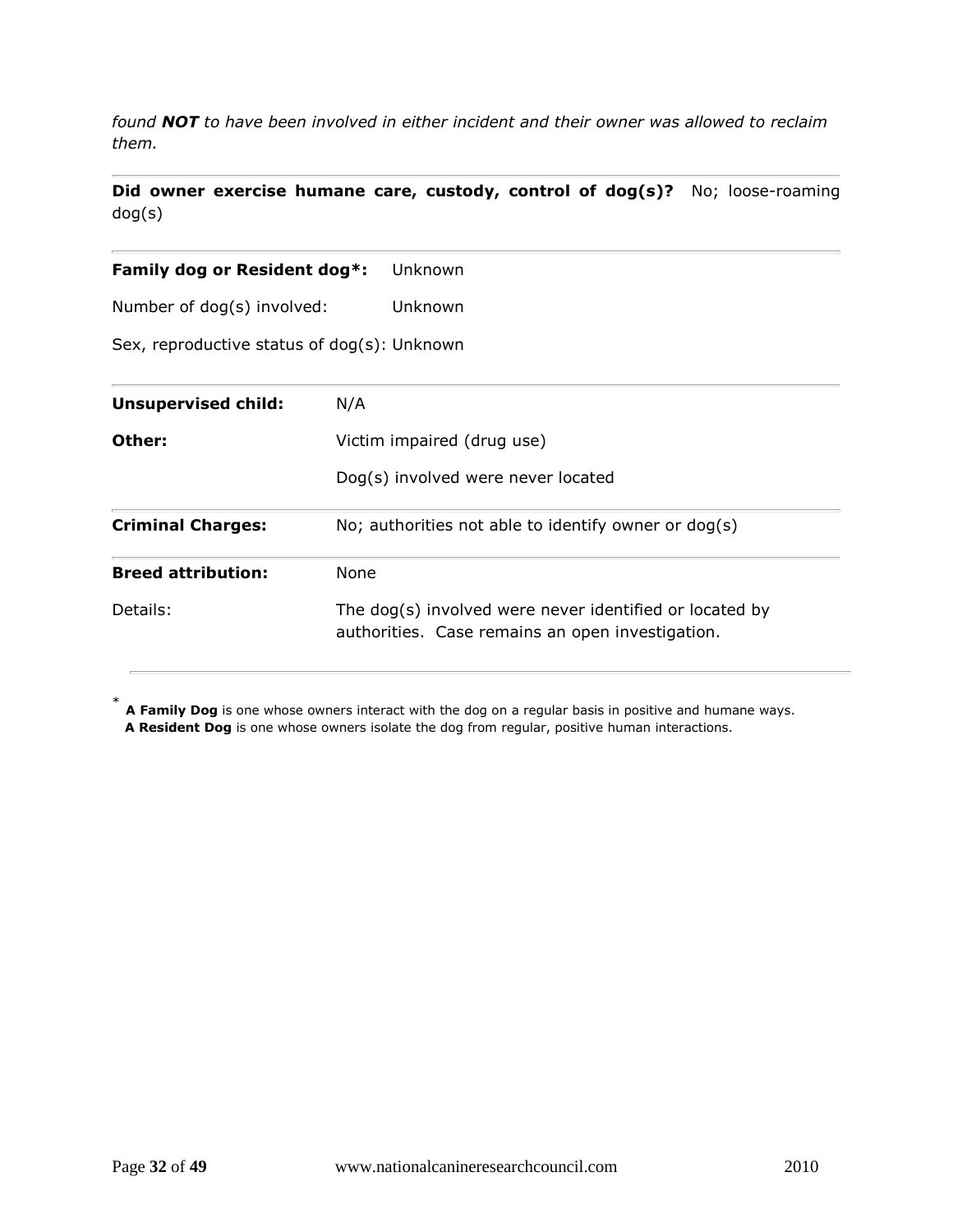

**Date:** August 22, 2010

**Location:** Calaveras County, California

**Victim:** Jerry Lee Yates, 69-year-old male

**Circumstances:** In March 2010**,** Jerry Yates allowed Sheryl Sellers and her two dogs to move onto his Mountain Ranch property. At first Sellers lived out of her truck. Then, in July, Sellers obtained a trailer, which Yates allowed her to park on his land.

On Aug. 22, Sellers' two dogs escaped the wire enclosure that Sellers had installed around her trailer, and killed Yates while he was working on his property.

Sellers had a history of allowing her dogs to become problematic, aggressive, and threatening to neighbors. In 2005, while Sellers was living with a man named Michael Richard on his 20-acre property on Oak Lane, at least three of her neighbors filed complaints with Animal Services, resulting in numerous citations for code violations by Calaveras County Animal Services.

**Did owner exercise humane care, custody, control of dog(s)?** No; numerous previous complaints of dogs running loose and behaving menacingly resulting in citations by animal control.

| Family dog or Resident dog*:<br>Number of dog(s) involved:                                                                                                      |  | Resident<br>Two<br>Sex, reproductive status of dog(s): Female, spayed (after producing at least one litter);<br>male, neutered (offspring of the female) |  |                            |                                                                                  |  |
|-----------------------------------------------------------------------------------------------------------------------------------------------------------------|--|----------------------------------------------------------------------------------------------------------------------------------------------------------|--|----------------------------|----------------------------------------------------------------------------------|--|
|                                                                                                                                                                 |  |                                                                                                                                                          |  | <b>Unsupervised child:</b> | N/A                                                                              |  |
|                                                                                                                                                                 |  |                                                                                                                                                          |  | Other:                     | Dogs were required to be neutered by animal control after<br>previous incidents. |  |
| <b>Criminal Charges:</b><br>letting it be at large, keeping it without ordinary care, resulting in the death of a human<br>being. Charges were later dismissed. |  | Yes: felony charges of knowingly having a mischievous animal,                                                                                            |  |                            |                                                                                  |  |

**Breed attribution:** Indeterminate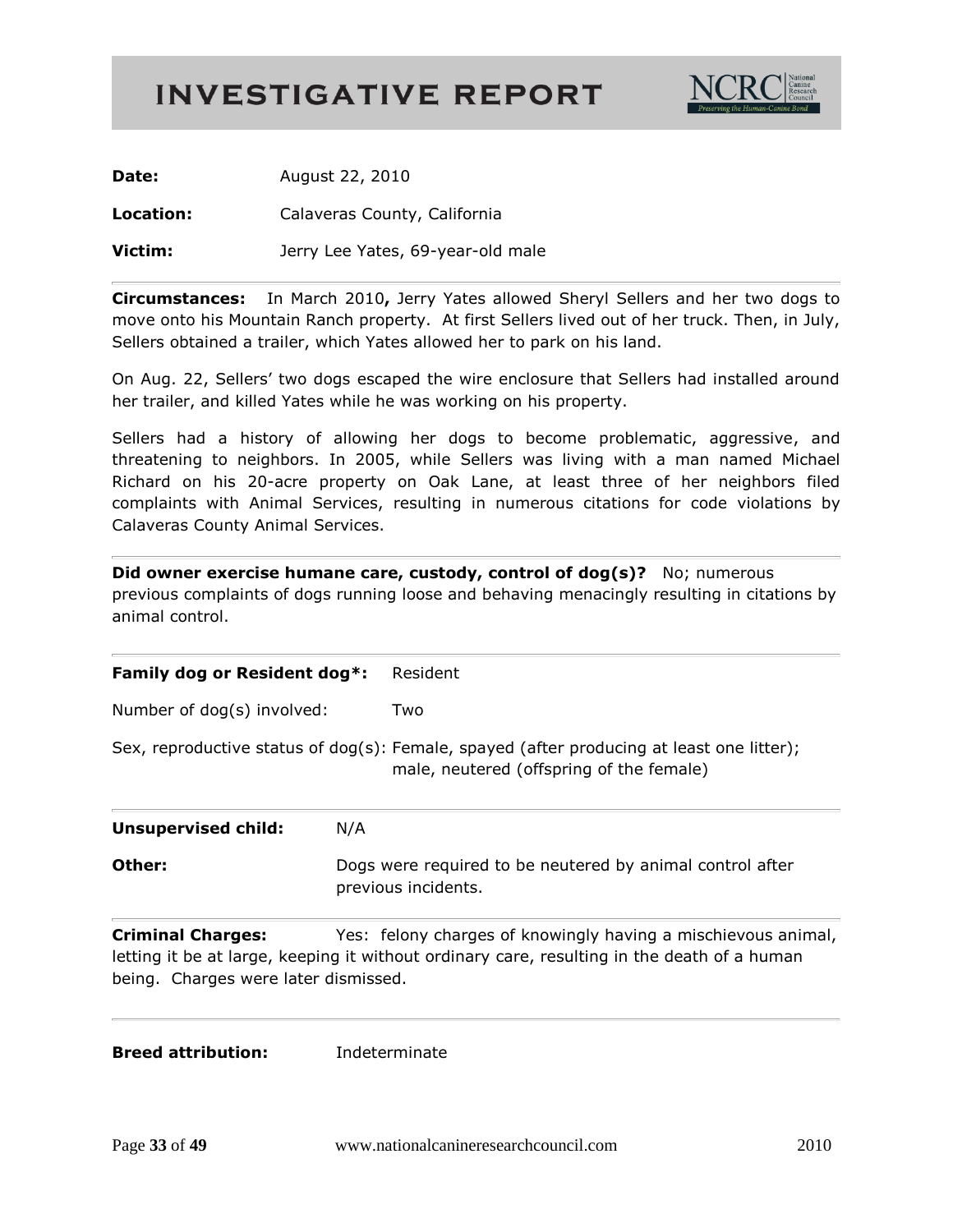#### **Details:** Dogs were reported to be "pit bulls." NCRC was unable to obtain evidence, photographs or documentation that substantiates the breed(s) of the dogs.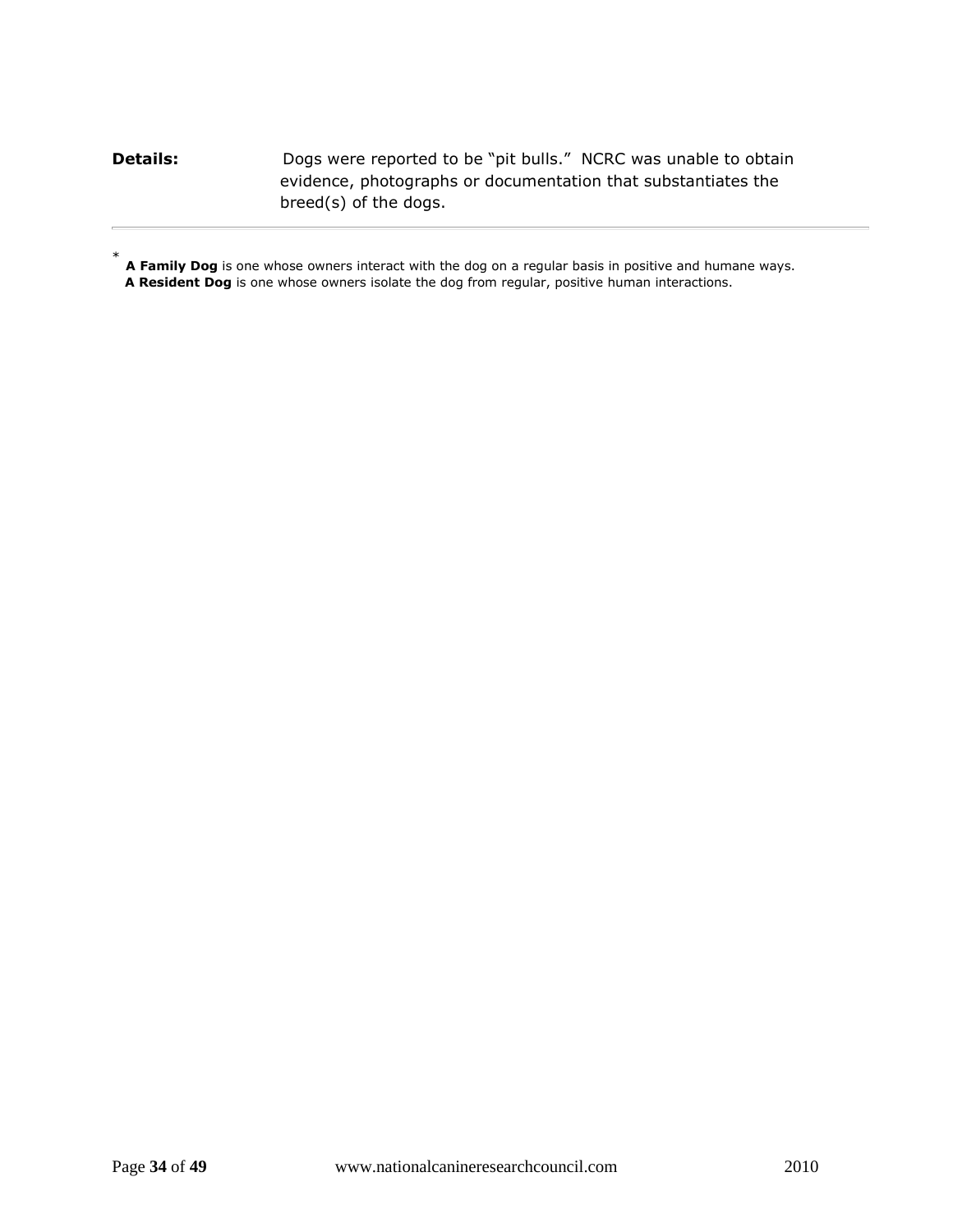

Date: August 25, 2010 **Location:** Marshall, Illinois **Victim:** Jason Walter, 7-year-old male

**Circumstances:** Jason and his mother were staying the night at the farmhouse of a friend. Jason died from multiple dog bites suffered shortly before 7:15 a.m. in the driveway of the home.

One of the dogs involved belonged to Eric Shanklin, the owner of the property; the other 3 dogs involved belonged to the occupant of a trailer located on his property. That owner, Karen Brady, had brought the 3 dogs with her when she moved into Shanklin's rental trailer a few months earlier.

Marshall County Sheriff's Office reported after the incident they received phone calls reporting previous aggressive behavior from at least some of the dogs. A number of people, including a cable installer and auto mechanic reported being menaced, though not bitten, when they came to the Shanklin property. No charges were filed against either owner.

**Did owner exercise humane care, custody, control of dog(s)?** No; previous complaints of dogs running loose and behaving menacingly.

| Family dog or Resident dog*: |     | Resident                                                                                                                                  |
|------------------------------|-----|-------------------------------------------------------------------------------------------------------------------------------------------|
| Number of dog(s) involved:   |     | Four (all four dogs determined to be involved)                                                                                            |
|                              |     | Sex, reproductive status of $dog(s)$ : 1 female, intact; 1 female, intact and her 2 adult<br>offspring (1 male, intact; 1 female, intact) |
| <b>Unsupervised child:</b>   | Yes |                                                                                                                                           |
| Other:                       |     | Three dogs new to location. No established relationship<br>between victim and dogs.                                                       |
| <b>Criminal Charges:</b>     | No  |                                                                                                                                           |

**Breed attribution:** Indeterminate

**Details:** Conflicting breed identifications given by media and authorities included: "three pit bulls" or "three pit bull mixes" and a "mixed breed," or a "shepherd mix," or a "collie/sheltie mix." NCRC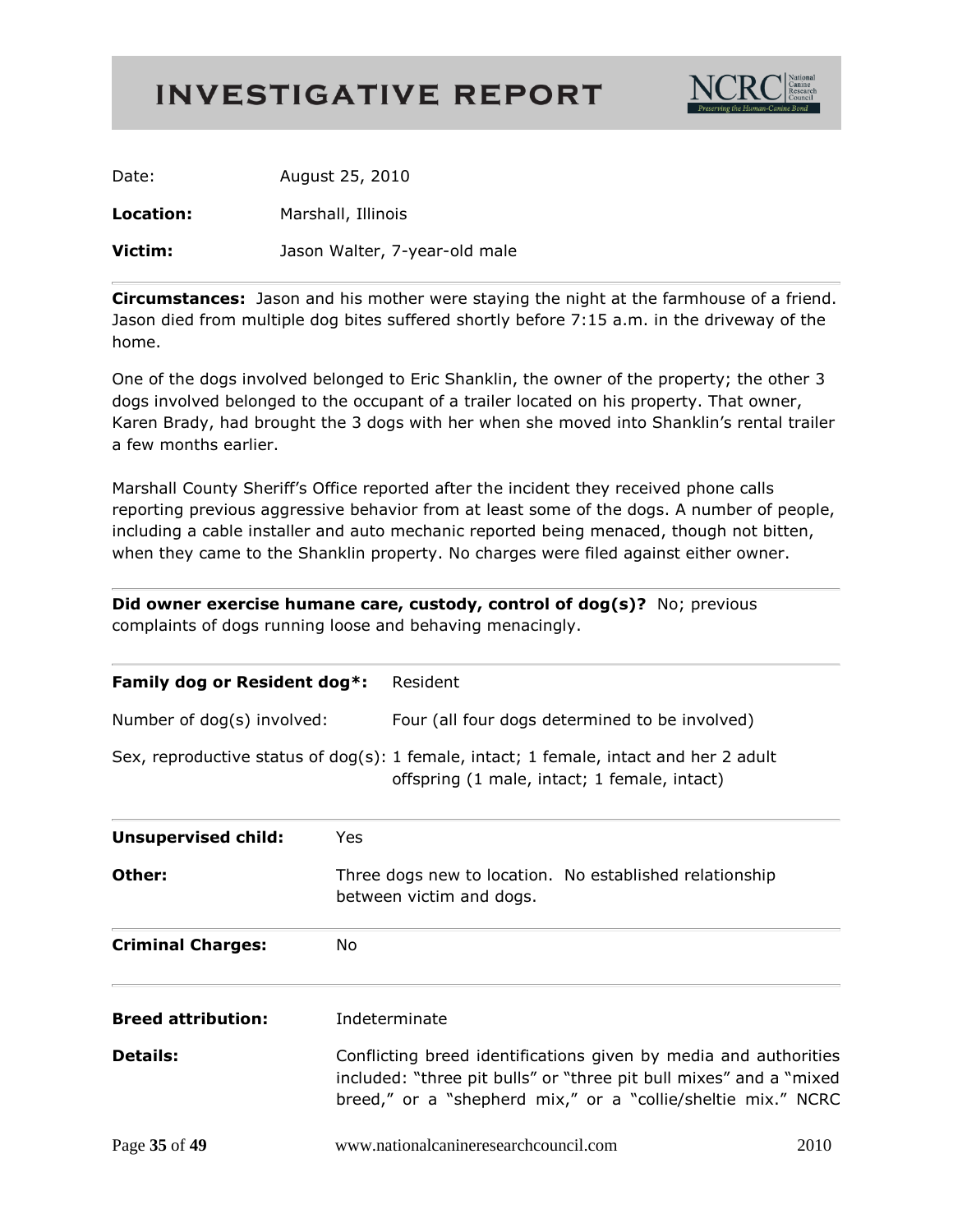was unable to obtain evidence or documentation from the owner(s) or authorities to substantiate any of the breed attributions.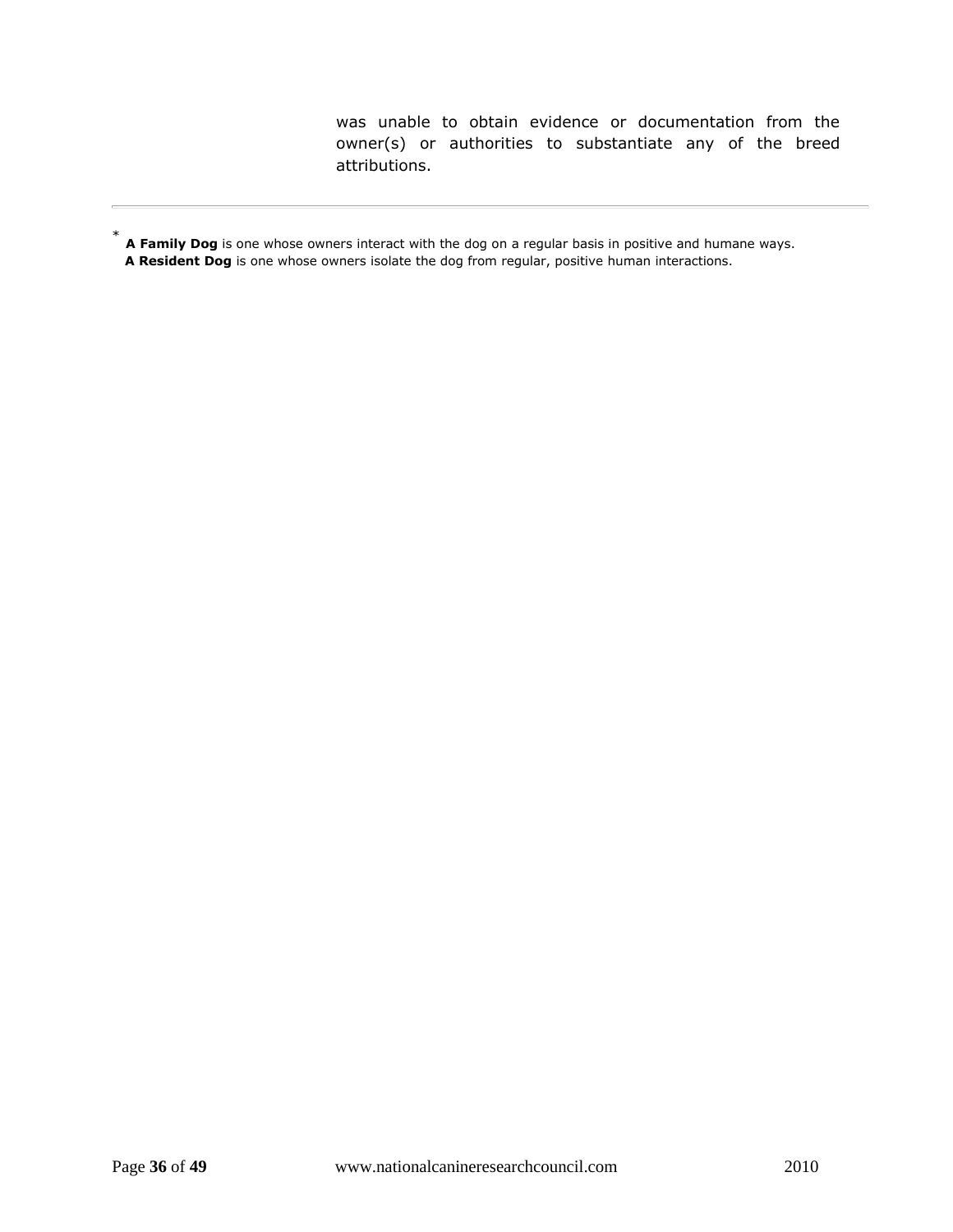

| Date:     | August 25, 2010                  |
|-----------|----------------------------------|
| Location: | Hubbard Township, Wisconsin      |
| Victim:   | Taylor Becker, 4-year-old female |

**Circumstances:** Jennifer Becker was visiting the home of a friend when her daughter Taylor wandered out the back door. Taylor was found in the backyard with the dog's chain wrapped around her legs. The dog, Rocky, was a short distance away. The dog had previously been chained to a post in yard, but at some point had slipped out of his collar.

Rocky had recently sired a litter of puppies with another resident dog, Rosie. Rocky had been chained approximately 10 feet from a shed where Rosie and her 4-week-old puppies were being kept. The owner informed police that he had purchased Rocky two to three months prior, in order to breed him with his female; and that he had now planned to re-sell the dog.

**Did owner exercise humane care, custody, control of dog(s)?** No; dog maintained exclusively on chain. Dog obtained exclusively for breeding and then to be resold.

#### **Family dog or Resident dog\*:** Resident

Number of dog(s) involved: One.

Sex, reproductive status of dog(s): Male, intact

| <b>Unsupervised child:</b>               | Yes       |                                                                                                                               |
|------------------------------------------|-----------|-------------------------------------------------------------------------------------------------------------------------------|
| Other:                                   | incident. | No established relationship between victim and dog. Child may<br>have been entangled in dog's chain either prior to or during |
| <b>Criminal Charges:</b>                 | No.       |                                                                                                                               |
| <b>Reliability of breed attribution:</b> |           | Documented                                                                                                                    |
| Breed attribution:                       |           | Boxer                                                                                                                         |
| Details:                                 |           | <b>AKC</b> Registration                                                                                                       |

<sup>\*</sup> **A Family Dog** is one whose owners interact with the dog on a regular basis in positive and humane ways.  **A Resident Dog** is one whose owners isolate the dog from regular, positive human interactions.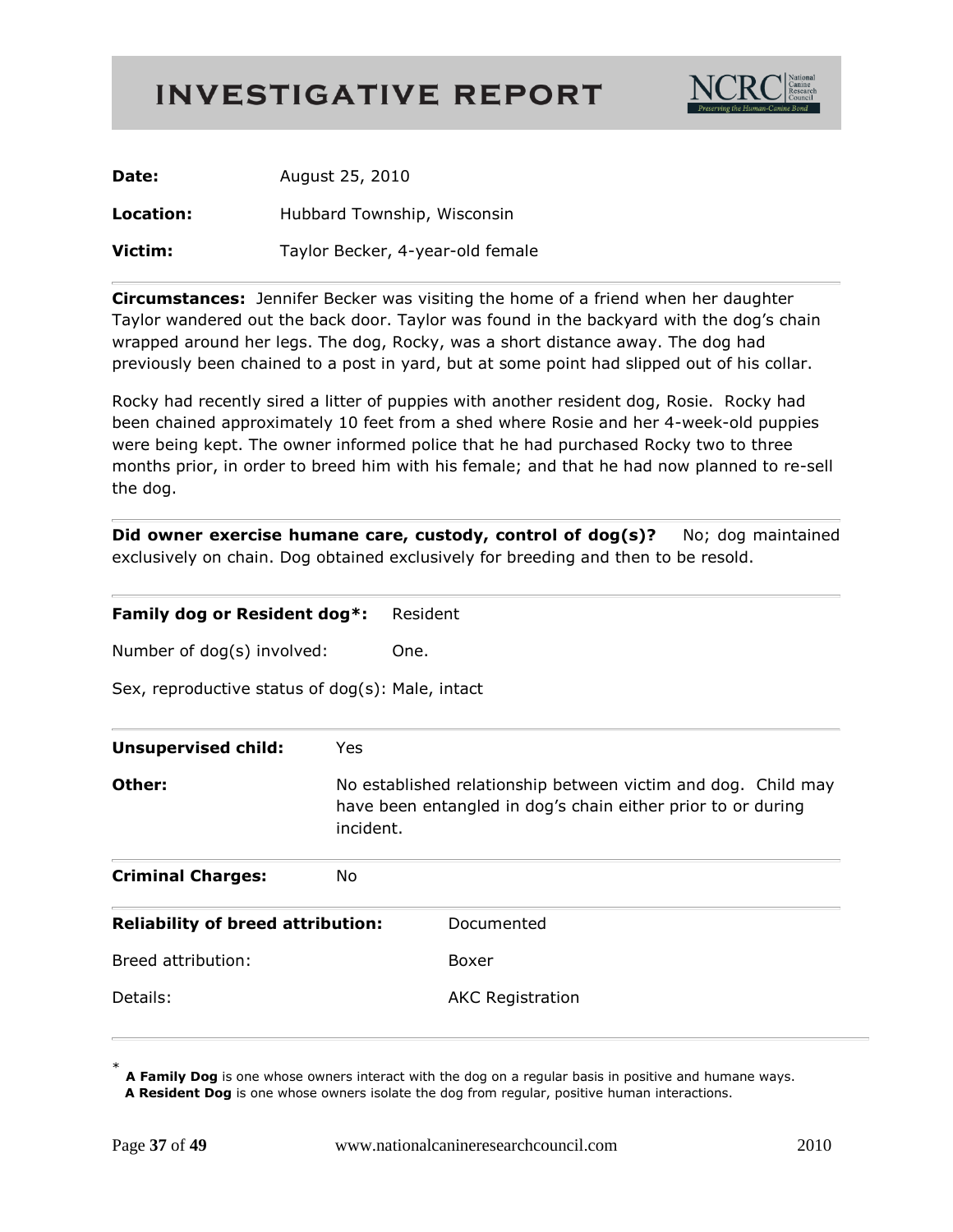

| Date:     | September 4, 2010                    |
|-----------|--------------------------------------|
| Location: | McMinn County, Tennessee             |
| Victim:   | Mattie Daugherty, 85-year-old female |

**Circumstances:** Family and friends were working on the exterior of the home of Daugherty's daughter, when Mattie Daugherty went inside. The daughter's dog had already been placed inside the home due to the commotion and noise from the construction work being done to the roof. The family speculates that the noise from the construction may have caused the nine-year-old dog to become agitated and kill Daugherty when she entered the home.

#### **Did owner exercise humane care, custody, control of dog(s)?** Yes

#### **Family dog or Resident dog\*:** Family

Number of dog(s) involved: One

Sex, reproductive status of dog(s): Male, intact

| <b>Unsupervised child:</b> | N/A                                                                                                                                                                                                                                                                                                                                                                              |
|----------------------------|----------------------------------------------------------------------------------------------------------------------------------------------------------------------------------------------------------------------------------------------------------------------------------------------------------------------------------------------------------------------------------|
| Other:                     | N/A                                                                                                                                                                                                                                                                                                                                                                              |
| <b>Criminal Charges:</b>   | No.                                                                                                                                                                                                                                                                                                                                                                              |
| <b>Breed attribution:</b>  | Indeterminate                                                                                                                                                                                                                                                                                                                                                                    |
| Details:                   | Media reported the dog to be a "pit bull." NCRC was unable to<br>obtain evidence or documentation from the owner or authorities<br>that substantiate the breed of the dog. NCRC did obtain<br>photographs of the dog. Photographs were submitted to<br>NCRC's expert advisor who concluded that the breed of the dog<br>could not be reasonably determined from the photographs. |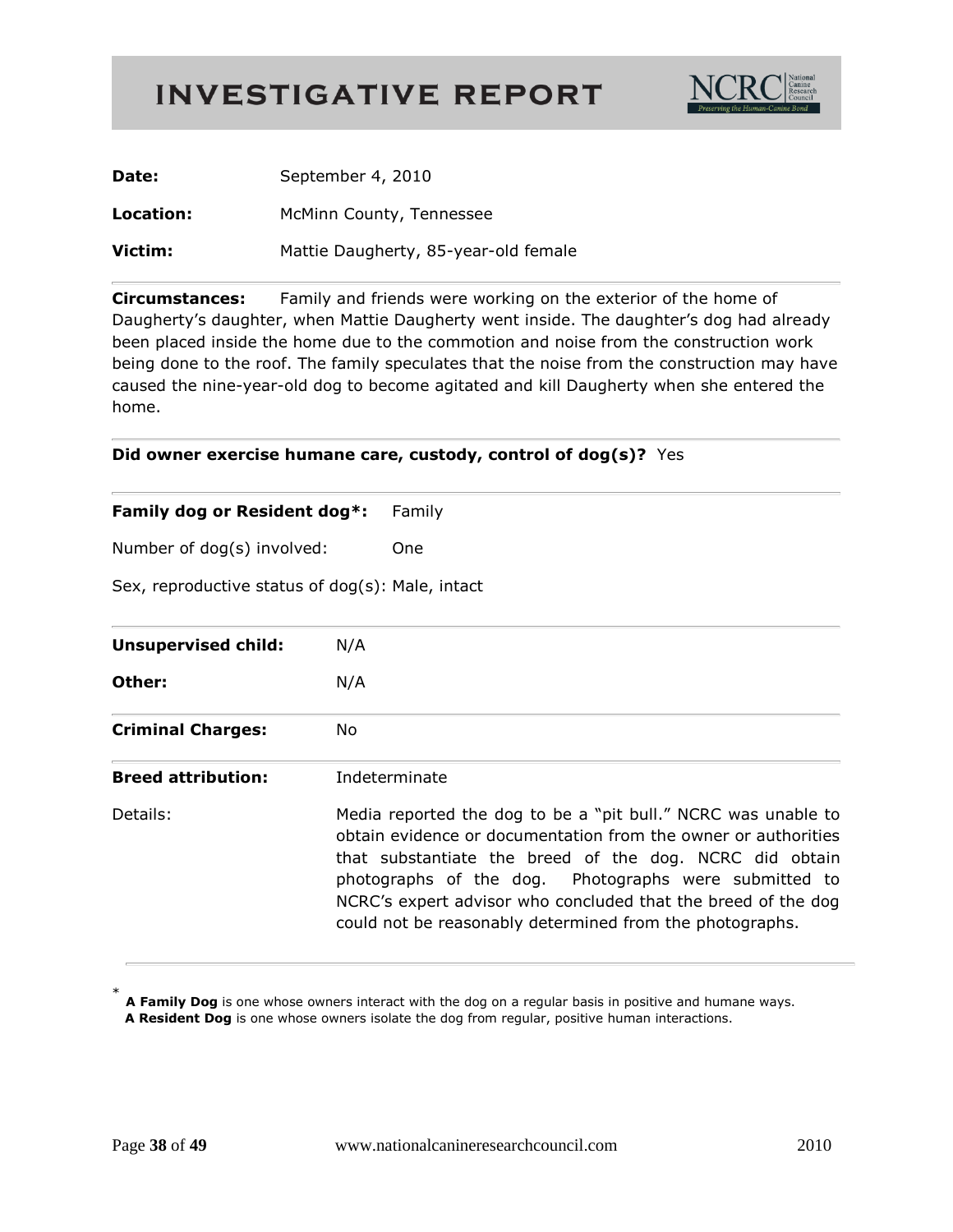

| Date:     | October 13, 2010                |
|-----------|---------------------------------|
| Location: | Callaway, Missouri              |
| Victim:   | John Reynolds, 84-year-old male |

**Circumstances:** John Reynolds and his son bred and raised dogs on their rural Callaway County property. Reynolds was found dead inside one of the kennels, in which 3 dogs (1 male and 2 females) resided. At the time Reynolds was found, the kennel gate was open and there were no dogs in the kennel or near the victim.

A 91 lb. male dog that had previously been inside the kennel was found mauled and near death under a chicken coop on the property. Two female dogs that were kenneled with the male dog were found hiding in high grass more than 500 feet away. Detectives could find no marks, bites or injuries on the two female dogs to indicate either that they had killed Reynolds or severely injured the male dog.

Reynolds' son reported that previously he and his animals, as well as his neighbors' animals had been menaced or attacked by stray dogs.

**Did owner exercise humane care, custody, control of dog(s)?** No; loose roaming, unknown dog(s)

| Family dog or Resident dog*:                | Unknown                                                                                                                                                                                                                                                                                                                                                                                               |  |
|---------------------------------------------|-------------------------------------------------------------------------------------------------------------------------------------------------------------------------------------------------------------------------------------------------------------------------------------------------------------------------------------------------------------------------------------------------------|--|
| Number of dog(s) involved:                  | Unknown                                                                                                                                                                                                                                                                                                                                                                                               |  |
| Sex, reproductive status of dog(s): Unknown |                                                                                                                                                                                                                                                                                                                                                                                                       |  |
| <b>Unsupervised child:</b>                  | N/A                                                                                                                                                                                                                                                                                                                                                                                                   |  |
| Other:                                      |                                                                                                                                                                                                                                                                                                                                                                                                       |  |
| <b>Criminal Charges:</b>                    | No; authorities unable to locate owner or dog(s)                                                                                                                                                                                                                                                                                                                                                      |  |
| <b>Breed attribution:</b>                   | None                                                                                                                                                                                                                                                                                                                                                                                                  |  |
| Details:                                    | The media reported that the victim was killed by his "pit bulls,"<br>despite the fact that none of Reynolds' dogs were seized by<br>authorities. There was no evidence (blood, bite marks, etc.) to<br>indicate that any of Reynolds' dogs were involved in the attack.<br>On the contrary, the male dog had been severely injured and it<br>could not be determined how the dog's injuries occurred. |  |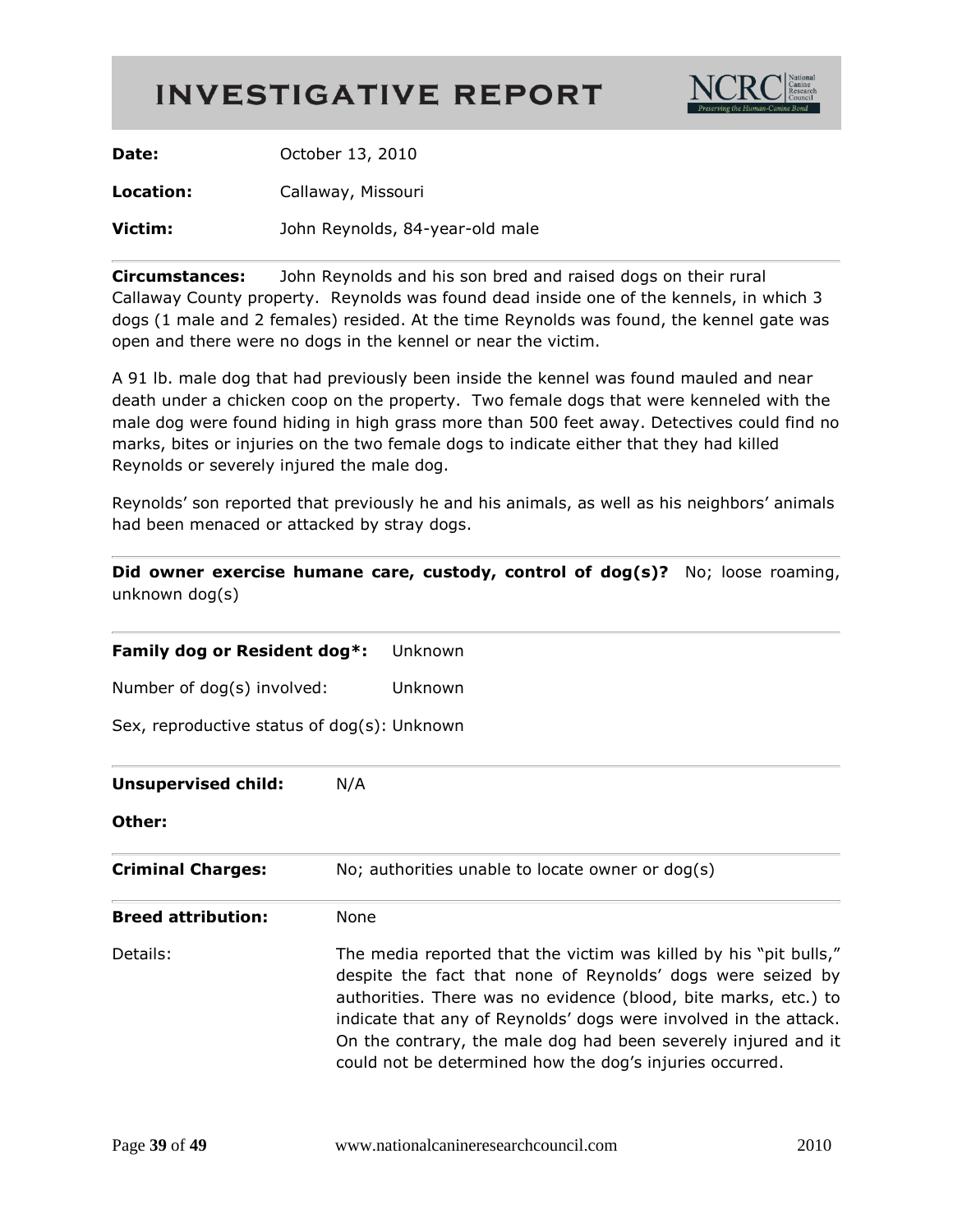

| <b>Date of Incident:</b> October 14, 2010 |                                   | Date of Death: December 5, 2010 |
|-------------------------------------------|-----------------------------------|---------------------------------|
| Location:                                 | Riverside County, California      |                                 |
| Victim:                                   | Edward Mitchell, 67-year-old male |                                 |

**Circumstances:** Edward Mitchell was in the backyard of his family's Murrieta home, along with three dogs who belonged to his great-nephew. For unknown reasons, Mitchell began "disciplining" one of the dogs. The dog subsequently severely injured Mitchell.

As a result of the injuries he sustained, Mitchell was hospitalized for two weeks, after which he was transferred to a skilled nursing home. He was discharged and returned his home on November  $27<sup>th</sup>$ . On December  $5<sup>th</sup>$ , his great-nephew found him dead in his bed.

The coroner listed his cause of death as: "sequela of multiple dog bites with atherosclerotic cardiovascular disease as a contributory factor."

#### **Did owner exercise humane care, custody, control of dog(s)?** Unknown

| Family dog or Resident dog*:                     |                                    | Unknown                                                                                                                                                                                                                                                                                                                                                                                    |
|--------------------------------------------------|------------------------------------|--------------------------------------------------------------------------------------------------------------------------------------------------------------------------------------------------------------------------------------------------------------------------------------------------------------------------------------------------------------------------------------------|
| Number of dog(s) involved:                       |                                    | One                                                                                                                                                                                                                                                                                                                                                                                        |
| Sex, reproductive status of dog(s): Male, intact |                                    |                                                                                                                                                                                                                                                                                                                                                                                            |
| <b>Unsupervised child:</b>                       | N/A                                |                                                                                                                                                                                                                                                                                                                                                                                            |
| Other:                                           | Victim died 7 weeks after incident |                                                                                                                                                                                                                                                                                                                                                                                            |
| <b>Criminal Charges:</b>                         | No                                 |                                                                                                                                                                                                                                                                                                                                                                                            |
| <b>Breed attribution:</b>                        | Indeterminate                      |                                                                                                                                                                                                                                                                                                                                                                                            |
| Details:                                         |                                    | The media reported the dog to be a "pit bull." NCRC was<br>unable to obtain evidence of documentation from the owner or<br>authorities that substantiate the breed assigned by the media.<br>NCRC did obtain photographs of the dog. The photographs were<br>submitted to NCRC's expert advisor who concluded the breed of<br>dog could not be reasonably determined from the photographs. |

\* **A Family Dog** is one whose owners interact with the dog on a regular basis in positive and humane ways.

**A Resident Dog** is one whose owners isolate the dog from regular, positive human interactions.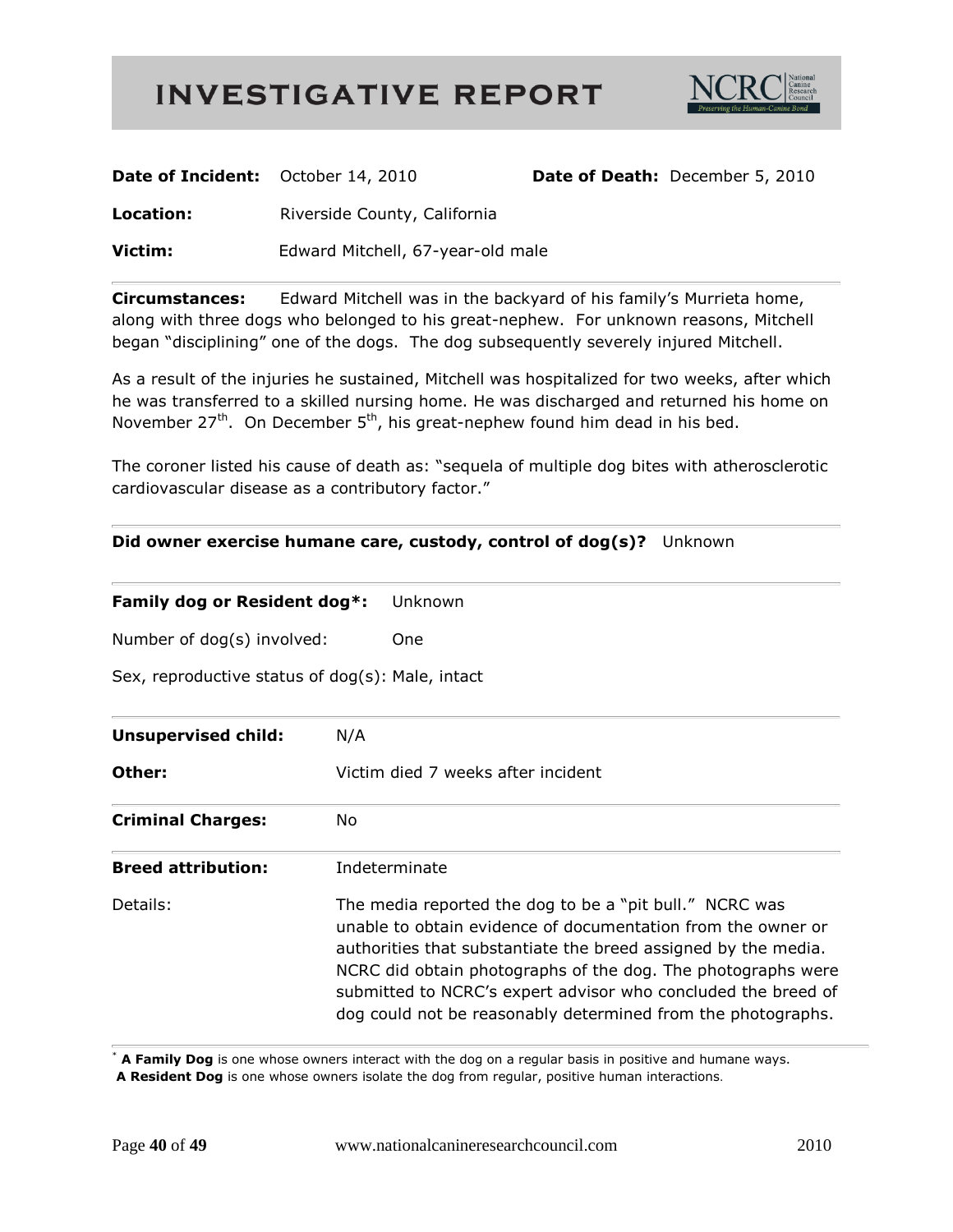

| Date:     | October 24, 2010                |
|-----------|---------------------------------|
| Location: | Jacksonville, Florida           |
| Victim:   | Justin Valentin, 3-day-old male |

**Circumstances:** The infant's mother briefly left the infant on a bed around 10:30 p.m. When she returned, she found the infant had been bitten by the family's dog. The child was transported to Shands Jacksonville Medical Center, where he later died.

#### **Did owner exercise humane care, custody, control of dog(s)?** Yes

| Family dog or Resident dog*:<br>Number of dog(s) involved: |            | Family                                                                                                                                                                                                                                                                                                                                                                         |  |
|------------------------------------------------------------|------------|--------------------------------------------------------------------------------------------------------------------------------------------------------------------------------------------------------------------------------------------------------------------------------------------------------------------------------------------------------------------------------|--|
|                                                            |            | One                                                                                                                                                                                                                                                                                                                                                                            |  |
| Sex, reproductive status of dog(s): Male, unknown          |            |                                                                                                                                                                                                                                                                                                                                                                                |  |
| <b>Unsupervised child:</b>                                 | <b>Yes</b> |                                                                                                                                                                                                                                                                                                                                                                                |  |
| Other:                                                     |            | No established relationship between victim and dog. Infant in<br>home less than 72 hours.                                                                                                                                                                                                                                                                                      |  |
| <b>Criminal Charges:</b>                                   | No.        |                                                                                                                                                                                                                                                                                                                                                                                |  |
| <b>Breed attribution:</b>                                  |            | Indeterminate                                                                                                                                                                                                                                                                                                                                                                  |  |
| <b>Details:</b>                                            |            | The dog was reported to be a "pit bull." NCRC was unable to<br>obtain evidence or documentation from the owner or authorities<br>that substantiate the breed of the dog. NCRC did obtain<br>photographs of the dog. Photographs were submitted to<br>NCRC's expert advisor who concluded that the breed of the dog<br>could not be reasonably determined from the photographs. |  |

<sup>\*</sup> **A Family Dog** is one whose owners interact with the dog on a regular basis in positive and humane ways.  **A Resident Dog** is one whose owners isolate the dog from regular, positive human interactions.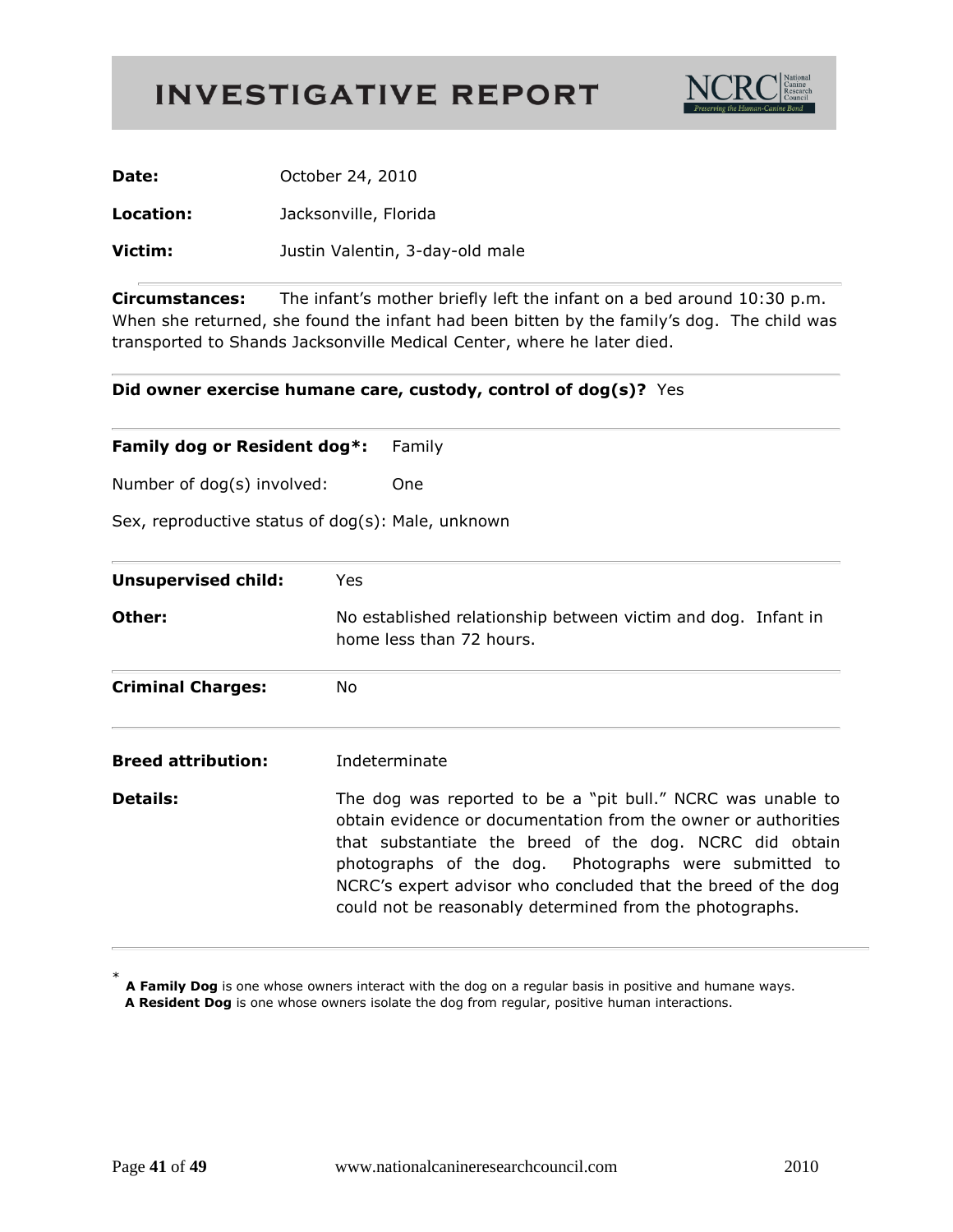

| <b>Date of Incident:</b> November 2, 2010 |                                     |
|-------------------------------------------|-------------------------------------|
| Location:                                 | Riverside, California               |
| Victim:                                   | Christina Casey, 53-year-old female |

**Circumstances:** According to Bill Casey, his sister Christina was only two days away from moving out of her home. One of the reasons she was moving was the menacing behavior of her neighbor's two dogs. Casey says his sister repeatedly complained the dogs were breaking through her fence and threatening her. On November 2, Christina was found dead in her yard and her neighbor's dogs were determined to have caused her death.

**Did owner exercise humane care, custody, control of dog(s)?** No; owners repeatedly allowed dogs to escape yard and menace neighbor.

| Family dog or Resident dog*: | Resident                                                                                                                                                                                                                                                                                                                                                                               |
|------------------------------|----------------------------------------------------------------------------------------------------------------------------------------------------------------------------------------------------------------------------------------------------------------------------------------------------------------------------------------------------------------------------------------|
| Number of dog(s) involved:   | Two                                                                                                                                                                                                                                                                                                                                                                                    |
|                              | Sex, reproductive status of dog(s): Unknown (open investigation)                                                                                                                                                                                                                                                                                                                       |
| <b>Unsupervised child:</b>   | N/A                                                                                                                                                                                                                                                                                                                                                                                    |
| Other:                       | Victim moving out of home, in part due to neighbor's failure to<br>control dogs.                                                                                                                                                                                                                                                                                                       |
| <b>Criminal Charges:</b>     | Yes; open investigation as of December 2011                                                                                                                                                                                                                                                                                                                                            |
| <b>Breed attribution:</b>    | Indeterminate                                                                                                                                                                                                                                                                                                                                                                          |
| <b>Details:</b>              | Conflicting reports by authorities and the media, police and<br>animal control. The dog were reported to be "pit bulls," "pit<br>bull mixes," "pit bull/Weimaraner mixes," or "one dog was a pit<br>bull mix and the other as possibly being at least part Akita."<br>NCRC was unable to obtain photographs or any other<br>documentation that might resolve these differing opinions. |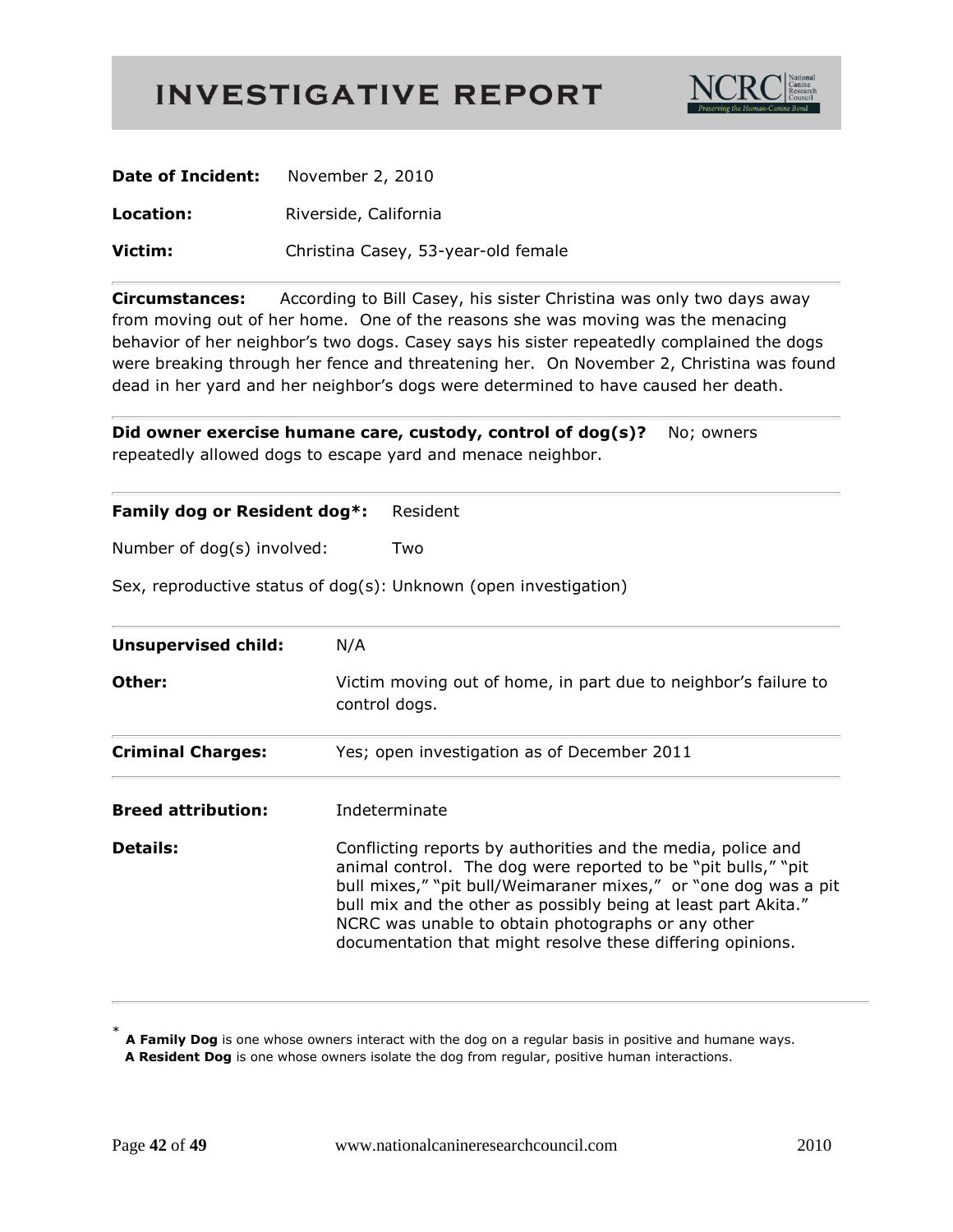

| Date:     | November 8, 2010                     |
|-----------|--------------------------------------|
| Location: | Ida Grove, Iowa                      |
| Victim:   | Shirley Lou Bird, 79-year-old female |

**Circumstances:** Shirley Bird lived alone with her dog, Buck. Six years after purchasing the dog, Bird still had difficulty controlling him. Bird believed the dog was unable to be in the company of anyone else but her, and lived a rather isolated existence.

On November  $8<sup>th</sup>$ , Buck injured Bird. She retreated into the bathroom and closed the door behind her. She was found in the bathroom, having bled to death. Beside her was a water bottle which she reportedly used in an attempt to exert some control over the dog. The contents of the water bottle were never determined.

**Did owner exercise humane care, custody, control of dog(s)?** No; dog had repeatedly shown aggressive behavior to both the owner and others. The owner at times encouraged this behavior towards strangers, yet seemed unable to control when this behavior was directed at her.

| Family dog or Resident dog*:                     |     | Family                                                      |
|--------------------------------------------------|-----|-------------------------------------------------------------|
| Number of dog(s) involved:                       |     | <b>One</b>                                                  |
| Sex, reproductive status of dog(s): Male, intact |     |                                                             |
| <b>Unsupervised child:</b>                       | N/A |                                                             |
| Other:                                           |     | Owner unwilling/unable to address her dog's aggressiveness. |
| <b>Criminal Charges:</b>                         | No. |                                                             |
| Reliability of breed attribution: Documented     |     |                                                             |
| <b>Breed attribution:</b>                        |     | German Shepherd Dog                                         |
| <b>Details:</b>                                  |     | Pedigree dog purchased from breeder                         |
|                                                  |     |                                                             |

**A Family Dog** is one whose owners interact with the dog on a regular basis in positive and humane ways.  **A Resident Dog** is one whose owners isolate the dog from regular, positive human interactions.

\*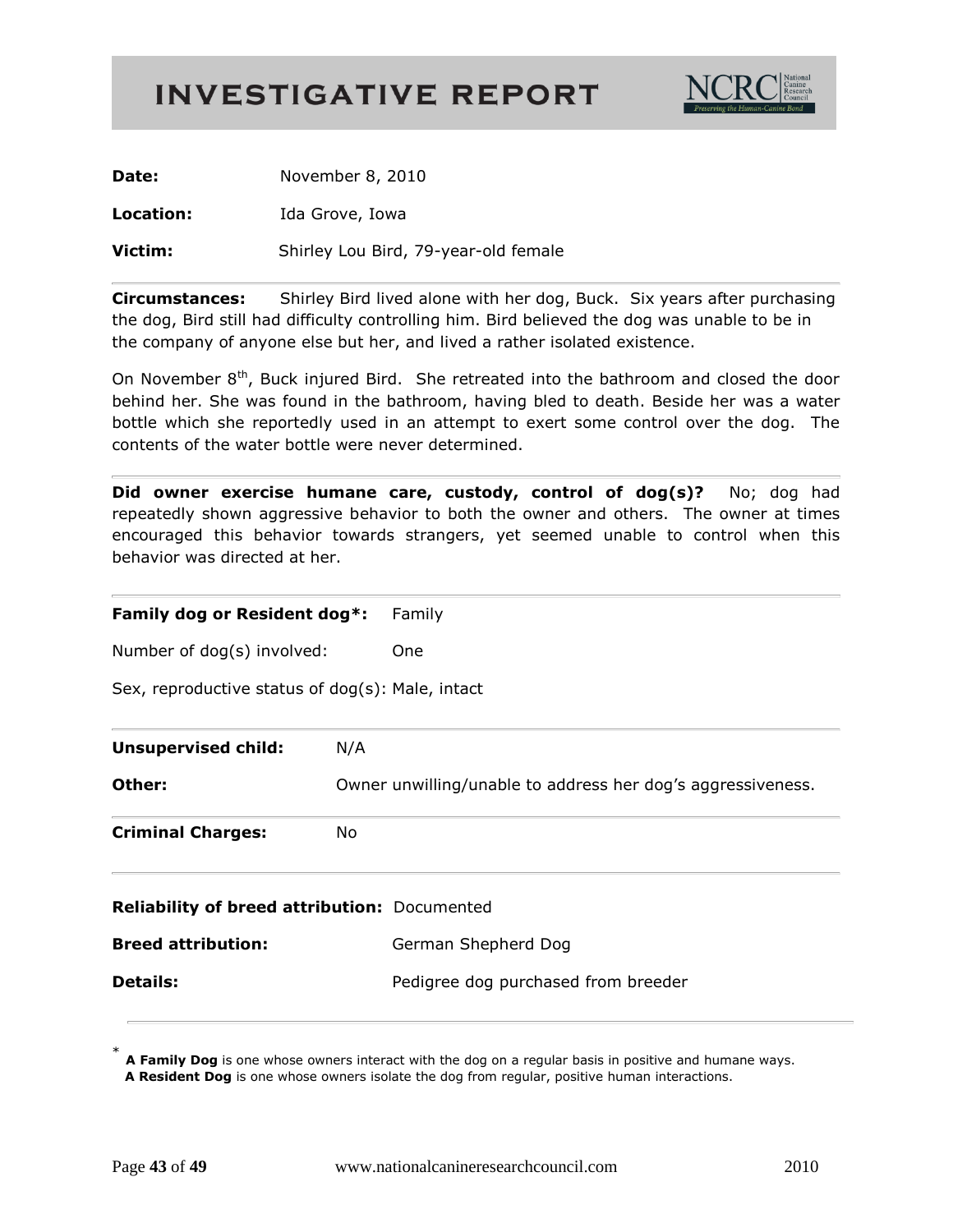

| Date:     | November 10, 2010                |
|-----------|----------------------------------|
| Location: | Rusk County, Texas               |
| Victim:   | Kaden Muckleroy, 2-year-old male |

**Circumstances:** Two-year-old Kaden, unsupervised, wandered out to a chained dog in his grandfather's backyard. His grandfather, Kelvin Muckleroy, kept more than 30 dogs in his yard, many of whom were neglected and in poor physical condition.

The dog involved in the incident had previously been owned by Muckleroy's son, who was murdered in Longview, Texas in 2009, over a "money dispute."

**Did owner exercise humane care, custody, control of dog(s)?** No; dozens of dogs on property, chained/kenneled, many with serious untreated medical issues.

#### **Family dog or Resident dog\*:** Resident

Number of dog(s) involved: One

Sex, reproductive status of dog(s): Male, intact

| <b>Unsupervised child:</b> | <b>Yes</b>                                                                                                                                                                                                                 |
|----------------------------|----------------------------------------------------------------------------------------------------------------------------------------------------------------------------------------------------------------------------|
| Other:                     | The original owner of the dog, Kelvin Muckleroy Jr., had<br>criminal convictions for assault and theft. He had also been<br>cited by animal control for chaining the dog in violation of the<br>city's anti-tethering law. |
|                            | The present owner, Kelvin Muckleroy Sr., had a felony<br>conviction in 2004 for assault with a deadly weapon.                                                                                                              |
| <b>Criminal Charges:</b>   | No.                                                                                                                                                                                                                        |
| <b>Breed attribution:</b>  | Indeterminate                                                                                                                                                                                                              |
| Details:                   | The media reported the dog to be a "pit bull." NCRC was<br>unable to obtain any evidence or documentation from the<br>owner or authorities that substantiate the breed of dog<br>reported by the media.                    |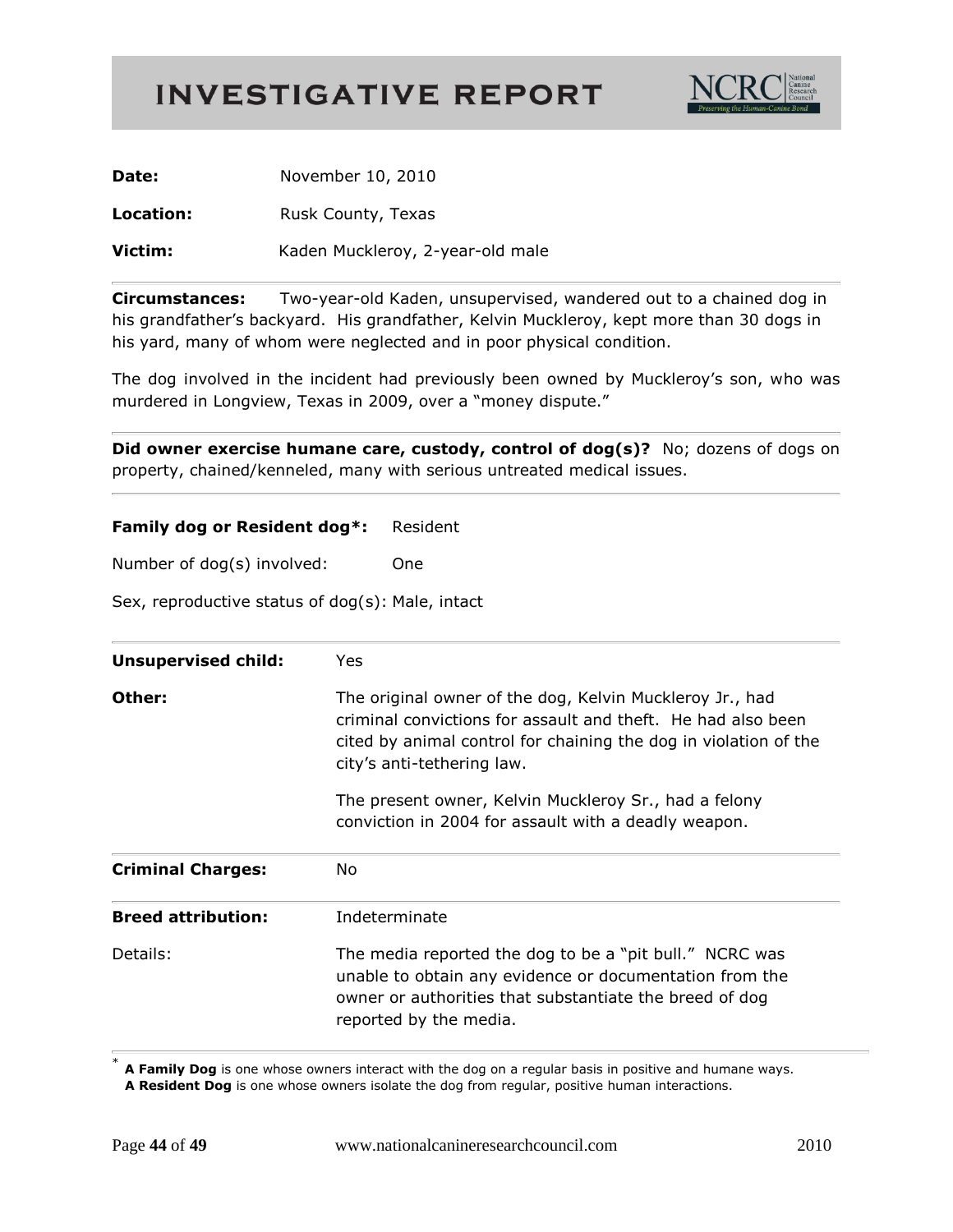

| Date:     | November 15, 2010             |
|-----------|-------------------------------|
| Location: | Phenix City, Alabama          |
| Victim:   | Cason Bryant, 5-year-old male |

**Circumstances:** Cason was playing in the backyard with his dog when his neighbor's dogs (8-10 dogs) crawled under the fence. Investigators speculate, based on the bite marks to Bryant's dog, that the neighbor's dogs first bit the victim's dog and then all the dogs redirected on the boy. Eight dogs, including the boy's own dog, were determined to have participated.

**Did owner exercise humane care, custody, control of dog(s)?** No; poor fencing that allowed a large number of dogs to escape

| Family dog or Resident dog*: | Resident                                                                                     |
|------------------------------|----------------------------------------------------------------------------------------------|
| Number of dog(s) involved:   | Eight                                                                                        |
|                              | Sex, reproductive status of dog(s): Males and females; altered                               |
| <b>Unsupervised child:</b>   | Yes, but child in his own yard                                                               |
| Other:                       | No established relationship between victim and the neighbor's<br>dogs.<br>Large pack of dogs |
| <b>Criminal Charges:</b>     | No                                                                                           |
| <b>Breed attribution:</b>    | Indeterminate                                                                                |
| Details:                     | Dogs agreed upon by all parties to be mixed-breed dogs of<br>unknown genetics.               |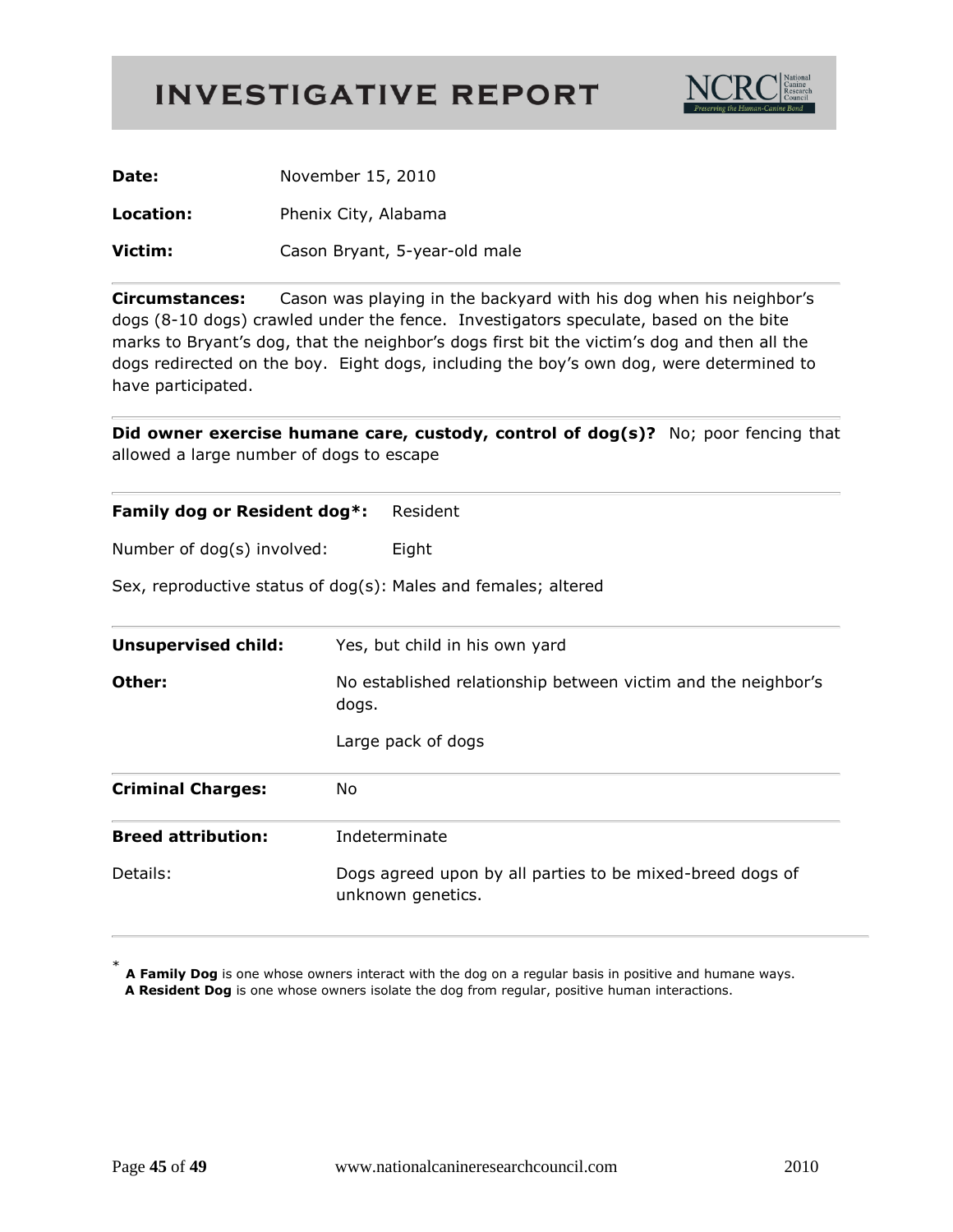

| Date:     | November 17, 2010             |
|-----------|-------------------------------|
| Location: | Dillon County, South Carolina |
| Victim:   | Justin Lane, 25-year-old male |

**Circumstances:** Justin Lane's dog Smoke spent most of his life chained in the backyard. On the evening of November  $17<sup>th</sup>$ , Smoke was brought into the trailer home because of severe thunderstorms. Justin was sleeping on a couch in the living room when at some point during the night the dog inflicted severe injuries on him. Justin's mother was also sleeping in the living room. There is no explanation as to why Justin's mother did not awaken during the incident.

**Did owner exercise humane care, custody, control of dog(s)?** No; dog regularly kept chained in yard, although owner did bring dog inside due to severe weather.

| Family dog or Resident dog*: | Resident |
|------------------------------|----------|
| Number of dog(s) involved:   | One      |

Sex, reproductive status of dog(s): Male, intact

| <b>Unsupervised child:</b> | N/A                                                                                                                                                                                                                                        |
|----------------------------|--------------------------------------------------------------------------------------------------------------------------------------------------------------------------------------------------------------------------------------------|
| Other:                     | Severe thunderstorms at time of incident; the victim had a<br>history of seizure disorder. It is possible that since this dog<br>rarely interacted with the owner, the dog may have been<br>agitated by Lane's behavior if he was seizing. |
| <b>Criminal Charges:</b>   | No.                                                                                                                                                                                                                                        |
| <b>Breed attribution:</b>  | Indeterminate                                                                                                                                                                                                                              |
| <b>Details:</b>            | The dog was reported to be a "pit bull." NCRC was unable to<br>obtain any evidence or documentation from the owner or<br>authorities to verify the breed of the dog.                                                                       |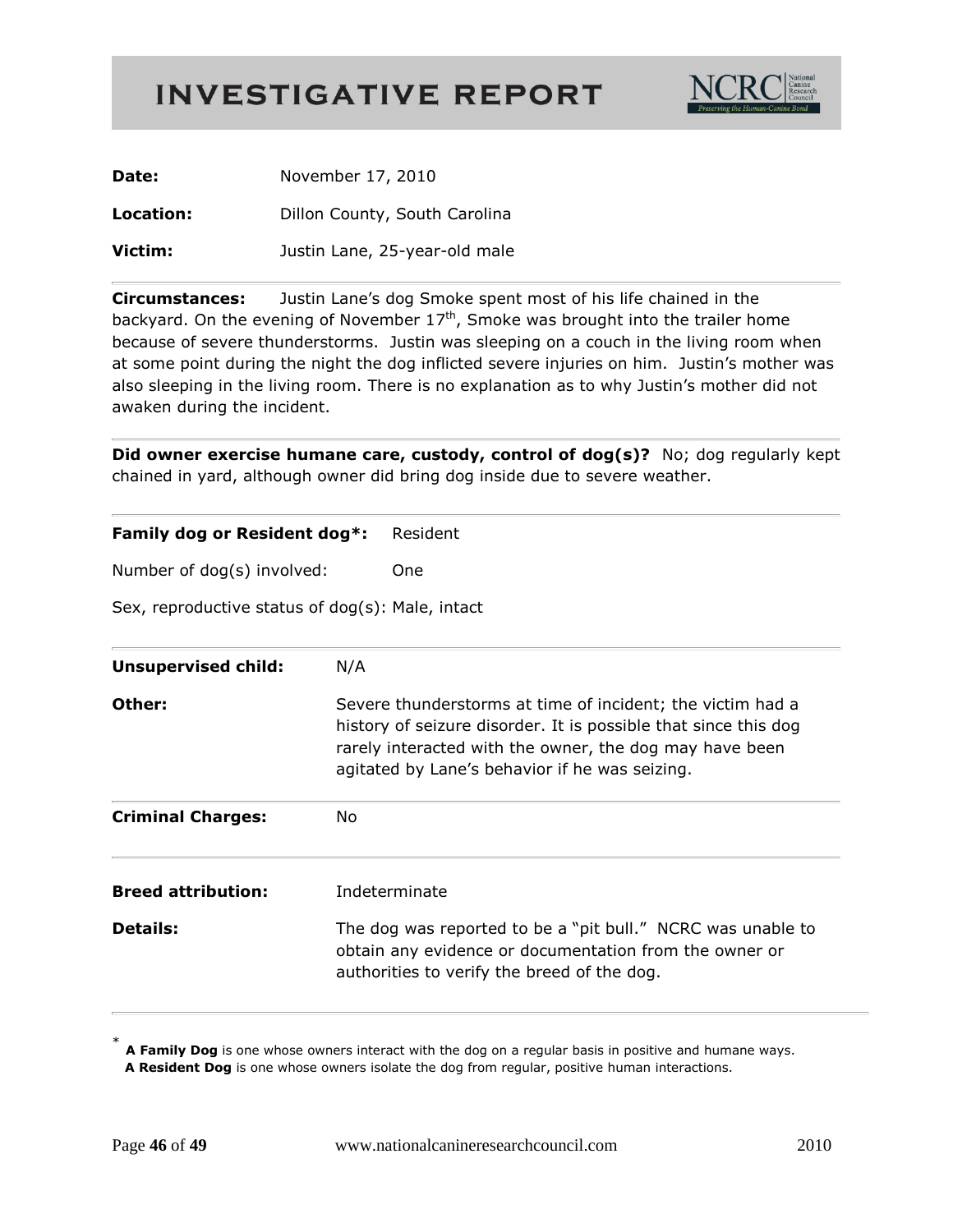

| Date:     | December 8, 2010                 |
|-----------|----------------------------------|
| Location: | Sundance, New Mexico             |
| Victim:   | Larry Armstrong, 55-year-old man |

**Circumstances:** Larry Armstrong was found dead near a road in the small community of Sundance, on Navajo Nation land near Gallup, New Mexico. McKinley County deputies had to chase away a number of starving dogs near his body. Afterward, authorities captured more than 75 stray dogs in the area were Armstrong was found.

An autopsy report stated that Armstrong suffered from seizures and had been taken to the hospital for that problem the day before his death. The New Mexico Office of the Medical Investigator reported that they do not know whether Armstrong was suffering a seizure at the time he was killed.

**Did owner exercise humane care, custody, control of dog(s)?** No; loose roaming, starving dogs.

| Family dog or Resident dog*: | Resident                                                                                                                                                                |
|------------------------------|-------------------------------------------------------------------------------------------------------------------------------------------------------------------------|
| Number of dog(s) involved:   | Unknown; participation of individual dogs in pack not<br>determined                                                                                                     |
|                              | Sex, reproductive status of dog(s): Males, intact; females, intact                                                                                                      |
| <b>Unsupervised child:</b>   | N/A                                                                                                                                                                     |
| Other:                       | Victim was homeless and suffered a seizure disorder. It is<br>possible that the dogs became agitated if Armstrong did<br>experience seizure.                            |
|                              | Large number of starving dogs                                                                                                                                           |
| <b>Criminal Charges:</b>     | No                                                                                                                                                                      |
| <b>Breed attribution:</b>    | Indeterminate                                                                                                                                                           |
| Details:                     | Authorities captured more than 75 dogs near the area where<br>the victim was found. All involved parties agree the dogs were<br>"reservation dogs" of unknown genetics. |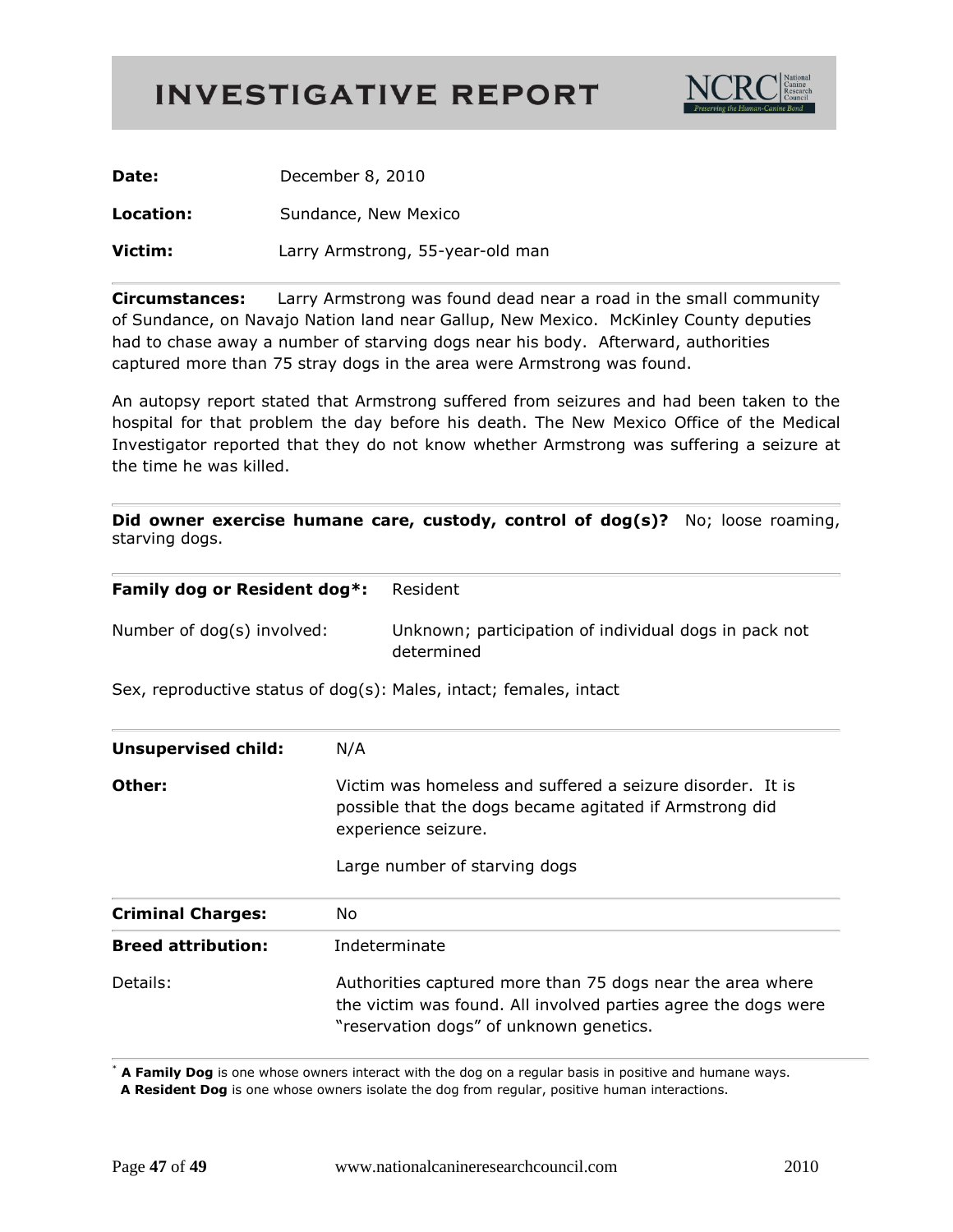

| Date:     | December 19, 2010                 |
|-----------|-----------------------------------|
| Location: | Harris County, Texas              |
| Victim:   | Janet Vaughan, 3-month-old female |

**Circumstances:** The infant was in a swing in the living room while her mother was bathing one of her 9 dogs in the bathroom. The backdoor to the home was broken and could not be latched. Janet's mother had positioned a board at the base of the door and then wedged the board behind a washing machine to prevent the dogs living in the yard from entering the home. One large male dog easily managed to push his way past the poorly-secured obstruction and into the home.

**Did owner exercise humane care, custody, control of dog(s)?** No; owner ineffectively attempted to restrict multiple large dogs from entering through broken back door.

#### **Family dog or Resident dog\*:** Resident

| Number of dog(s) involved: |  | One |
|----------------------------|--|-----|
|----------------------------|--|-----|

Sex, reproductive status of dog(s): Male, intact

| <b>Unsupervised child:</b> | Yes                                                |
|----------------------------|----------------------------------------------------|
| Other:                     | No established relationship between victim and dog |
| <b>Criminal Charges:</b>   | No                                                 |

#### **Reliability of breed attribution:** Reasonable

**Breed attribution:** Rottweiler

**Details:** The dog was reported to be a "Rottweiler." NCRC was unable to obtain evidence or documentation from the owner or authorities that substantiate the breed of the dog. NCRC did obtain photographs of the dog. Photographs were submitted to NCRC's expert advisor who concluded it was reasonable to identify the dog as a Rottweiler.

<sup>\*</sup> **A Family Dog** is one whose owners interact with the dog on a regular basis in positive and humane ways.  **A Resident Dog** is one whose owners isolate the dog from regular, positive human interactions.